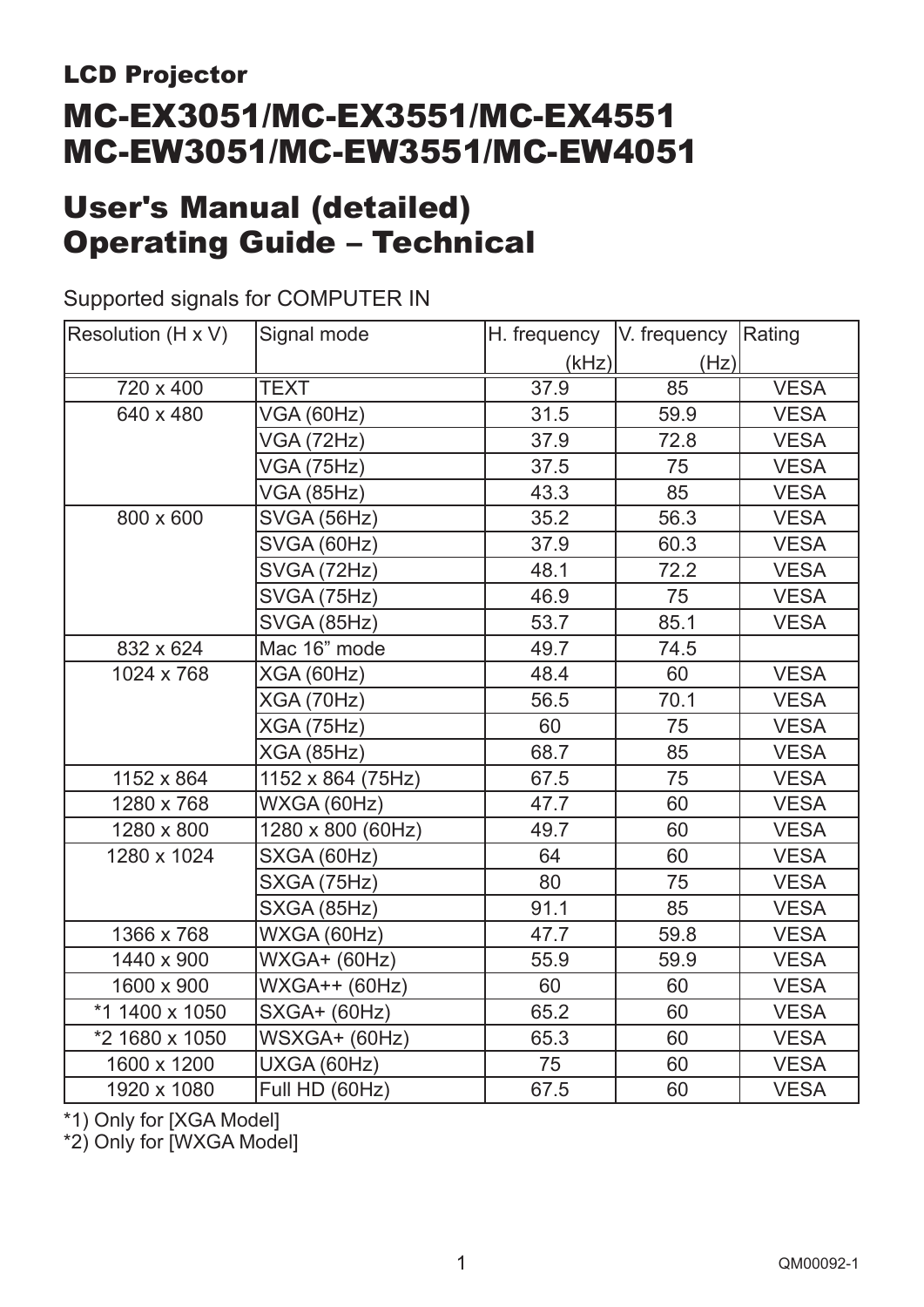# Supported signals for HDMI $^{TM}$

| Resolution (H x V) | Signal mode         | H. frequency | V. frequency Rating |             |
|--------------------|---------------------|--------------|---------------------|-------------|
|                    |                     | (kHz)        | (Hz)                |             |
| 720 x 400          | <b>TEXT</b>         | 37.9         | 85                  | <b>VESA</b> |
| 640 x 480          | VGA (60Hz)          | 31.5         | 59.9                | <b>VESA</b> |
|                    | <b>VGA (72Hz)</b>   | 37.9         | 72.8                | <b>VESA</b> |
|                    | <b>VGA (75Hz)</b>   | 37.5         | 75                  | <b>VESA</b> |
|                    | <b>VGA (85Hz)</b>   | 43.3         | 85                  | <b>VESA</b> |
| 800 x 600          | SVGA (56Hz)         | 35.2         | 56.3                | <b>VESA</b> |
|                    | SVGA (60Hz)         | 37.9         | 60.3                | <b>VESA</b> |
|                    | SVGA (72Hz)         | 48.1         | 72.2                | <b>VESA</b> |
|                    | SVGA (75Hz)         | 46.9         | 75                  | <b>VESA</b> |
|                    | SVGA (85Hz)         | 53.7         | 85.1                | <b>VESA</b> |
| 832 x 624          | Mac 16" mode        | 49.7         | 74.5                |             |
| 1024 x 768         | XGA (60Hz)          | 48.4         | 60                  | <b>VESA</b> |
|                    | <b>XGA (70Hz)</b>   | 56.5         | 70.1                | <b>VESA</b> |
|                    | <b>XGA (75Hz)</b>   | 60           | 75                  | <b>VESA</b> |
|                    | <b>XGA (85Hz)</b>   | 68.7         | 85                  | <b>VESA</b> |
| 1152 x 864         | 1152 x 864 (75Hz)   | 67.5         | 75                  | <b>VESA</b> |
| 1280 x 768         | WXGA (60Hz)         | 47.7         | 60                  | <b>VESA</b> |
| 1280 x 800         | 1280 x 800 (60Hz)   | 49.7         | 60                  | <b>VESA</b> |
| 1280 x 1024        | SXGA (60Hz)         | 64           | 60                  | <b>VESA</b> |
|                    | SXGA (75Hz)         | 80           | 75                  | <b>VESA</b> |
|                    | SXGA (85Hz)         | 91.1         | 85                  | <b>VESA</b> |
| 1366 x 768         | WXGA (60Hz)         | 47.7         | 59.8                | <b>VESA</b> |
| 1440 x 900         | <b>WXGA+ (60Hz)</b> | 55.9         | 59.9                | <b>VESA</b> |
| 1600 x 900         | WXGA++ (60Hz)       | 60           | 60                  | <b>VESA</b> |
| 1400 x 1050        | SXGA+ (60Hz)        | 65.2         | 60                  | <b>VESA</b> |
| 1680 x 1050        | WSXGA+ (60Hz)       | 65.3         | 60                  | <b>VESA</b> |
| 1600 x 1200        | UXGA (60Hz)         | 75           | 60                  | <b>VESA</b> |
| 720(1440) x 480i   | 480i                | 15.7         | 60                  | <b>CEA</b>  |
| 720(1440) x 576i   | 576i                | 15.6         | 50                  | <b>CEA</b>  |
| 720 x 480p         | 480p                | 31.5         | 60                  | <b>CEA</b>  |
| 720 x 576p         | 576p                | 31.3         | 50                  | <b>CEA</b>  |
| 1280 x 720p        | 720p (50Hz)         | 37.5         | 50                  | <b>CEA</b>  |
|                    | 720p (60Hz)         | 45           | 60                  | <b>CEA</b>  |
| 1920 x 1080i       | 1080i (50Hz)        | 28.1         | 50                  | <b>CEA</b>  |
|                    | 1080i (60Hz)        | 33.8         | 60                  | <b>CEA</b>  |
| 1920 x 1080p       | 1080p (50Hz)        | 56.3         | 50                  | <b>CEA</b>  |
|                    | 1080p (60Hz)        | 67.5         | 60                  | <b>CEA</b>  |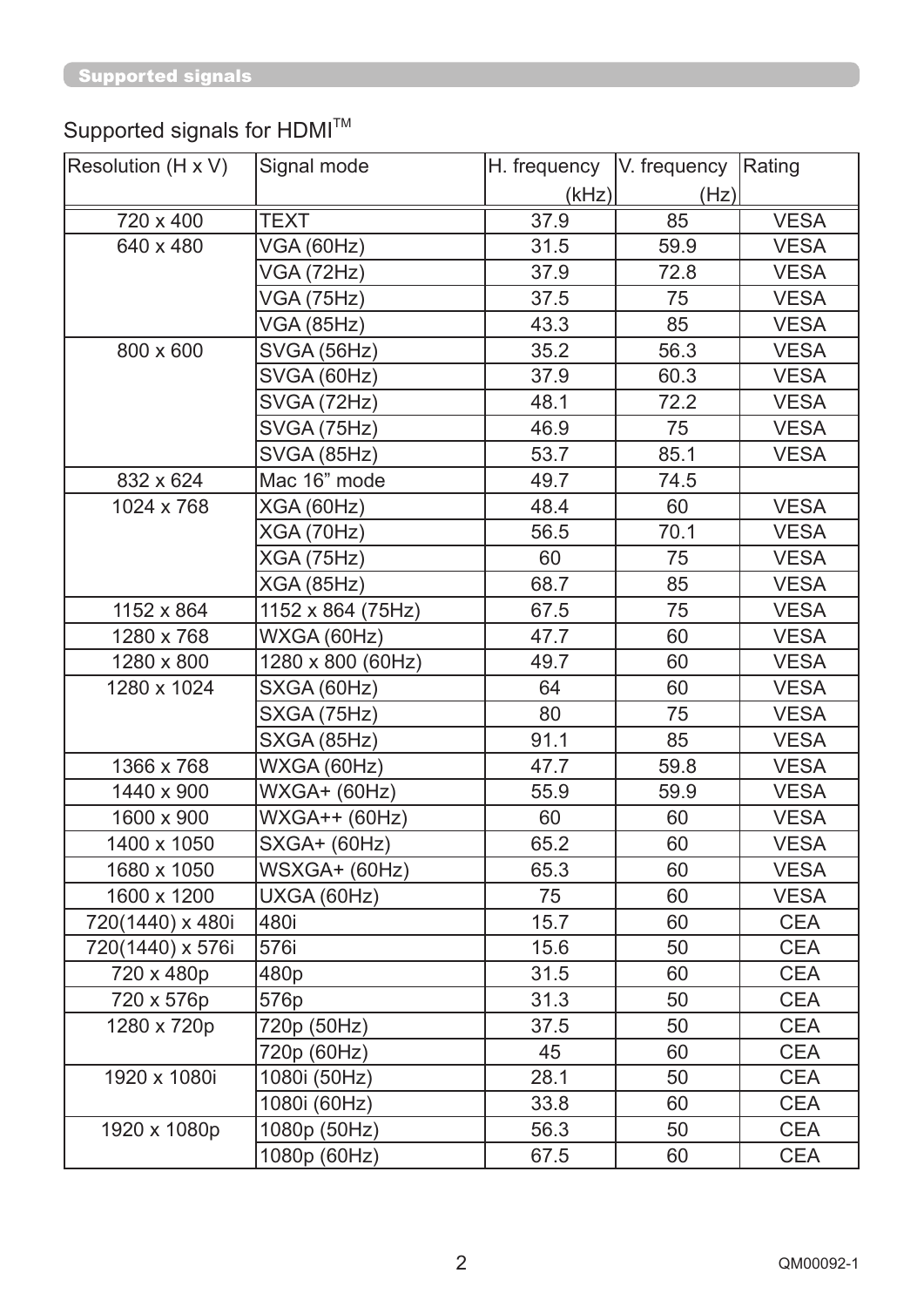NOTE • Be sure to check jack type, signal level, timing and resolution before connecting this projector to a PC.

• Some PCs may have multiple display screen modes. Use of some of these modes will not be possible with this projector.

• Depending on the input signal, full-size display may not be possible in some cases. Refer to the number of display pixels above.

• The signal will be converted to the projector's panel resolution before being displayed. The best display performance will be achieved if the resolutions of the input signal and projector panel are identical.

• Automatic adjustment may not function correctly with some input signals.

• The image may not be displayed correctly when the input sync signal is a composite sync or a sync on G.

• The illustrations in this manual are for illustrative purposes. They may differ slightly from your projector.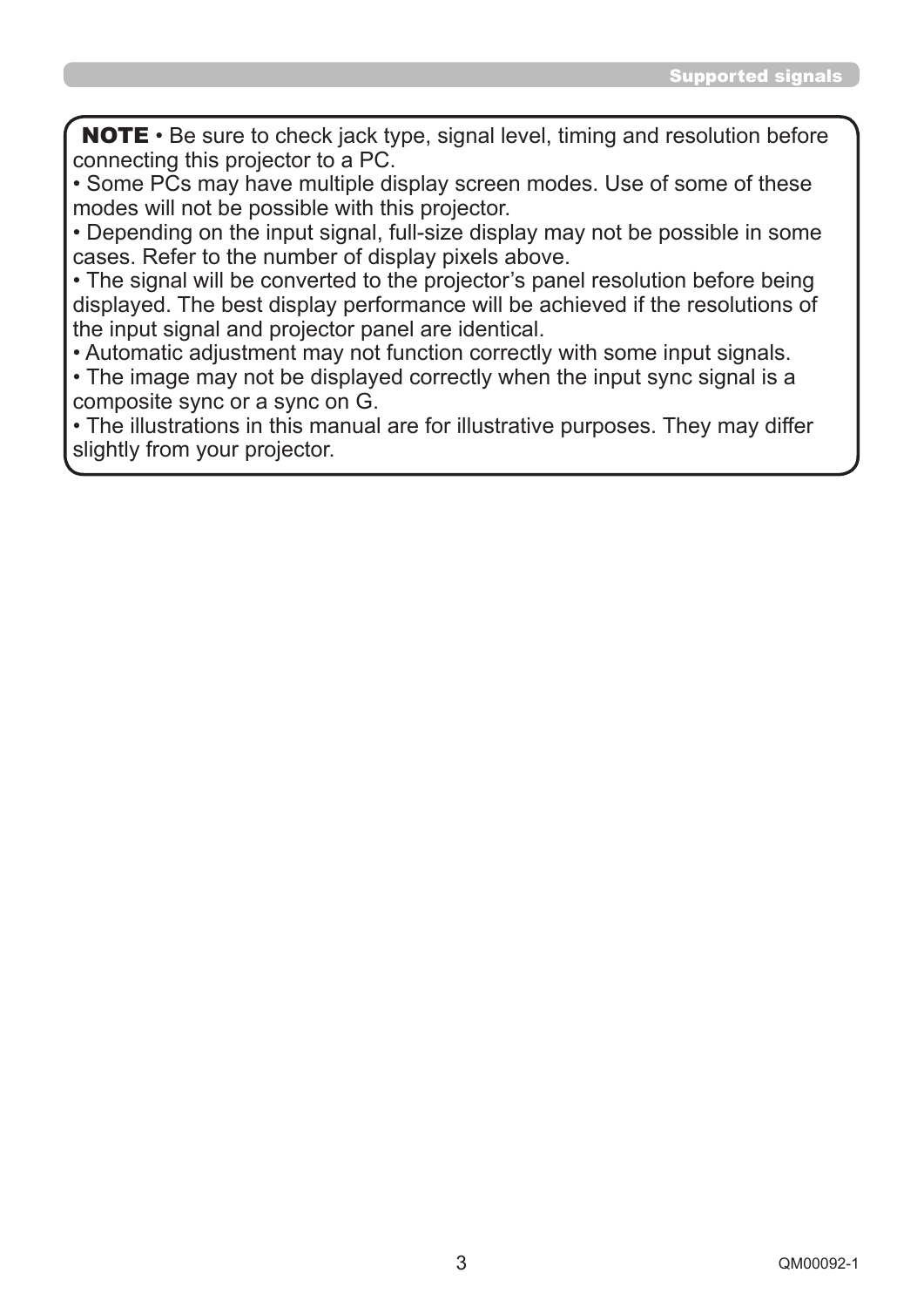# Connection to the ports

**NOTICE**  $\triangleright$  Use the cables with straight plugs, not L-shaped ones, as the input ports of the projector are recessed.



# **A COMPUTER IN1, B COMPUTER IN2 / MONITOR OUT**

D-sub 15pin mini shrink jack

<Computer signal>

- Video signal: RGB separate, Analog, 0.7Vp-p,  $75\Omega$  terminated (positive)
- H/V. sync. signal: TTL level (positive/negative)
- Composite sync. signal: TTL level

<Component video signal>

• Video signal:

- $-Y$ , Analog, 1.0±0.1Vp-p with composite sync, 75 $\Omega$  terminated
- -Cb/Pb, Analog,  $0.7\pm0.1$ Vp-p,  $75\Omega$  terminated
- -Cr/Pr, Analog,  $0.7\pm0.1$ Vp-p  $75\Omega$  terminated

System: 480i@60, 480p@60, 576i@50, 576p@50, 720p@50/60, 1080i@50/60, 1080p@50/60

| Pin                            | Signal                   | Pin | Signal                                     |
|--------------------------------|--------------------------|-----|--------------------------------------------|
| $\mathbf{1}$                   | Video Red, Cr/Pr         | 9   | (No connection)                            |
| 2                              | Video Green, Y           | 10  | Ground                                     |
| 3                              | Video Blue, Cb/Pb        | 11  | (No connection)                            |
| 4                              | (No connection)          | 12  | (A): SDA (DDC data), (No connection)       |
| 5                              | Ground                   |     | <b>B</b> : (No connection)                 |
| 6                              | Ground Red, Ground Cr/Pr | 13  | H. sync / Composite sync., (No connection) |
|                                | Ground Green, Ground Y   | 14  | V. sync., (No connection)                  |
| Ground Blue, Ground Cb/Pb<br>8 |                          | 15  | (A): SCL (DDC clock), (No connection)      |
|                                |                          |     | <b>(B):</b> (No connection)                |

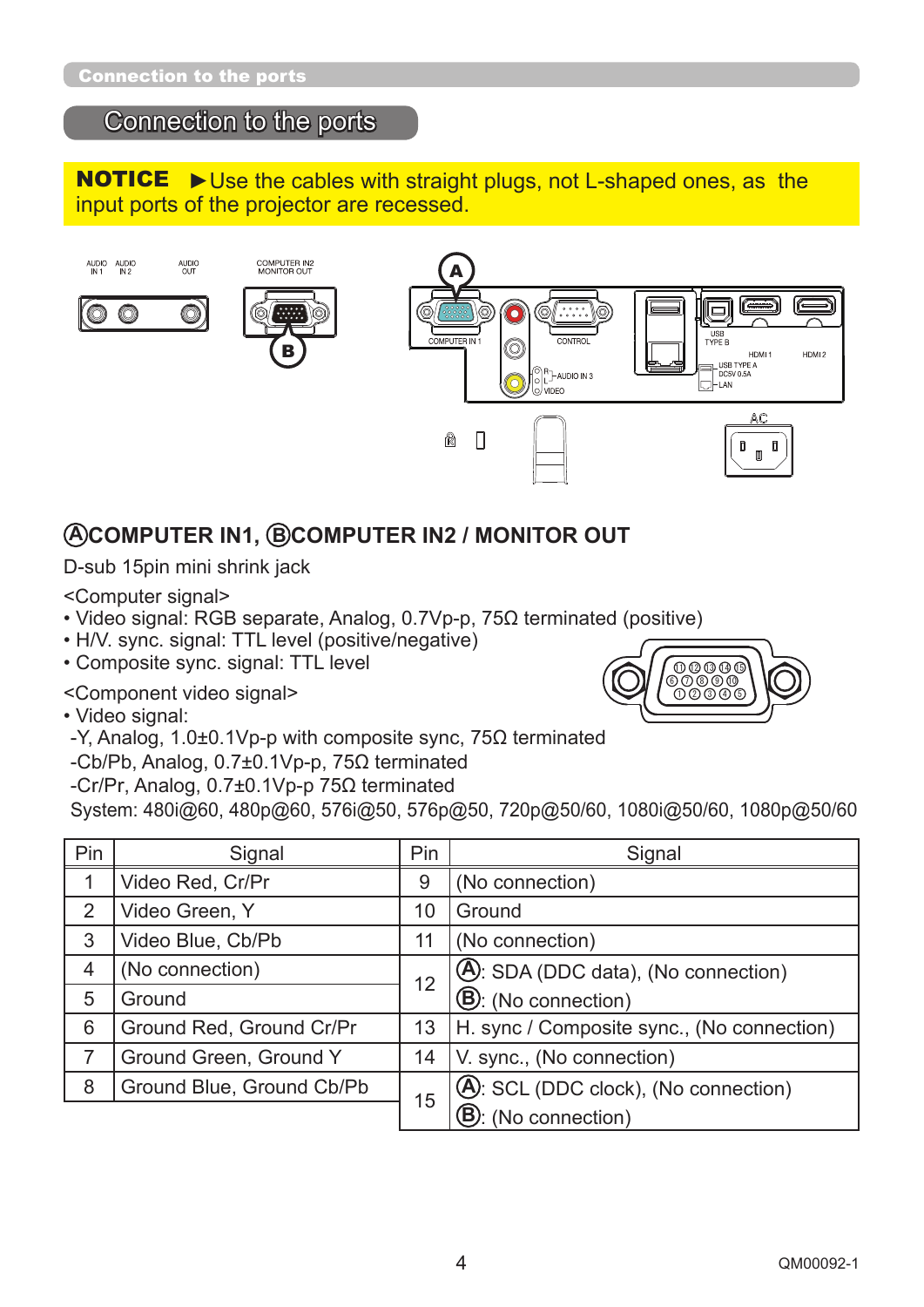

# **C VIDEO**

RCA jack

- System: NTSC, PAL, SECAM, PAL-M, PAL-N, NTSC4.43, PAL (60Hz)
- $\cdot$  1.0±0.1Vp-p, 75 $\Omega$  terminator

# **D HDMI1, E HDMI2**

- Type :Digital audio/video connector
- Audio signal : Linear PCM (Sampling rate; 32/44.1/48 kHz)



| Pin            | Signal                | Pin             | Pin<br>Signal            |                  | Signal                |
|----------------|-----------------------|-----------------|--------------------------|------------------|-----------------------|
| 1              | T.M.D.S. Data $2 +$   | 8               | T.M.D.S. Data0 Shield    | 15 <sup>15</sup> | <b>SCL</b>            |
| 2              | T.M.D.S. Data2 Shield | 9               | T.M.D.S. Data0 -         |                  | <b>SDA</b>            |
| 3              | T.M.D.S. Data2 -      | 10 <sup>°</sup> | $\vert$ T.M.D.S. Clock + | 17               | <b>DDC/CEC Ground</b> |
| $\overline{4}$ | T.M.D.S. Data1 $+$    | 11              | T.M.D.S. Clock Shield    | 18               | +5V Power             |
| 5              | T.M.D.S. Data1 Shield | 12 <sup>°</sup> | T.M.D.S. Clock -         | 19               | Hot Plug Detect       |
| 6              | T.M.D.S. Data1 -      | 13              | <b>CEC</b>               |                  |                       |
| $\overline{7}$ | T.M.D.S. Data0 +      | 14              | Reserved(N.C. on device) |                  |                       |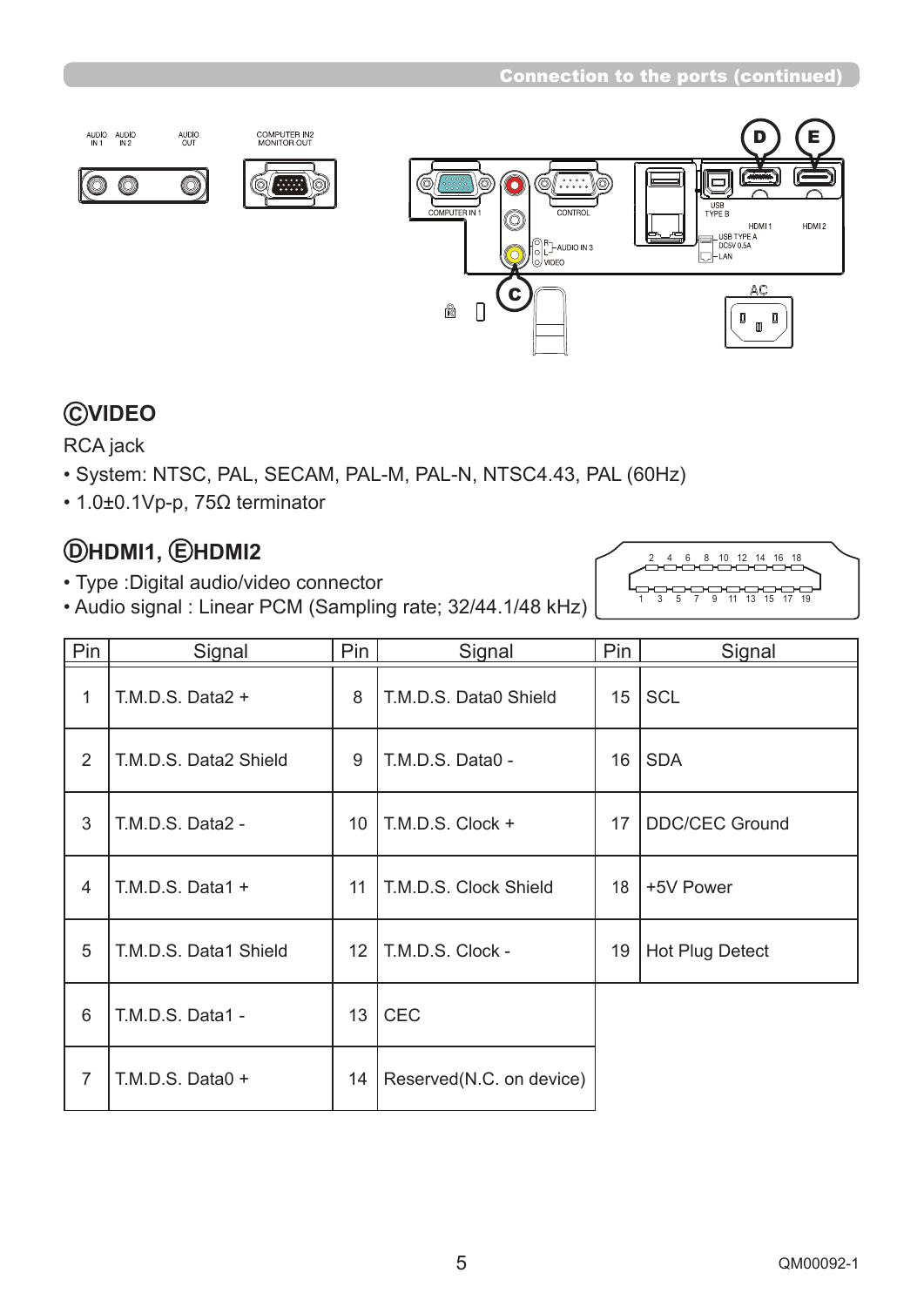

# **F AUDIO IN1, G AUDIO IN2**

Ø3.5 stereo mini jack

 $\cdot$  47k $\Omega$  terminator

# **AUDIO IN3 HR, IL CONSUMING OUT**

RCA jack x2 Ø3.5 stereo mini jack

 $\cdot$  47k $\Omega$  terminator  $\cdot$  1k $\Omega$  output impedance

HDMI2

AC

 $\begin{smallmatrix} & & & 0 \\ & & & \end{smallmatrix}$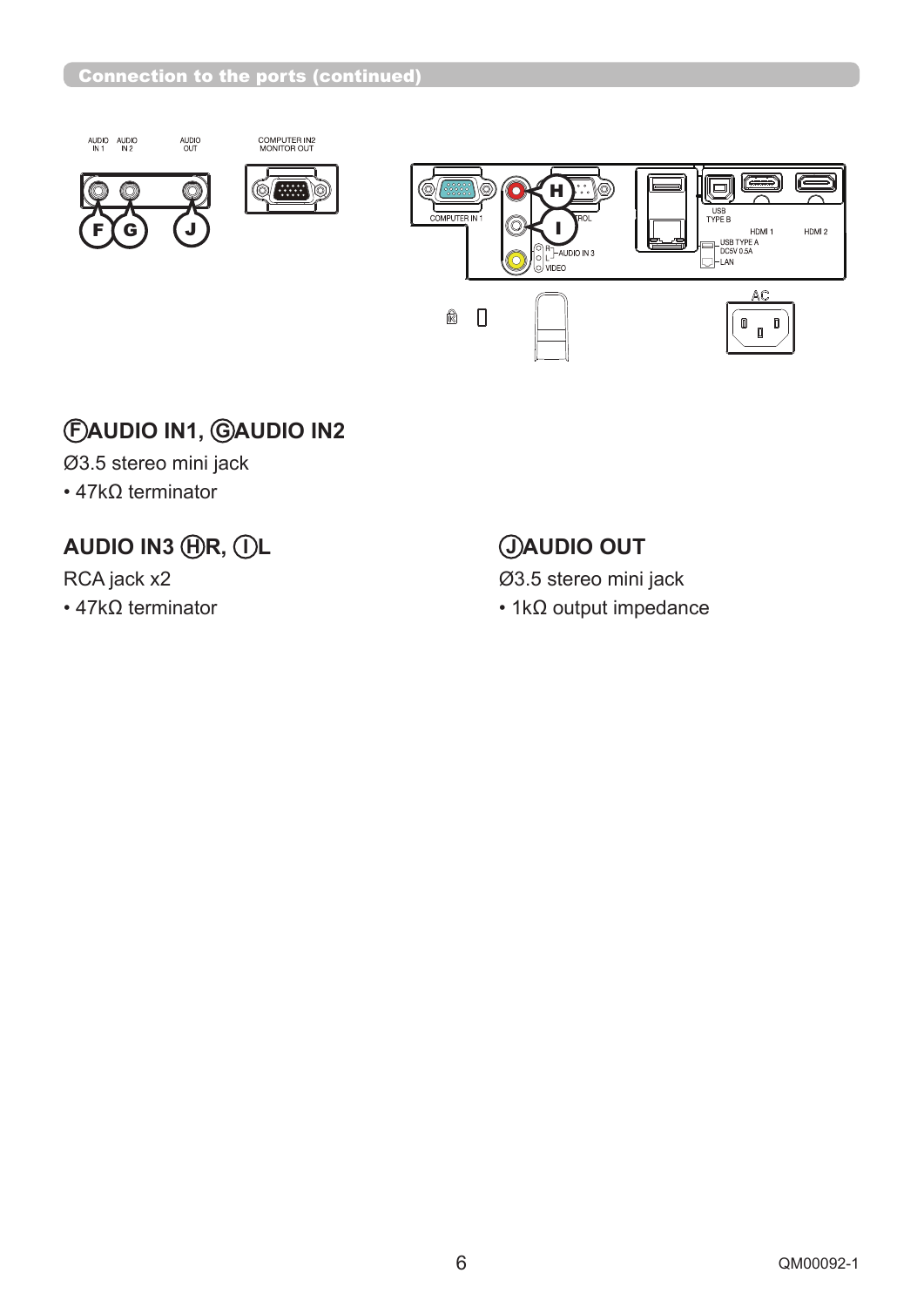

# **K CONTROL**

D-sub 9pin plug

 • About the details of RS-232C communication, please refer to the next chapter.



| Pin | Signal          | Pin | Signal          | Pin | Signal          |
|-----|-----------------|-----|-----------------|-----|-----------------|
|     | (No connection) |     | (No connection) |     | <b>RTS</b>      |
|     |                 | 5   | Ground          |     | <b>CTS</b>      |
|     |                 |     | (No connection) |     | (No connection) |

# **L USB TYPE A**

USB A type jack  $\sqrt{\odot \odot \odot \odot}$ 

| Pin            | Signal |  |  |  |
|----------------|--------|--|--|--|
|                | $+5V$  |  |  |  |
| $\overline{2}$ | - Data |  |  |  |
| 3              | + Data |  |  |  |
| Δ.             | Ground |  |  |  |
|                |        |  |  |  |



# **M USB TYPE B**

USB B type jack

| Pin | Signal |
|-----|--------|
|     | $+5V$  |
| 2   | - Data |
| 3   | + Data |
|     | Ground |



# **N LAN**

| Pin | Signal                      | Pin | Signal | Pin | Signal |
|-----|-----------------------------|-----|--------|-----|--------|
|     | $\mathsf{r}_{\mathsf{X}^+}$ |     |        |     | -      |
|     | X-                          | G   |        |     | -      |
| ົ   | PX+                         | 6   | RX-    |     |        |

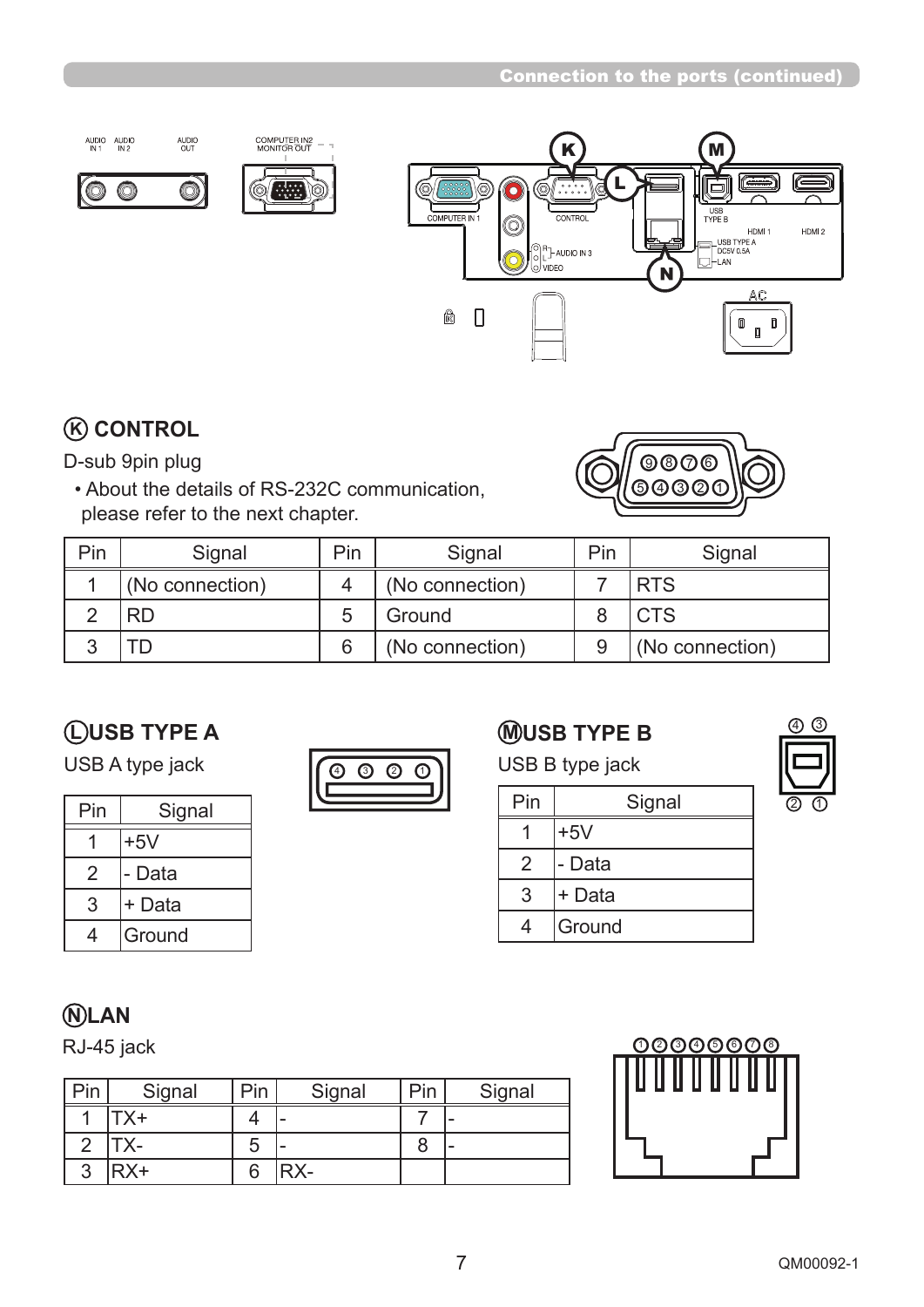### **To input component video signal to COMPUTER IN ports** ex.



To input component video signal to the **COMPUTER IN1** or **IN2** port of the projector, use a RCA to D-sub cable or adapter.

For about the pin description of the required cable or adapter, refer to the descriptions about **COMPUTER IN1** and **IN2** port ( *4*).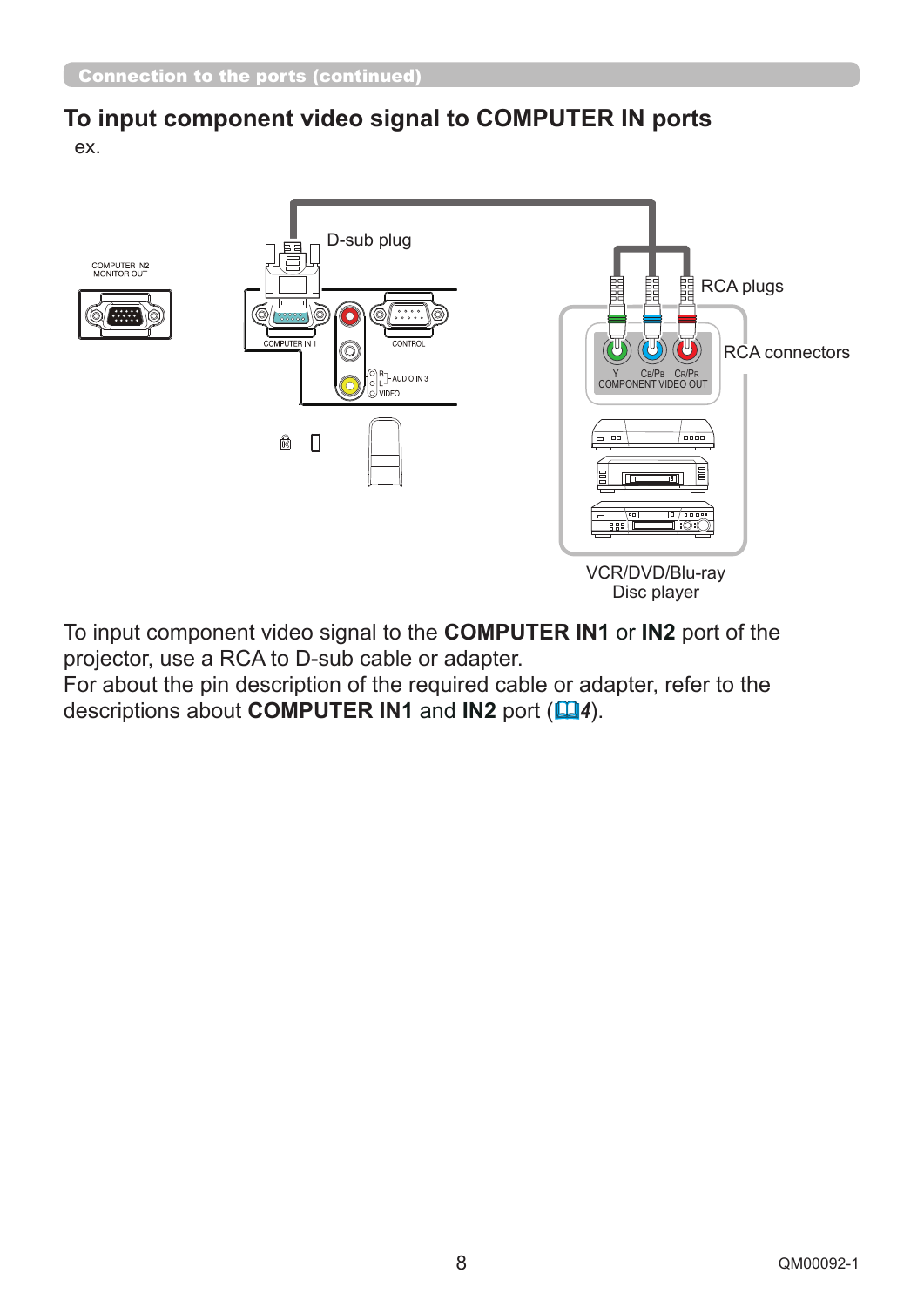### RS-232C Communication

When the projector connects to the computer by RS-232C communication, the projector can be controlled with RS-232C commands from the computer. For details of RS-232C commands, refer to RS-232C Communication / Network command table (**446**).

# Connection

- Turn off the projector and the computer.
- 
- 2. Connect the projector's **CONTROL** port and the computer's RS-232C port **2.** with a RS-232C cable (cross). Use the cable that fulfills the specification
- shown in figure.
- 3. Turn the computer on, and after the computer has started up turn the projector
- $3.$  on.
- 4. Set the COMMUNICATION TYPE to OFF. (**QQUATION menu SERVICE - COMMUNICATION** in the **Operating Guide**)
- 

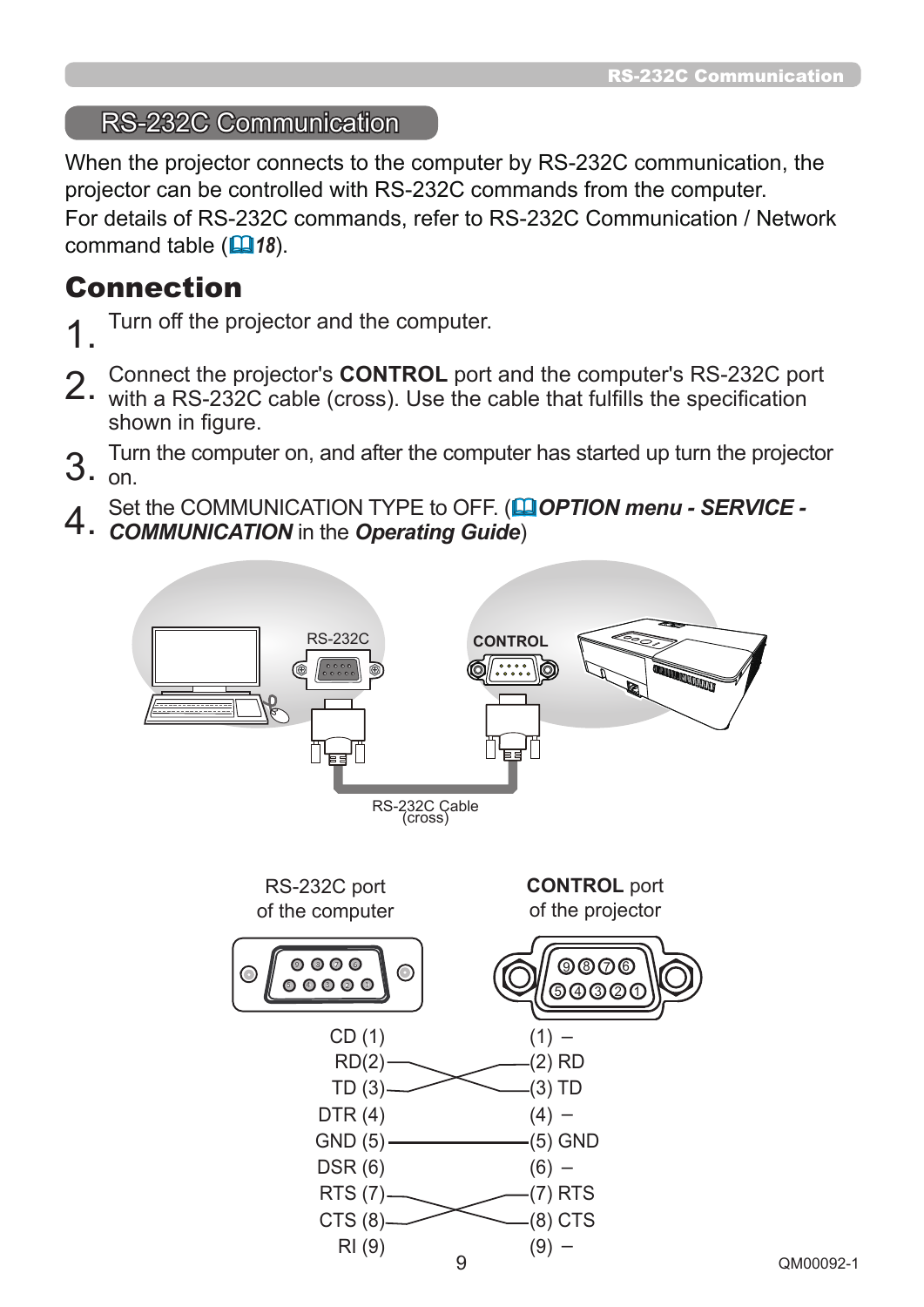# Communication settings

### 1. Protocol

19200bps,8N1

### 2. Command format ("h" shows hexadecimal)

| <b>Byte Number</b>                                                                  | 0          |                | $\overline{2}$ | 3      | 4            | 5    | 6                  |      | 8      | 9   | 10                   | 11              | 12                 |               |     |     |  |     |     |      |      |     |     |  |               |     |     |
|-------------------------------------------------------------------------------------|------------|----------------|----------------|--------|--------------|------|--------------------|------|--------|-----|----------------------|-----------------|--------------------|---------------|-----|-----|--|-----|-----|------|------|-----|-----|--|---------------|-----|-----|
| Command                                                                             |            |                |                | Header |              |      |                    | Data |        |     |                      |                 |                    |               |     |     |  |     |     |      |      |     |     |  |               |     |     |
|                                                                                     |            | Header<br>code | Packet         |        | Data<br>size |      | <b>CRC</b><br>flag |      | Action |     | <b>Type</b>          | Setting<br>code |                    |               |     |     |  |     |     |      |      |     |     |  |               |     |     |
| Action                                                                              |            | Η              |                |        | Η            |      | Н                  |      | Н      |     | Н                    |                 | Н                  |               |     |     |  |     |     |      |      |     |     |  |               |     |     |
| SET>Change setting to<br>desired value [(bL)(bH)]<br> by [(cL)(cH)].                |            |                |                |        |              | (al) | (aH)               | 01h  |        |     | 00h $ (bL)   (bH)  $ | CL)             | $\left( cH\right)$ |               |     |     |  |     |     |      |      |     |     |  |               |     |     |
| <get>Read projector<br/>internal setup value [(bL)<br/> (bH)] .</get>               |            |                |                |        |              | (al) | (H)                | 02h  |        |     | 00h $ (bL)  (bH)$    | 00h             | 00h                |               |     |     |  |     |     |      |      |     |     |  |               |     |     |
| <increment><br/>Increment setup value<br/><math>[(bL)(bH)]</math> by 1.</increment> | <b>BEh</b> | EFh            | 03h            |        |              |      |                    |      |        |     |                      |                 |                    |               |     |     |  | 06h | 00h | (aL) | (aH) | 04h | 00h |  | $(bL)$ $(bH)$ | 00h | 00h |
| <decrement><br/>Decrement setup value<br/><math>[(bL)(bH)]</math> by 1.</decrement> |            |                |                |        |              |      |                    |      | (al)   | (H) | 05h                  | 00h             |                    | $(bL)$ $(bH)$ | 00h | 00h |  |     |     |      |      |     |     |  |               |     |     |
| l <execute> Run a<br/> command [(bL)(bH)].</execute>                                |            |                |                |        |              | (al) | (H)                | 06h  | 00h    |     | $(bL)$ $(bH)$        | 00h             | 00h                |               |     |     |  |     |     |      |      |     |     |  |               |     |     |

# **[Header code], [Packet], [Data size]**

Set [BEh, EFh, 03h, 06h, 00h] to byte number 0 ~ 4.

### **[CRC flag]**

For byte number 5, 6, refer to RS-232C Communication / Network command table  $(\Box 18)$ .

### **[Action]**

Set functional code to byte number 7, 8. <SET> = [01h, 00h], <GET> = [02h, 00h], <INCREMENT> = [04h, 00h] <DECREMENT> = [05h, 00h], <EXECUTE> = [06h, 00h] Refer to the command table above.

### **[Type], [Setting code]**

For byte number  $9 \sim 12$ , refer to RS-232C Communication / Network command table  $(\Box 18)$ .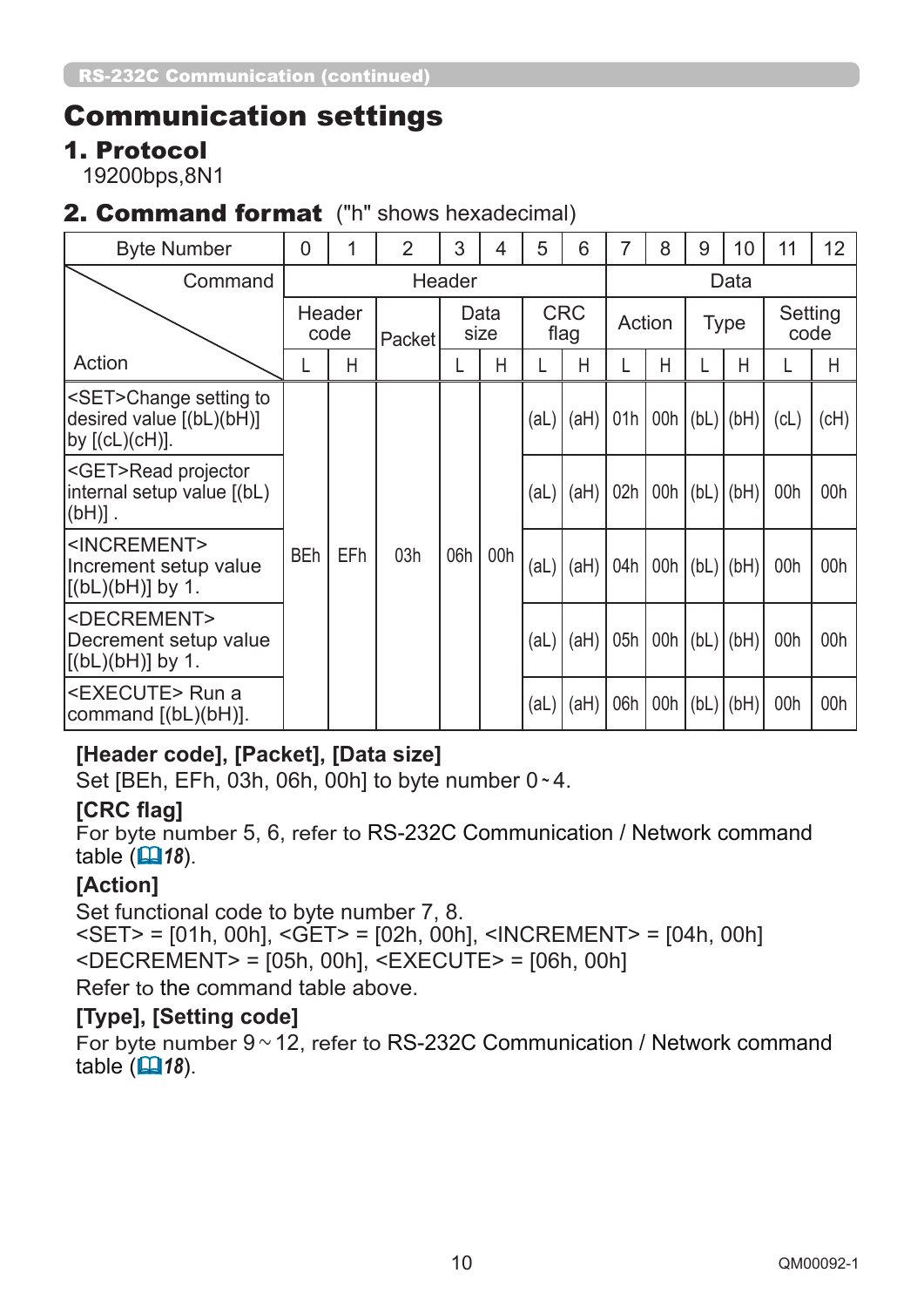# 3. Response code / Error code ("h" shows hexadecimal)

### **(1) ACK reply : 06h**

When the projector receives the Set, Increment, Decrement or Execute command correctly, the projector changes the setting data for the specified item by [Type], and it returns the code.

### **(2) NAK reply : 15h**

When the projector cannot understand the received command, the projector returns the error code.

In such a case, check the sending code and send the same command again.

### **(3) Error reply : 1Ch + 0000h**

When the projector cannot execute the received command for any reasons, the projector returns the error code.

In such a case, check the sending code and the setting status of the projector.

### **(4) Data reply : 1Dh + xxxxh**

When the projector receives the GET command correctly, the projector returns the response code and 2 bytes of data.

NOTE • For connecting the projector to your devices, please read the manual for each devices, and connect them correctly with suitable cables.

• Operation cannot be quaranteed when the projector receives an undefined command or data.

• Provide an interval of at least 40ms between the response code and any other code.

• The projector outputs test data when the power supply is switched ON, and when the lamp is lit. Ignore this data.

• Commands are not accepted during warm-up.

• When the data length is greater than indicated by the data length code, the projector ignore the excess data code. Conversely when the data length is shorter than indicated by the data length code, the projector returns the error code to the computer.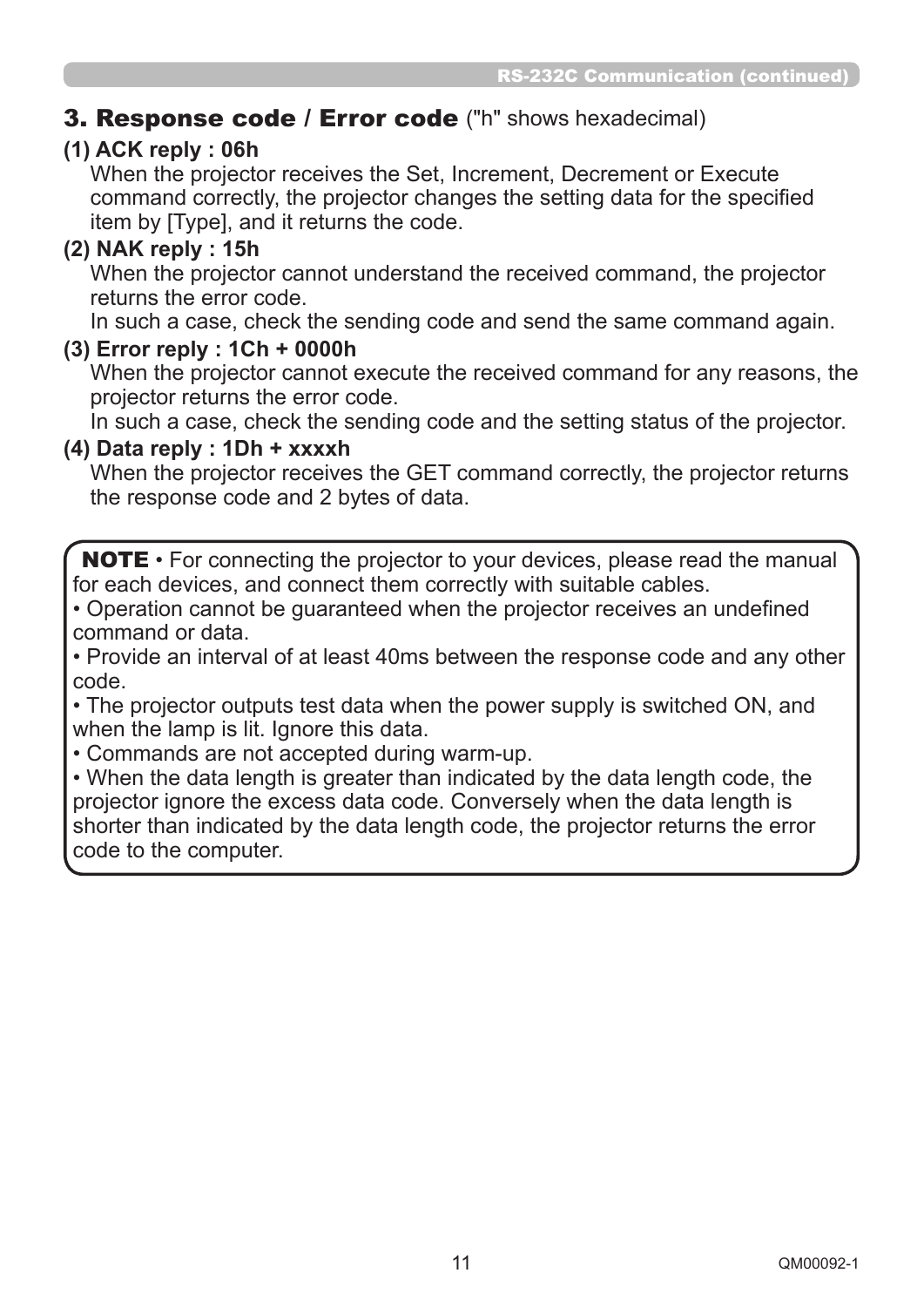# Command Control via the Network

When the projector connects network, the projector can be controlled with RS-232C commands from the computer with web browser.

For details of RS-232C commands, refer to RS-232C Communication / Network command table (**18**).

NOTE • If data is transferred via wireless and wired LAN at the same time, the projector may not be able to process the data correctly.

# Connection

Turn off the projector and the computer.

2. If you use wired LAN, connect the projector's LAN port to the computer's <br>2. LAN port with a LAN cable. Use the cable that fulfills the specification shown If you use wired LAN, connect the projector's **LAN** port to the computer's in figure. If you use wireless LAN, insert the USB wireless adapter into the projector's **USB TYPE A** port.

Turn the computer on, and after the computer has started up turn the 3. projector on.

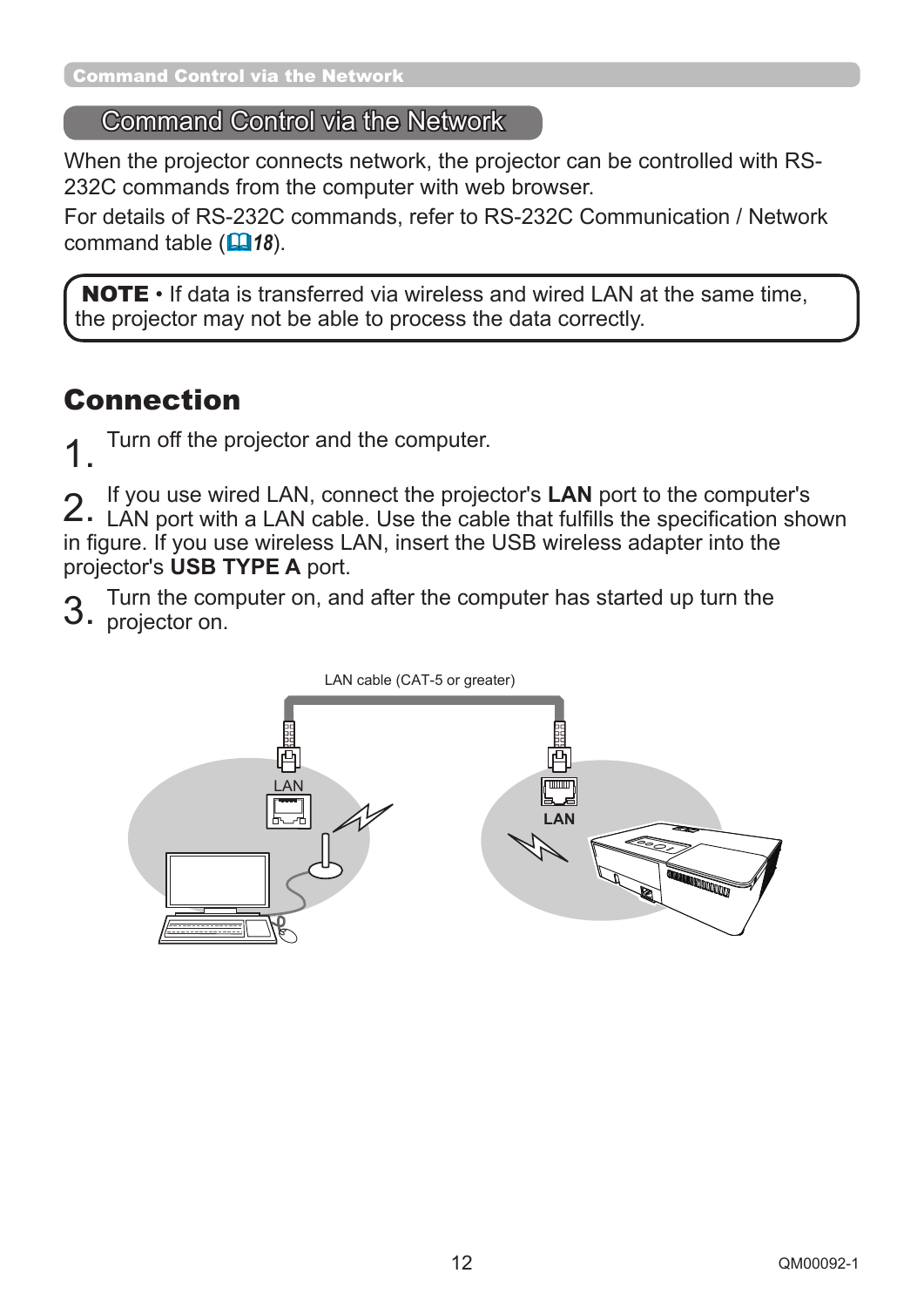# Communication Port

The following two ports are assigned for the command control.

TCP #23 TCP #9715

Configure the following items form a web browser when command control is used.

|  | <b>Port Settings</b>                                |                |                                                                                                                                       |  |  |  |
|--|-----------------------------------------------------|----------------|---------------------------------------------------------------------------------------------------------------------------------------|--|--|--|
|  | <b>Network Control</b>                              | Port open      | Click the [Enable] check box to open [Network]<br>Control Port1 (Port: 23)] to use TCP #23.<br>Default setting is "Enable".           |  |  |  |
|  | <b>Port1 (Port: 23)</b>                             | Authentication | Click the [Enable] check box for the<br>[Authentication] setting when authentication<br>is required.<br>Default setting is "Disable". |  |  |  |
|  | <b>Network Control</b><br><b>Port2 (Port: 9715)</b> | Port open      | Click the [Enable] check box to open [Network]<br>Control Port2 (Port: 9715)] to use TCP<br>#9715.<br>Default setting is "Enable".    |  |  |  |
|  |                                                     | Authentication | Click the [Enable] check box for the<br>[Authentication] setting when authentication<br>is required.<br>Default setting is "Enable".  |  |  |  |

When the authentication setting is enabled, the following settings are required.

| <b>Security Settings</b> |                                        |                                                                                                              |  |  |  |  |  |  |  |
|--------------------------|----------------------------------------|--------------------------------------------------------------------------------------------------------------|--|--|--|--|--|--|--|
|                          | Authentication<br>Password             | Enter the desired authentication password.<br>Confirm this setting will be the same for                      |  |  |  |  |  |  |  |
| <b>Network Control</b>   | Re-enter<br>Authentication<br>Password | [Network Control Port1 (Port: 23)] and<br>[Network Control Port2 (Port: 9715)].<br>Default setting is blank. |  |  |  |  |  |  |  |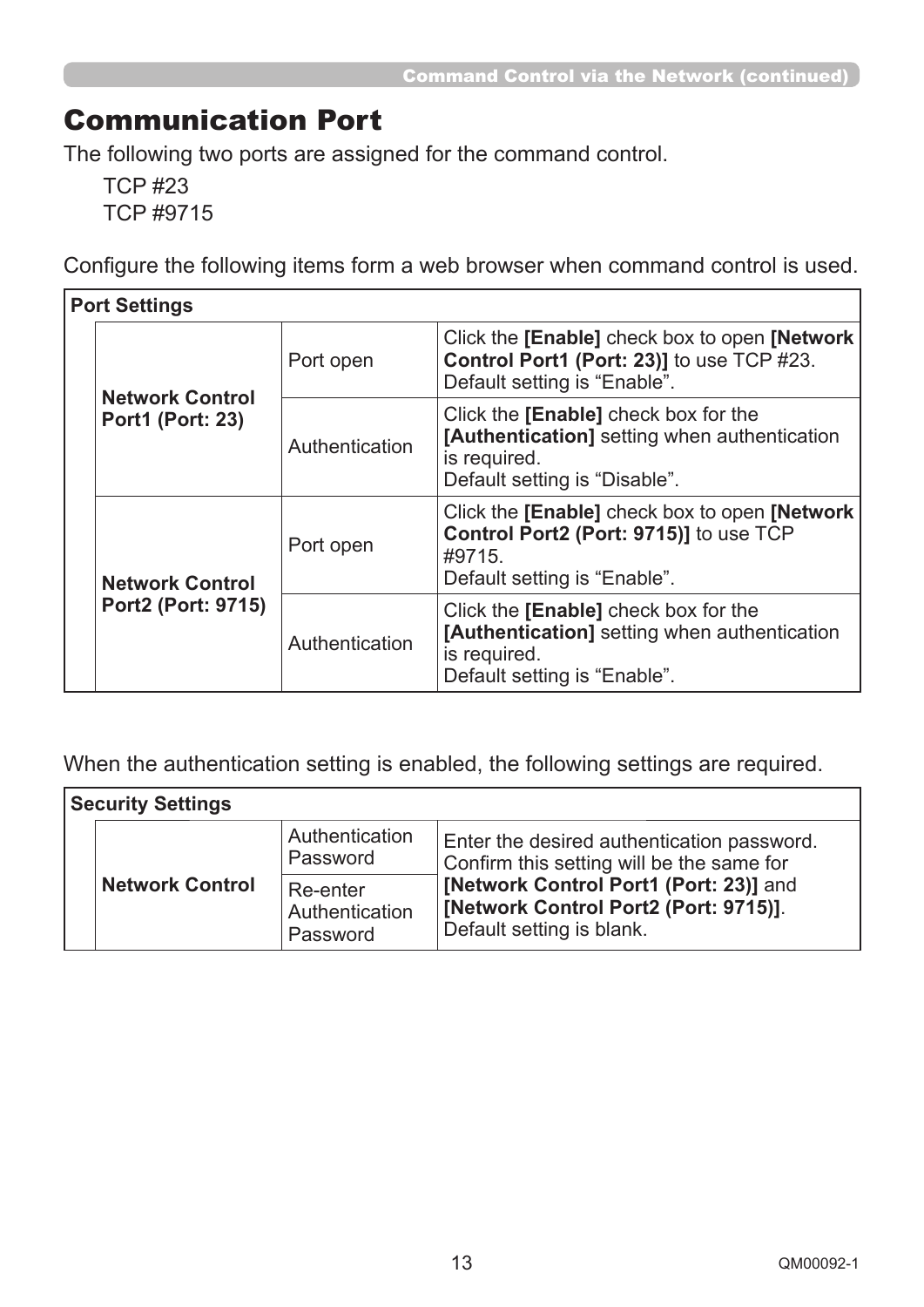# Command control settings

**[TCP #23]**

# 1. Command format

Same as RS-232C communication, refer to RS-232C Communication command format.

# 2. Response code / Error code ("h" shows hexadecimal)

Four of the response / error code used for TCP#23 are the same as RS-232C Communication  $(1)$   $\sim$  (4). One authentication error reply (5) is added.

#### **(1) ACK reply : 06h**  Refer to RS-232C communication (**Q11**).

- **(2) NAK reply : 15h**  Refer to RS-232C communication (**Q11**).
- **(3) Error reply : 1Ch + 0000h** Refer to RS-232C communication (**Q11**).
- **(4) Data reply : 1Dh + xxxxh**  Refer to RS-232C communication (**Q11**).
- **(5) Authentication error reply : 1Fh + 0400h**  When authentication error occurred, the projector returns the error code.

# **[TCP #9715]**

# 1. Command format

The commands some datum are added to the head and the end of the ones of TCP#9715 are used.

| Header        | Data length | RS-232C command | Check sum | Connection ID     |  |
|---------------|-------------|-----------------|-----------|-------------------|--|
| $0 \times 02$ | 0×0D        | 13 bytes        | byte      | <sup>1</sup> byte |  |

# **[Header]**

02, Fixed

### **[Data Length]**

RS-232C commands byte length (0×0D, Fixed)

### **[RS-232C commands]**

Refer to RS-232C Communication command format ( $\Box$ 10).

### **[Check Sum]**

This is the value to make zero on the addition of the lower 8 bits from the header to the checksum.

# **[Connection ID]**

Random value from 0 to 255 (This value is attached to the reply data).

NOTE • Operation cannot be guaranteed when the projector receives an undefined command or data

• Provide an interval of at least 40ms between the response code and any other code.

• Commands are not accepted during warm-up.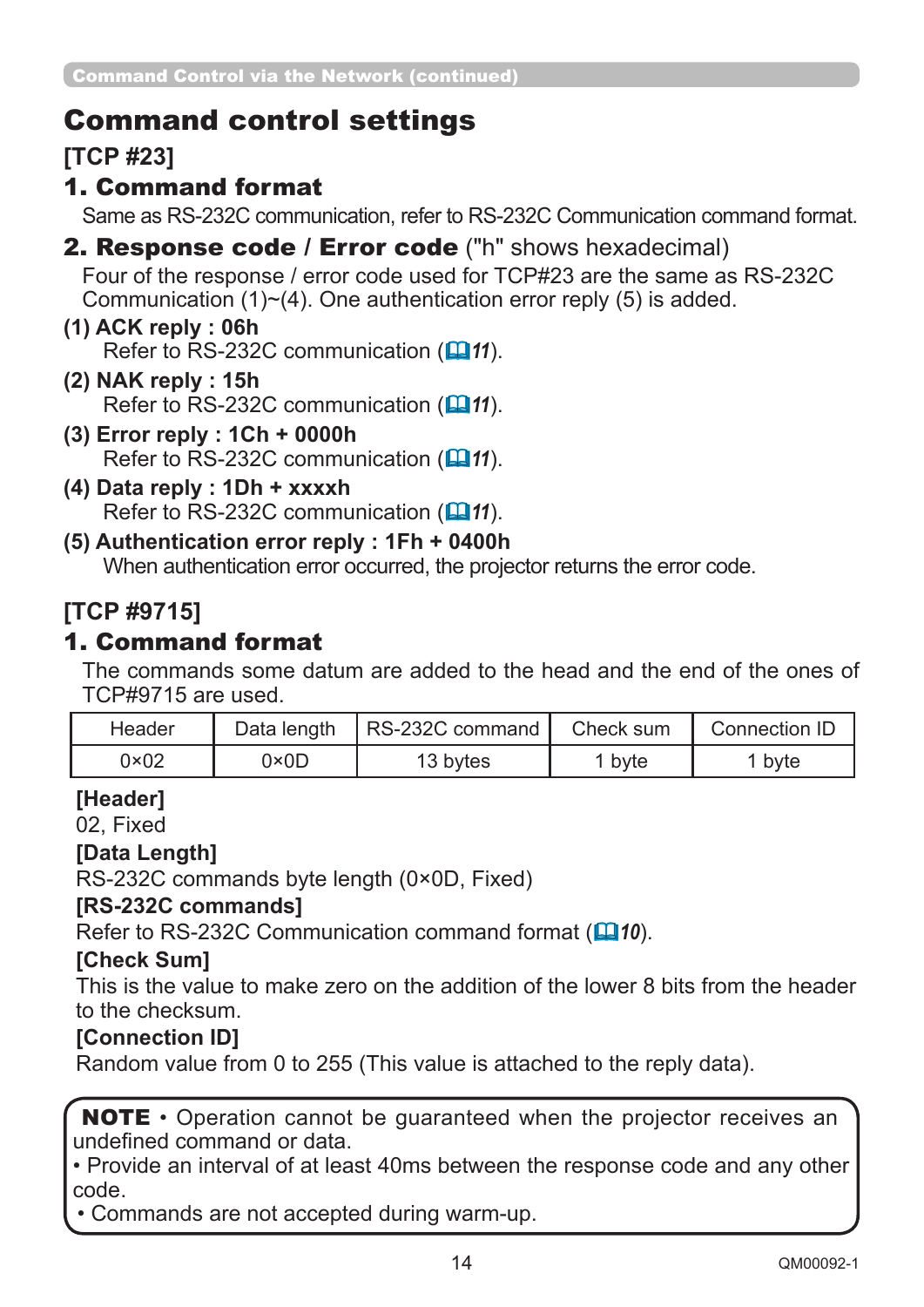### 2. Response code / Error code ("h" shows hexadecimal)

The connection ID is attached for the TCP#23's response / error codes are used. The connection ID is same as the sending command format.

- **(1) ACK reply : 06h + yyh** (yyh : connection ID)
- **(2) NAK reply : 15h + yyh**
- **(3) Error reply : 1Ch + 0000h + yyh**
- **(4) Data reply : 1Dh + ××××h + yyh**
- **(5) Authentication error reply : 1Fh + 0400h + yyh**
- **(6) Projector busy reply: 1Fh + ××××h + yyh**

When the projector is too busy to receive the command, the projector returns the error code.

In such a case, check the sending code and send the same command again.

# Automatic Connection Break

The TCP connection will be automatically disconnected after there is no communication for 30 seconds after being established.

# Authentication

The projector does not accept commands without authentication success when authentication is enabled. The projector uses a challenge response type authentication with an MD5 (Message Digest 5) algorithm. When the projector is using a LAN, a random 8 bytes will be returned if authentication is enabled. Bind this received 8 bytes and the authentication password and digest this data with the MD5 algorithm and add this in front of the commands to send.

Following is a sample if the authentication password is set to "password" and the random 8 bytes are "a572f60c".

- 1) Select the projector.
- 2) Receive the random 8 bytes "a572f60c" from the projector.
- 3) Bind the random 8 bytes "a572f60c" and the authentication password "password" and it becomes "a572f60cpassword".
- 4) Digest this bind "a572f60cpassword" with MD5 algorithm. It will be "e3d97429adffa11bce1f7275813d4bde".
- 5) Add this "e3d97429adffa11bce1f7275813d4bde" in front of the commands and send the data.

Send "e3d97429adffa11bce1f7275813d4bde"+command.

6) When the sending data is correct, the command will be performed and the reply data will be returned. Otherwise, an authentication error will be returned.

NOTE • As for the transmission of the second or subsequent commands, the authentication data can be omitted when the same connection.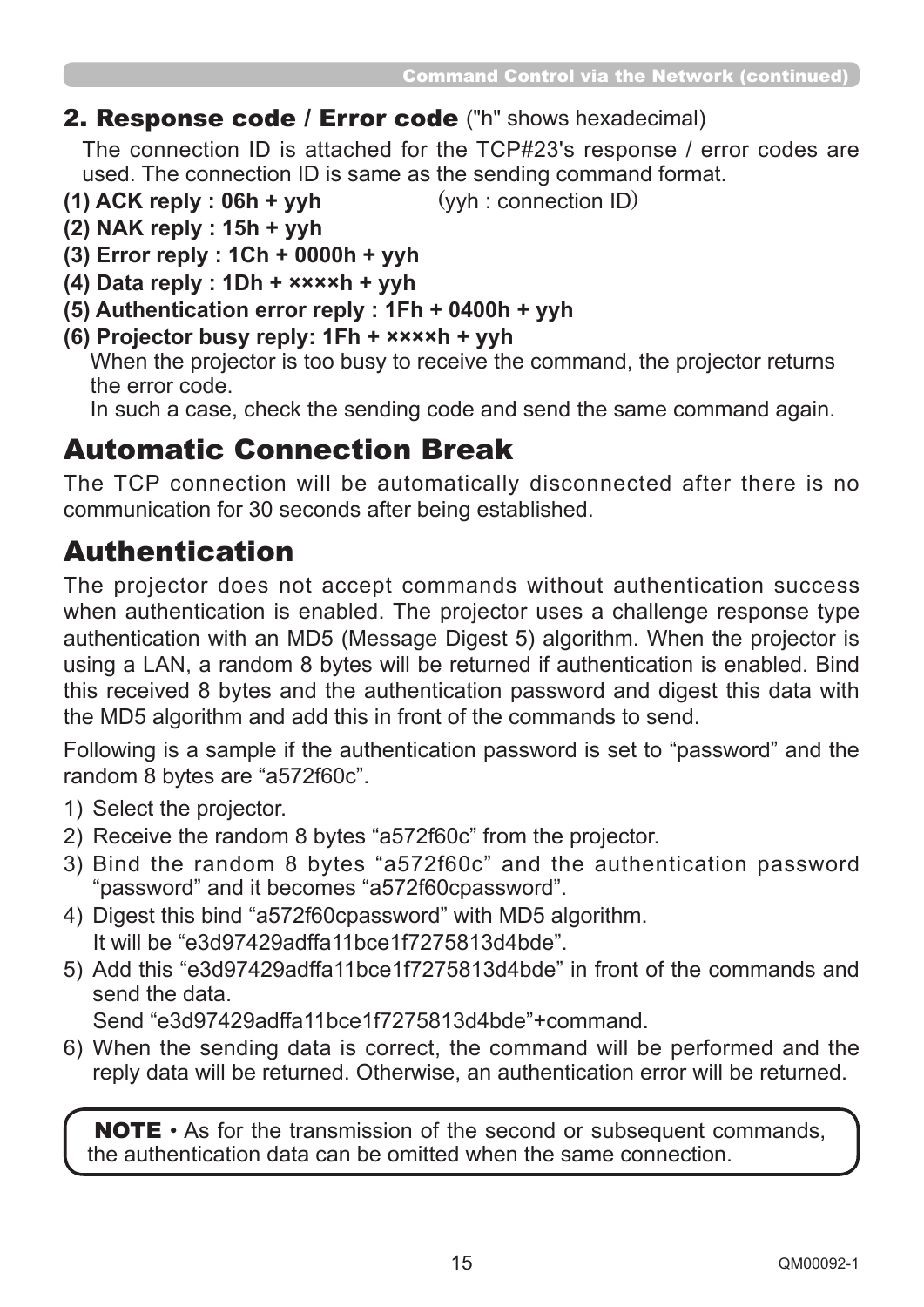# Network Bridge Communication

This projector is equipped with NETWORK BRIDGE function. When the projector connects to the computer by wired or wireless LAN communication, an external device that is connected with this projector by RS-232C communication can be controlled from the computer as a network terminal. For details, see the **7. Network Bridge** function in the **Network Guide**.

**NOTE**  $\cdot$  If data is transferred via wireless and wired LAN at the same time. the projector may not be able to process the data correctly.

# Connection

- 1. If you use wired LAN, connect the computer's LAN port and the projector's LAN<br>1. port with a LAN cable. Use the cable that fulfills the specification shown in figure. s LAN port and the projector's LAN
- If you use wireless LAN, insert the USB wireless adapter into the projector's **USB TYPE A** port.
- 2. Connect the projector's **CONTROL** port and the RS-232C port of the devices that you want to control with a RS-232C cable.
- 
- 3. Turn the computer on, and after the computer has started up turn the
- 3. projector on.
- 4. Set the COMMUNICATION TYPE to NETWORK BRIDGE. (**Q OPTION menu**<br>4. SERVICE COMMUNICATION in the Operating Guide)
- 

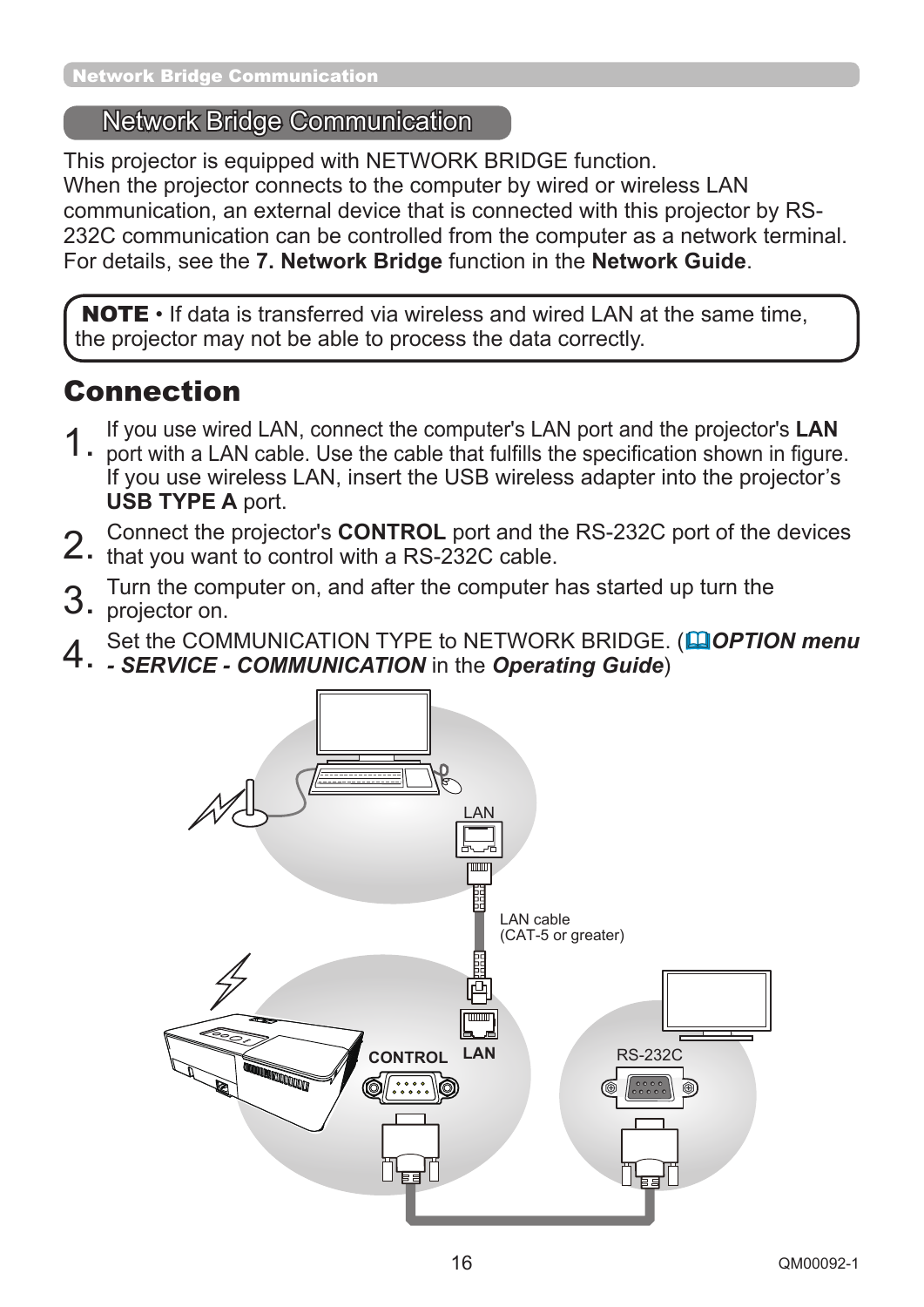# Communication settings

For communication setting, use the OPTION - SERVICE - COMMUNICATION menu. (**QOPTION menu - SERVICE - COMMUNICATION** in the *Operating Guide*)

| Item                       | Condition                               |
|----------------------------|-----------------------------------------|
| <b>BAUD RATE</b>           | 4800bps / 9600bps / 19200bps / 38400bps |
| Data length                | 8 bit (fixed)                           |
| <b>PARITY</b>              | NONE/ODD/EVEN                           |
| <b>Start bit</b>           | 1 bit (fixed)                           |
| Stop bit                   | 1 bit (fixed)                           |
| <b>Transmission method</b> | HALF-DUPLEX/FULL-DUPLEX                 |

NOTE • For connecting the projector to your devices, please read the manual for each devices, and connect them correctly with suitable cables.

• Turn off (the power of) both the projector and other devices and unplug before connecting them.

• For details of Transmission method, refer to **7.4 Transmission method** in the **Network Guide**.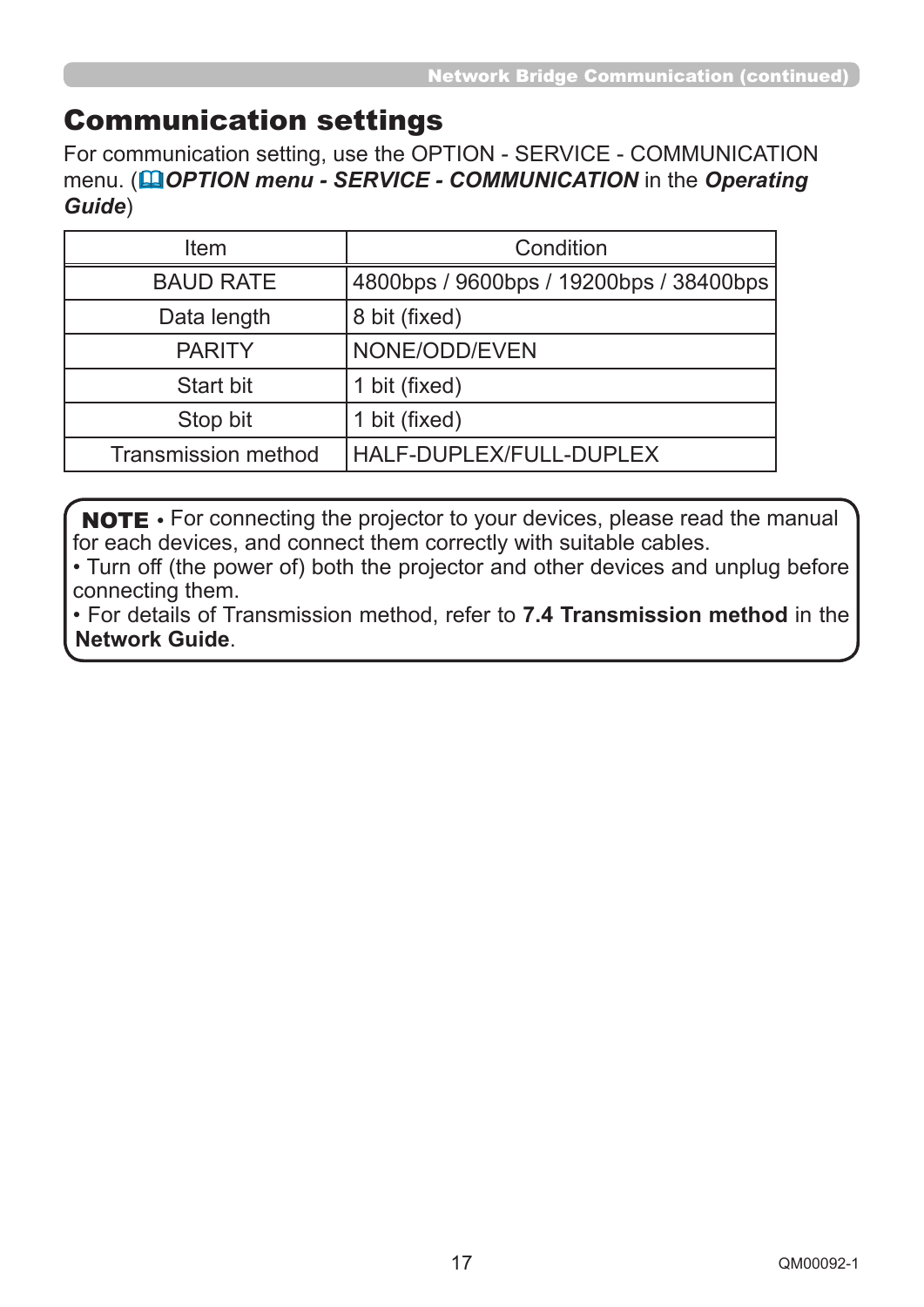# RS-232C Communication / Network command table

| Names<br>Operation Type |                                                     |                     |                                                               | Header |                  |                   | <b>Command Data</b> |                |              |  |
|-------------------------|-----------------------------------------------------|---------------------|---------------------------------------------------------------|--------|------------------|-------------------|---------------------|----------------|--------------|--|
|                         |                                                     |                     |                                                               |        |                  | CRC               | Action              | Type           | Setting Code |  |
|                         |                                                     | Turn off            | BE EF                                                         | 03     | 06 00            | 2A D3             | 01 00               | 00 60          | 00 00        |  |
|                         | Set                                                 | Turn on             | BE EF                                                         | 03     | 06 00            | BA D <sub>2</sub> | 01 00               | 00 60          | 01 00        |  |
|                         |                                                     |                     | BE EF                                                         | 03     | 06 00            | 19 D3             | 02 00               | 00 60          | 00 00        |  |
| Power                   |                                                     |                     | [Example return]                                              |        |                  |                   |                     |                |              |  |
|                         |                                                     | Get                 | 00 00                                                         |        | 01 00            |                   | 02 00               |                |              |  |
|                         |                                                     |                     | [Off]                                                         |        | [On]             |                   | [Cool down]         |                |              |  |
|                         |                                                     | <b>COMPUTER IN1</b> | BE EF                                                         | 03     | 06 00            | FE D <sub>2</sub> | 01 00               | 00 20          | 00 00        |  |
|                         |                                                     | <b>COMPUTER IN2</b> | BE EF                                                         | 03     | 06 00            | 3E D0             | 01 00               | 00 20          | 04 00        |  |
|                         |                                                     | HDMI1               | BE EF                                                         | 03     | 06 00            | OE D <sub>2</sub> | 01 00               | 00 20          | 03 00        |  |
|                         |                                                     | HDMI2               | BE EF                                                         | 03     | 06 00            | 6E D6             | 01 00               | 00 20          | 0D 00        |  |
| Input Source            | Set                                                 | <b>VIDEO</b>        | BE EF                                                         | 03     | 06 00            | 6E D3             | 01 00               | 00 20          | 01 00        |  |
|                         |                                                     | LAN                 | BE EF                                                         | 03     | 06 00            | CE D <sub>5</sub> | 01 00               | 00 20          | 0B 00        |  |
|                         |                                                     | USB TYPE A          | BE EF                                                         | 03     | 06 00            | 5E D1             | 01 00               | 00 20          | 06 00        |  |
|                         |                                                     | USB TYPE B          | BE EF                                                         | 03     | 06 00            | FE D7             | 01 00               | 00 20          | 0C 00        |  |
|                         |                                                     | Get                 | BE EF                                                         | 03     | 06 00            | CD <sub>D2</sub>  | 02 00               | 00 20          | 00 00        |  |
|                         |                                                     |                     | BE EF                                                         | 03     | 06 00            | D9 D8             | 02 00               | 20 60          | 00 00        |  |
|                         |                                                     |                     | [Example return]                                              |        |                  |                   |                     |                |              |  |
| <b>Error Status</b>     |                                                     | Get                 | 00 00                                                         |        | 01 00            |                   | 02 00               | 03 00          |              |  |
|                         |                                                     |                     | [Normal]                                                      |        | [Cover error]    |                   | [Fan error]         | [Lamp error]   |              |  |
|                         |                                                     |                     | 04 00                                                         |        | 05 00            |                   | 07 00               | 08 00          |              |  |
|                         |                                                     |                     | [Temp error]                                                  |        | [Air flow error] |                   | [Cold error]        | [Filter error] |              |  |
|                         |                                                     | Get                 | BE EF                                                         | 03     | 06 00            | 7C D <sub>2</sub> | 02 00               | 07 30          | 00 00        |  |
| <b>MAGNIFY</b>          |                                                     | Increment           | BE EF                                                         | 03     | 06 00            | 1A D <sub>2</sub> | 04 00               | 07 30          | 00 00        |  |
|                         |                                                     | Decrement           | BE EF                                                         | 03     | 06 00            | CB D3             | 05 00               | 07 30          | 00 00        |  |
|                         | Get                                                 |                     | BE EF                                                         | 03     | 06 00            | C8 D7             | 02 00               | 10 30          | 00 00        |  |
| Magnify Position H      | Increment                                           |                     | BE EF                                                         | 03     | 06 00            | AE D7             | 04 00               | 10 30          | 00 00        |  |
|                         |                                                     | Decrement           | BE EF                                                         | 03     | 06 00            | 7F D6             | 05 00               | 10 30          | 00 00        |  |
|                         |                                                     | Get                 | BE EF                                                         | 03     | 06 00            | 34 D6             | 02 00               | 11 30          | 00 00        |  |
| Magnify Position V      |                                                     | Increment           | BE EF                                                         | 03     | 06 00            | 52 D6             | 04 00               | 11 30          | 00 00        |  |
|                         |                                                     | Decrement           | BE EF                                                         | 03     | 06 00            | 83 D7             | 05 00               | 11 30          | 00 00        |  |
|                         |                                                     | <b>STANDARD</b>     | BE EF                                                         | 03     | 06 00            | 83 F5             | 01 00               | <b>BA 30</b>   | 06 00        |  |
|                         |                                                     | <b>CINEMA</b>       | BE EF                                                         | 03     | 06 00            | <b>B3 F7</b>      | 01 00               | <b>BA 30</b>   | 01 00        |  |
|                         |                                                     | <b>DYNAMIC</b>      | BE EF                                                         | 03     | 06 00            | E3 F4             | 01 00               | <b>BA 30</b>   | 04 00        |  |
|                         |                                                     | BOARD(BLACK)        | BE EF                                                         | 03     | 06 00            | E3 EF             | 01 00               | <b>BA 30</b>   | 20 00        |  |
|                         | Set                                                 | <b>BOARD(GREEN)</b> | BE EF                                                         | 03     | 06 00            | 73 EE             | 01 00               | <b>BA 30</b>   | 21 00        |  |
|                         |                                                     | WHITEBOARD          | BE EF                                                         | 03     | 06 00            | 83 EE             | 01 00               | <b>BA 30</b>   | 22 00        |  |
|                         |                                                     | <b>DAYTIME</b>      | BE EF                                                         | 03     | 06 00            | E3 C7             | 01 00               | <b>BA 30</b>   | 40 00        |  |
| PICTURE MODE            |                                                     | PHOTO               | BE EF                                                         | 03     | 06 00            | 73 F5             | 01 00               | <b>BA 30</b>   | 05 00        |  |
|                         |                                                     | DICOM SIM.          | BE EF                                                         | 03     | 06 00            | 73 C6             | 01 00               | <b>BA 30</b>   | 41 00        |  |
|                         |                                                     |                     | BE EF                                                         | 03     | 06 00            | 10 F6             | 02 00               | <b>BA 30</b>   | 00 00        |  |
|                         |                                                     |                     | [Example return]                                              |        |                  |                   |                     |                |              |  |
|                         |                                                     | Get                 | 06 00                                                         | 01 00  | 04 00            | 10 00             | 05 00               | 20 00          |              |  |
|                         |                                                     |                     | [Standard] [Cinema] [Dynamic] [Custom] [PHOTO] [BOARD(BLACK)] |        |                  |                   |                     |                |              |  |
|                         |                                                     |                     | 21 00<br>22 00<br>40 00<br>41 00                              |        |                  |                   |                     |                |              |  |
|                         | [BOARD(GREEN)] [WHITEBOARD] [DAY TIME] [DICOM SIM.] |                     |                                                               |        |                  |                   |                     |                |              |  |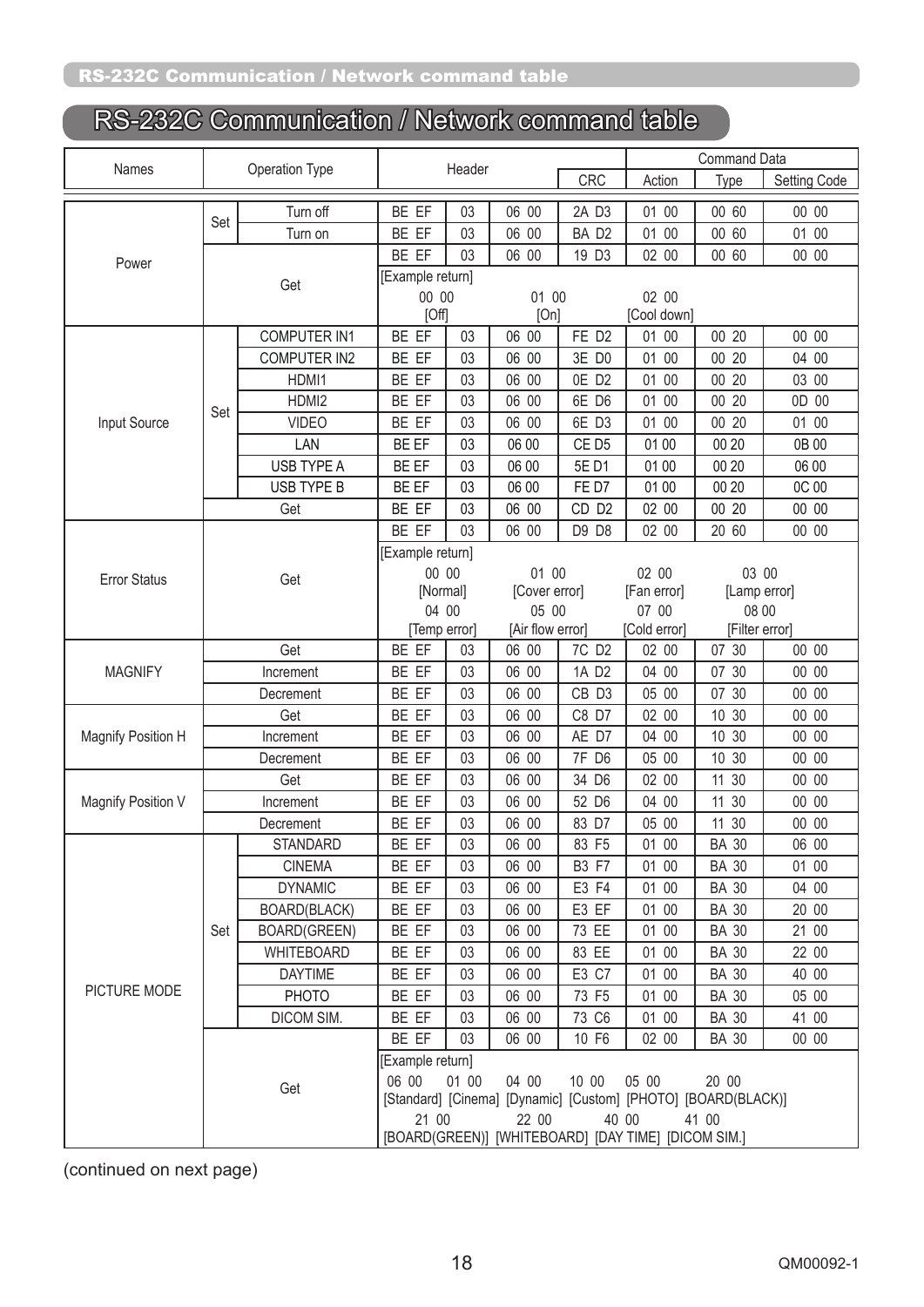|                               |           |                     |       |        |       |                   |        | <b>Command Data</b>  |              |
|-------------------------------|-----------|---------------------|-------|--------|-------|-------------------|--------|----------------------|--------------|
| Names                         |           | Operation Type      |       | Header |       | CRC               | Action | Type                 | Setting Code |
|                               |           | <b>NORMAL</b>       | BE EF | 03     | 06 00 | 83 D2             | 01 00  | 02 30                | 00 00        |
| <b>FREEZE</b>                 | Set       | <b>FREEZE</b>       | BE EF | 03     | 06 00 | 13 D3             | 01 00  | 02 30                | 01 00        |
|                               |           | Get                 | BE EF | 03     | 06 00 | <b>B0 D2</b>      | 02 00  | 02 30                | 00 00        |
|                               |           | Get                 | BE EF | 03     | 06 00 | 89 D <sub>2</sub> | 02 00  | 03 20                | 00 00        |
| <b>BRIGHTNESS</b>             |           | Increment           | BE EF | 03     | 06 00 | EF D <sub>2</sub> | 04 00  | 03 20                | 00 00        |
|                               |           | Decrement           | BE EF | 03     | 06 00 | 3E D3             | 05 00  | 03 20                | 00 00        |
| <b>BRIGHTNESS Reset</b>       |           | Execute             | BE EF | 03     | 06 00 | 58 D3             | 06 00  | 00 70                | 00 00        |
|                               |           | Get                 | BE EF | 03     | 06 00 | FD D3             | 02 00  | 04 20                | 00 00        |
| <b>CONTRAST</b>               |           | Increment           | BE EF | 03     | 06 00 | 9B D3             | 04 00  | 04 20                | 00 00        |
|                               |           | Decrement           | BE EF | 03     | 06 00 | 4A D2             | 05 00  | 04 20                | 00 00        |
| <b>CONTRAST Reset</b>         |           | Execute             | BE EF | 03     | 06 00 | A4 D2             | 06 00  | 01 70                | 00 00        |
|                               |           | Get                 | BE EF | 03     | 06 00 | 5D 70             | 02 00  | OC 22                | 00 00        |
| <b>ACCENTUALIZER</b>          |           | Increment           | BE EF | 03     | 06 00 | 3B 70             | 04 00  | OC 22                | 00 00        |
|                               |           | Decrement           | BE EF | 03     | 06 00 | <b>EA 71</b>      | 05 00  | OC 22                | 00 00        |
| <b>ACCENTUALIZER</b><br>Reset |           | Execute             |       | 03     | 06 00 | C8 DB             | 06 00  | 2C 70                | 00 00        |
|                               |           | Get                 | BE EF | 03     | 06 00 | A1 71             | 02 00  | 0D 22                | 00 00        |
| <b>HDCR</b>                   |           | Increment           | BE EF | 03     | 06 00 | C7 71             | 04 00  | 0D 22                | 00 00        |
|                               |           | Decrement           | BE EF | 03     | 06 00 | 16 70             | 05 00  | 22<br>0 <sub>D</sub> | 00 00        |
| <b>HDCR Reset</b>             | Execute   |                     | BE EF | 03     | 06 00 | 34 DA             | 06 00  | 2D<br>70             | 00 00        |
|                               |           | DEFAULT-1           | BE EF | 03     | 06 00 | 07 E9             | 01 00  | A1<br>30             | 20 00        |
|                               |           | CUSTOM-1            | BE EF | 03     | 06 00 | 07 FD             | 01 00  | 30<br>A1             | 10 00        |
|                               |           | DEFAULT-2           | BE EF | 03     | 06 00 | 97 E8             | 01 00  | 30<br>A1             | 21 00        |
|                               |           | CUSTOM-2            | BE EF | 03     | 06 00 | 97 FC             | 01 00  | A1<br>30             | 11 00        |
|                               |           | DEFAULT-3           | BE EF | 03     | 06 00 | 67 E8             | 01 00  | A1<br>30             | 22 00        |
|                               |           | CUSTOM-3            | BE EF | 03     | 06 00 | 67 FC             | 01 00  | 30<br>A1             | 12 00        |
|                               |           | DEFAULT-4           | BE EF | 03     | 06 00 | F7 E9             | 01 00  | A1<br>30             | 23 00        |
|                               |           | CUSTOM-4            | BE EF | 03     | 06 00 | F7 FD             | 01 00  | A1<br>30             | 13 00        |
| <b>GAMMA</b>                  | Set       | DEFAULT-5           | BE EF | 03     | 06 00 | C7 EB             | 01 00  | 30<br>A1             | 24 00        |
|                               |           | CUSTOM-5            | BE EF | 03     | 06 00 | C7 FF             | 01 00  | A1 30                | 14 00        |
|                               |           | DEFAULT-6           | BE EF | 03     | 06 00 | 57 EA             | 01 00  | A1 30                | 25 00        |
|                               |           | CUSTOM-6            | BE EF | 03     | 06 00 | 57 FE             | 01 00  | A1 30                | 15 00        |
|                               |           | DEFAULT-7           | BE EF | 03     | 06 00 | A7 EA             | 01 00  | A1 30                | 26 00        |
|                               |           | CUSTOM-7            | BE EF | 03     | 06 00 | A7 FE             | 01 00  | A1 30                | 16 00        |
|                               |           | DEFAULT-8           | BE EF | 03     | 06 00 | 37 EB             | 01 00  | A1 30                | 27 00        |
|                               |           | CUSTOM-8            | BE EF | 03     | 06 00 | 37 FF             | 01 00  | A1 30                | 17 00        |
|                               |           | Get                 | BE EF | 03     | 06 00 | F4 F0             | 02 00  | A1 30                | 00 00        |
|                               |           | Off                 | BE EF | 03     | 06 00 | FB FA             | 01 00  | 80 30                | 00 00        |
|                               |           | 9 steps gray scale  | BE EF | 03     | 06 00 | 6B FB             | 01 00  | 80 30                | 01 00        |
| User Gamma Pattern            | Set       | 15 steps gray scale | BE EF | 03     | 06 00 | 9B FB             | 01 00  | 80 30                | 02 00        |
|                               |           | Ramp                | BE EF | 03     | 06 00 | 0B FA             | 01 00  | 80 30                | 03 00        |
|                               | Get       |                     | BE EF | 03     | 06 00 | C8 FA             | 02 00  | 80 30                | 00 00        |
|                               |           | Get                 | BE EF | 03     | 06 00 | 08 FE             | 02 00  | 90 30                | 00 00        |
| User Gamma Point 1            | Increment |                     | BE EF | 03     | 06 00 | 6E FE             | 04 00  | 90 30                | 00 00        |
|                               |           | Decrement           | BE EF | 03     | 06 00 | BF FF             | 05 00  | 90 30                | 00 00        |
| User Gamma Point 1 Reset      |           | Execute             | BE EF | 03     | 06 00 | 58 C2             | 06 00  | 50 70                | 00 00        |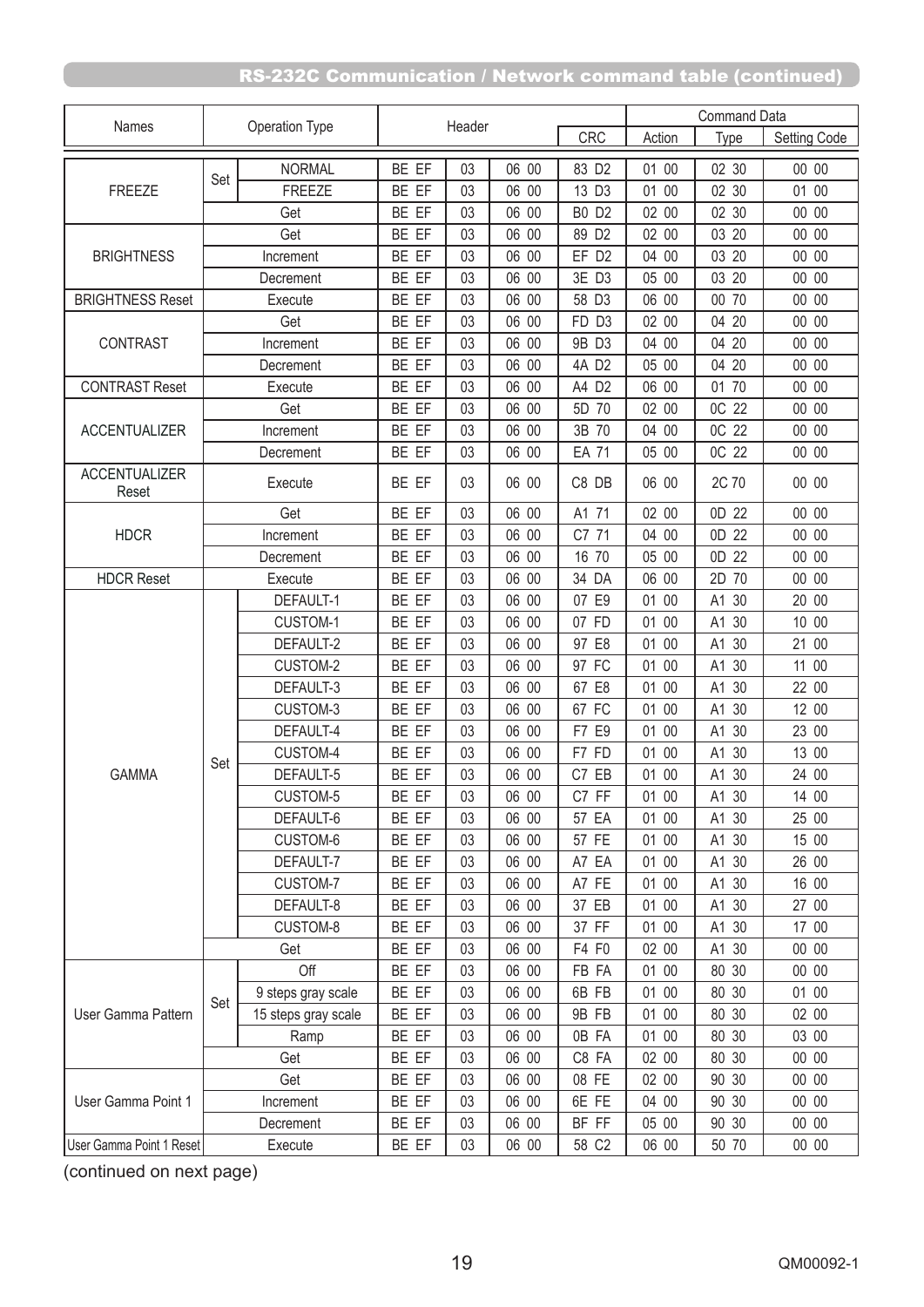|                          |         |                |       |        |       | <b>Command Data</b>  |        |          |              |
|--------------------------|---------|----------------|-------|--------|-------|----------------------|--------|----------|--------------|
| Names                    |         | Operation Type |       | Header |       | CRC                  | Action | Type     | Setting Code |
|                          |         | Get            | BE EF | 03     | 06 00 | F4 FF                | 02 00  | 91 30    | 00 00        |
| User Gamma Point 2       |         | Increment      | BE EF | 03     | 06 00 | 92 FF                | 04 00  | 30<br>91 | 00 00        |
|                          |         | Decrement      | BE EF | 03     | 06 00 | 43 FE                | 05 00  | 91 30    | 00 00        |
| User Gamma Point 2 Reset |         | Execute        | BE EF | 03     | 06 00 | A4 C3                | 06 00  | 51 70    | 00 00        |
|                          |         | Get            | BE EF | 03     | 06 00 | B0 FF                | 02 00  | 92 30    | 00 00        |
| User Gamma Point 3       |         | Increment      | BE EF | 03     | 06 00 | D6 FF                | 04 00  | 92 30    | 00 00        |
|                          |         | Decrement      | BE EF | 03     | 06 00 | 07 FE                | 05 00  | 92 30    | 00 00        |
| User Gamma Point 3 Reset |         | Execute        | BE EF | 03     | 06 00 | E0 C3                | 06 00  | 52 70    | 00 00        |
|                          |         | Get            | BE EF | 03     | 06 00 | 4C FE                | 02 00  | 93 30    | 00 00        |
| User Gamma Point 4       |         | Increment      | BE EF | 03     | 06 00 | 2A FE                | 04 00  | 93 30    | 00 00        |
|                          |         | Decrement      | BE EF | 03     | 06 00 | FB FF                | 05 00  | 93 30    | 00 00        |
| User Gamma Point 4 Reset |         | Execute        | BE EF | 03     | 06 00 | 1C C2                | 06 00  | 53 70    | 00 00        |
|                          |         | Get            | BE EF | 03     | 06 00 | 38 FF                | 02 00  | 30<br>94 | 00 00        |
| User Gamma Point 5       |         | Increment      | BE EF | 03     | 06 00 | 5E FF                | 04 00  | 94<br>30 | 00 00        |
|                          |         | Decrement      | BE EF | 03     | 06 00 | 8F FE                | 05 00  | 94 30    | 00 00        |
| User Gamma Point 5 Reset |         | Execute        | BE EF | 03     | 06 00 | 68 C3                | 06 00  | 54 70    | 00 00        |
|                          |         | Get            | BE EF | 03     | 06 00 | C4 FE                | 02 00  | 95 30    | 00 00        |
| User Gamma Point 6       |         | Increment      | BE EF | 03     | 06 00 | A2 FE                | 04 00  | 95 30    | 00 00        |
|                          |         | Decrement      | BE EF | 03     | 06 00 | 73 FF                | 05 00  | 95 30    | 00 00        |
| User Gamma Point 6 Reset | Execute |                | BE EF | 03     | 06 00 | C <sub>2</sub><br>94 | 06 00  | 55 70    | 00 00        |
|                          |         | Get            | BE EF | 03     | 06 00 | 80 FE                | 02 00  | 96 30    | 00 00        |
| User Gamma Point 7       |         | Increment      | BE EF | 03     | 06 00 | E6 FE                | 04 00  | 96 30    | 00 00        |
|                          |         | Decrement      | BE EF | 03     | 06 00 | 37 FF                | 05 00  | 96<br>30 | 00 00        |
| User Gamma Point 7 Reset |         | Execute        | BE EF | 03     | 06 00 | D0 C2                | 06 00  | 56 70    | 00 00        |
|                          |         | Get            | BE EF | 03     | 06 00 | 7C FF                | 02 00  | 97 30    | 00 00        |
| User Gamma Point 8       |         | Increment      | BE EF | 03     | 06 00 | 1A FF                | 04 00  | 30<br>97 | 00 00        |
|                          |         | Decrement      | BE EF | 03     | 06 00 | CB FE                | 05 00  | 97 30    | 00 00        |
| User Gamma Point 8 Reset |         | Execute        | BE EF | 03     | 06 00 | 2C<br>C <sub>3</sub> | 06 00  | 57 70    | 00 00        |
|                          |         | 1 HIGH         | BE EF | 03     | 06 00 | 0B F5                | 01 00  | B0 30    | 03 00        |
|                          |         | 1 CUSTOM       | BE EF | 03     | 06 00 | CB F8                | 01 00  | B0 30    | 13 00        |
|                          |         | 2 MID-1        | BE EF | 03     | 06 00 | 9B F4                | 01 00  | B0 30    | 02 00        |
|                          |         | 2 CUSTOM       | BE EF | 03     | 06 00 | 5B F9                | 01 00  | B0 30    | 12 00        |
|                          |         | 3 MID-2        | BE EF | 03     | 06 00 | 3B F7                | 01 00  | B0 30    | 04 00        |
|                          |         | 3 CUSTUM       | BE EF | 03     | 06 00 | FB FA                | 01 00  | B0 30    | 14 00        |
|                          |         | 4 LOW          | BE EF | 03     | 06 00 | 6B F4                | 01 00  | B0 30    | 01 00        |
|                          | Set     | 4 CUSTOM       | BE EF | 03     | 06 00 | AB F9                | 01 00  | B0 30    | 11 00        |
| <b>COLOR TEMP</b>        |         | 5 Hi-BRIGHT-1  | BE EF | 03     | 06 00 | 3B F2                | 01 00  | B0 30    | 08 00        |
|                          |         | 5 CUSTOM       | BE EF | 03     | 06 00 | FB FF                | 01 00  | B0 30    | 18 00        |
|                          |         | 6 Hi-BRIGHT-2  | BE EF | 03     | 06 00 | AB F3                | 01 00  | B0 30    | 09 00        |
|                          |         | 6 CUSTOM       | BE EF | 03     | 06 00 | 6B FE                | 01 00  | B0 30    | 19 00        |
|                          |         | 7 Hi-BRIGHT-3  | BE EF | 03     | 06 00 | 5B F3                | 01 00  | B0 30    | 0A 00        |
|                          |         | 7 CUSTOM       | BE EF | 03     | 06 00 | 9B FE                | 01 00  | B0 30    | 1A 00        |
|                          |         | 8 Hi-BRIGHT-4  | BE EF | 03     | 06 00 | CB <sub>F2</sub>     | 01 00  | B0 30    | 0B 00        |
|                          |         | 8 CUSTOM       | BE EF | 03     | 06 00 | 0B FF                | 01 00  | B0 30    | 1B 00        |
|                          |         | Get            | BE EF | 03     | 06 00 | C8 F5                | 02 00  | B0 30    | 00 00        |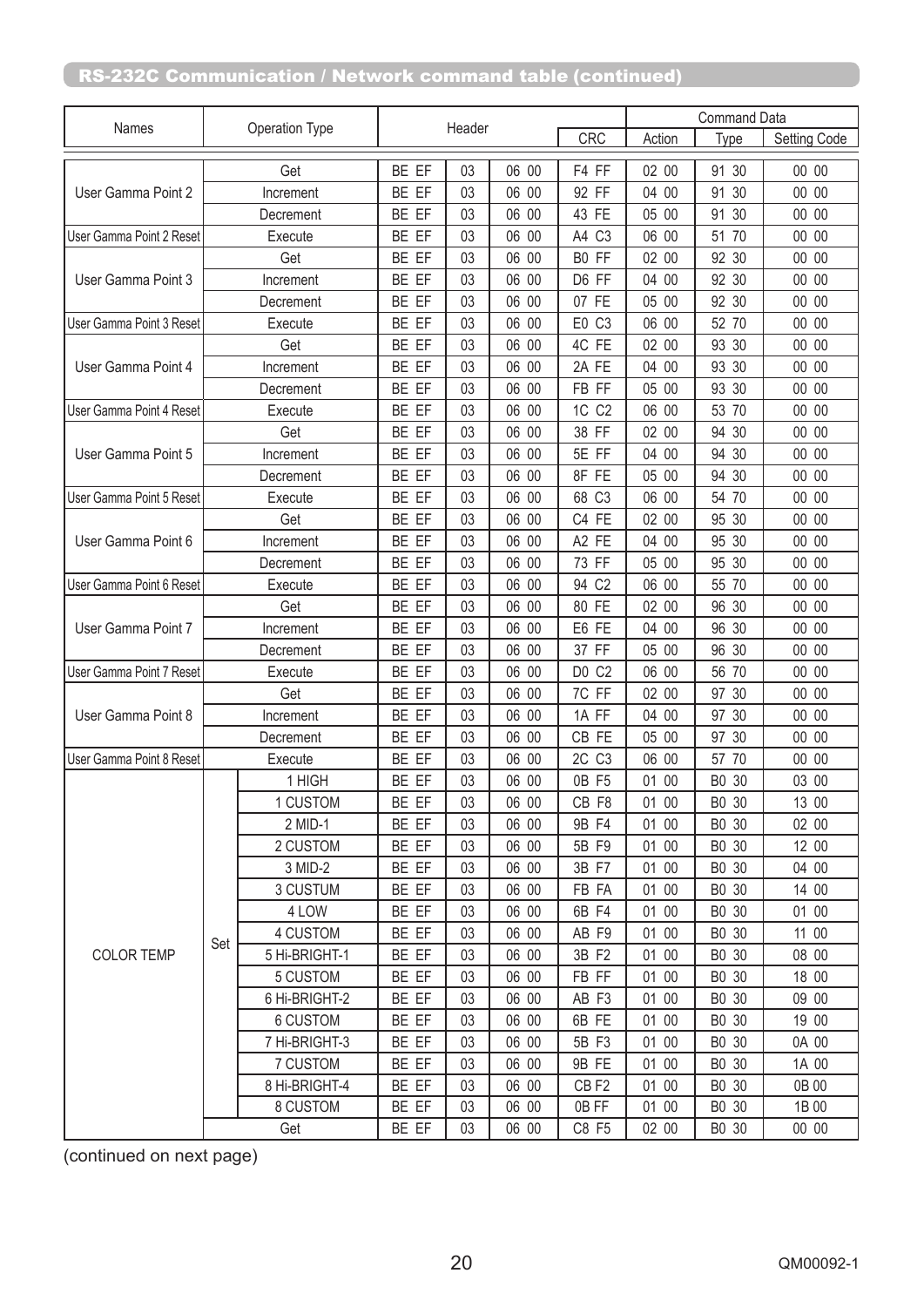|                                            |           |                       |       |        |       |                   | <b>Command Data</b> |                 |              |
|--------------------------------------------|-----------|-----------------------|-------|--------|-------|-------------------|---------------------|-----------------|--------------|
| Names                                      |           | <b>Operation Type</b> |       | Header |       | <b>CRC</b>        | Action              | <b>Type</b>     | Setting Code |
|                                            |           | Get                   | BE EF | 03     | 06 00 | 34 F4             | 02 00               | B1 30           | 00 00        |
| <b>COLOR TEMP GAIN R</b>                   |           | Increment             | BE EF | 03     | 06 00 | 52 F4             | 04 00               | 30<br><b>B1</b> | 00 00        |
|                                            |           | Decrement             | BE EF | 03     | 06 00 | 83 F5             | 05 00               | B1 30           | 00 00        |
| <b>COLOR TEMP GAIN R</b><br>Reset          |           | Execute               | BE EF | 03     | 06 00 | 10 C6             | 06 00               | 46 70           | 00 00        |
|                                            |           | Get                   | BE EF | 03     | 06 00 | 70 F4             | 02 00               | B2 30           | 00 00        |
| <b>COLOR TEMP GAIN G</b>                   |           | Increment             | BE EF | 03     | 06 00 | 16 F4             | 04 00               | B2 30           | 00 00        |
|                                            |           | Decrement             | BE EF | 03     | 06 00 | C7 F5             | 05 00               | B2 30           | 00 00        |
| <b>COLOR TEMP GAIN G</b><br>Reset          | Execute   |                       | BE EF | 03     | 06 00 | EC C7             | 06 00               | 47 70           | 00 00        |
|                                            |           | Get                   | BE EF | 03     | 06 00 | 8C F5             | 02 00               | B3 30           | 00 00        |
| <b>COLOR TEMP GAIN B</b>                   |           | Increment             | BE EF | 03     | 06 00 | EA F5             | 04 00               | B3 30           | 00 00        |
|                                            |           | Decrement             | BE EF | 03     | 06 00 | 3B F4             | 05 00               | B3 30           | 00 00        |
| <b>COLOR TEMP GAIN B</b><br>Reset          | Execute   |                       | BE EF | 03     | 06 00 | F8 C4             | 06 00               | 48 70           | 00 00        |
|                                            |           | Get                   | BE EF | 03     | 06 00 | 04 F5             | 02 00               | B5 30           | 00 00        |
| <b>COLOR TEMP</b><br>OFFSET R              |           | Increment             | BE EF | 03     | 06 00 | 62 F5             | 04 00               | B5 30           | 00 00        |
|                                            |           | Decrement             | BE EF | 03     | 06 00 | <b>B3 F4</b>      | 05 00               | B5 30           | 00 00        |
| <b>COLOR TEMP</b><br><b>OFFSET R Reset</b> | Execute   |                       | BE EF | 03     | 06 00 | 40 C <sub>5</sub> | 06 00               | 4A 70           | 00 00        |
| <b>COLOR TEMP</b><br>OFFSET G              |           | Get                   | BE EF | 03     | 06 00 | 40 F5             | 02 00               | B6 30           | 00 00        |
|                                            | Increment |                       | BE EF | 03     | 06 00 | 26 F5             | 04 00               | B6 30           | 00 00        |
|                                            |           | Decrement             | BE EF | 03     | 06 00 | F7 F4             | 05 00               | B6 30           | 00 00        |
| <b>COLOR TEMP OFFSET G Reset</b>           |           | Execute               | BE EF | 03     | 06 00 | BC <sub>C4</sub>  | 06 00               | 4B 70           | 00 00        |
|                                            |           | Get                   | BE EF | 03     | 06 00 | BC <sub>F4</sub>  | 02 00               | B7 30           | 00 00        |
| <b>COLOR TEMP</b><br>OFFSET B              |           | Increment             | BE EF | 03     | 06 00 | DA F4             | 04 00               | B7 30           | 00 00        |
|                                            |           | Decrement             | BE EF | 03     | 06 00 | 0B F5             | 05 00               | B7 30           | 00 00        |
| <b>COLOR TEMP</b><br>OFFSET B Reset        |           | Execute               | BE EF | 03     | 06 00 | C8 C5             | 06 00               | 4C 70           | 00 00        |
|                                            |           | Get                   | BE EF | 03     | 06 00 | B5 72             | 02 00               | 02 22           | 00 00        |
| COLOR                                      |           | Increment             | BE EF | 03     | 06 00 | D3 72             | 04 00               | 02 22           | 00 00        |
|                                            |           | Decrement             | BE EF | 03     | 06 00 | 02 73             | 05 00               | 02 22           | 00 00        |
| <b>COLOR Reset</b>                         |           | Execute               | BE EF | 03     | 06 00 | 80 D <sub>0</sub> | 06 00               | 0A 70           | 00 00        |
|                                            |           | Get                   | BE EF | 03     | 06 00 | 49 73             | 02 00               | 03 22           | 00 00        |
| <b>TINT</b>                                |           | Increment             | BE EF | 03     | 06 00 | 2F 73             | 04 00               | 03 22           | 00 00        |
|                                            |           | Decrement             | BE EF | 03     | 06 00 | <b>FE 72</b>      | 05 00               | 03 22           | 00 00        |
| <b>TINT Reset</b>                          |           | Execute               | BE EF | 03     | 06 00 | 7C D1             | 06 00               | 0B 70           | 00 00        |
|                                            |           | Get                   | BE EF | 03     | 06 00 | F1 72             | 02 00               | 01 22           | 00 00        |
| <b>SHARPNESS</b>                           |           | Increment             | BE EF | 03     | 06 00 | 97 72             | 04 00               | 01 22           | 00 00        |
|                                            | Decrement |                       | BE EF | 03     | 06 00 | 46 73             | 05 00               | 01 22           | 00 00        |
| <b>SHARPNESS Reset</b>                     |           | Execute               | BE EF | 03     | 06 00 | C4 D0             | 06 00               | 09 70           | 00 00        |
|                                            | Set       | <b>OFF</b>            | BE EF | 03     | 06 00 | 0B 22             | 01 00               | 04 33           | 00 00        |
| <b>ACTIVE IRIS</b>                         |           | <b>ON</b>             | BE EF | 03     | 06 00 | 5B 2E             | 01 00               | 04 33           | 11 00        |
|                                            |           | Get                   | BE EF | 03     | 06 00 | 38 22             | 02 00               | 04 33           | 00 00        |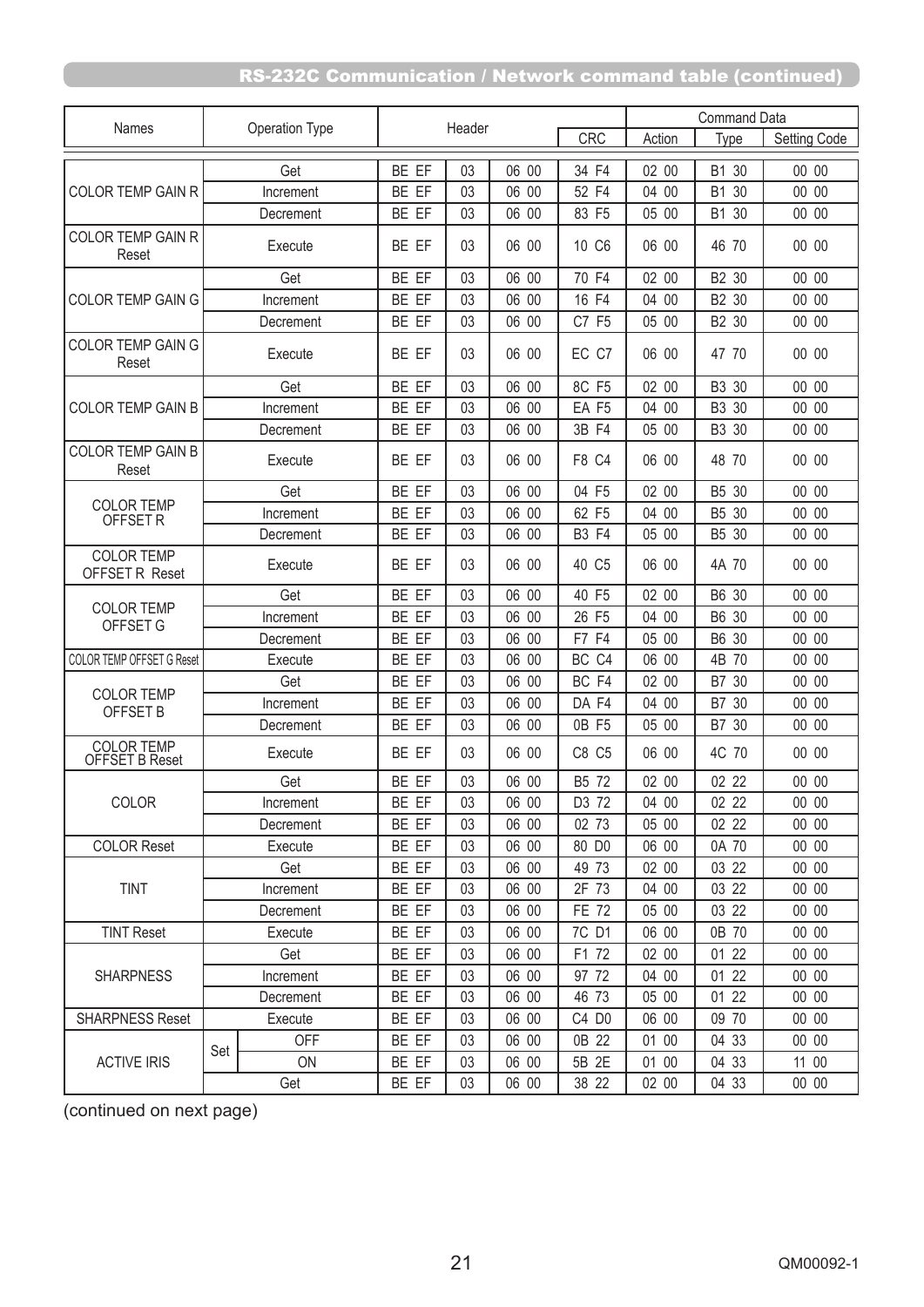|                               | Operation Type |                |                |        |       |                   |        | <b>Command Data</b> |              |  |  |
|-------------------------------|----------------|----------------|----------------|--------|-------|-------------------|--------|---------------------|--------------|--|--|
| Names                         |                |                |                | Header |       | <b>CRC</b>        | Action | Type                | Setting Code |  |  |
|                               |                | 1              | BE EF          | 03     | 06 00 | OE D7             | 01 00  | 14 20               | 00 00        |  |  |
|                               |                | $\overline{2}$ | BE EF          | 03     | 06 00 | 9E D6             | 01 00  | 14 20               | 01 00        |  |  |
| MY MEMORY Load                | Set            | 3              | BE EF          | 03     | 06 00 | 6E D6             | 01 00  | 14 20               | 02 00        |  |  |
|                               |                | 4              | BE EF          | 03     | 06 00 | FE D7             | 01 00  | 14 20               | 03 00        |  |  |
|                               |                | 1              | BE EF          | 03     | 06 00 | F2 D6             | 01 00  | 15 20               | 00 00        |  |  |
|                               |                | $\overline{2}$ | BE EF          | 03     | 06 00 | 62 D7             | 01 00  | 15 20               | 01 00        |  |  |
| <b>MY MEMORY Save</b>         | Set            | 3              | BE EF          | 03     | 06 00 | 92 D7             | 01 00  | 15 20               | 02 00        |  |  |
|                               |                | $\overline{4}$ | BE EF          | 03     | 06 00 | 02 D6             | 01 00  | 15 20               | 03 00        |  |  |
|                               |                | 4:3            | BE EF          | 03     | 06 00 | 9E D0             | 01 00  | 08 20               | 00 00        |  |  |
|                               |                | 16:9           | BE EF          | 03     | 06 00 | OE D1             | 01 00  | 08 20               | 01 00        |  |  |
|                               |                | 14:9           | BE EF          | 03     | 06 00 | CE D6             | 01 00  | 08 20               | 09 00        |  |  |
| <b>ASPECT</b>                 | Set            | 16:10          | BE EF          | 03     | 06 00 | 3E D6             | 01 00  | 08 20               | 0A 00        |  |  |
|                               |                | <b>NORMAL</b>  | BE EF          | 03     | 06 00 | 5E DD             | 01 00  | 08 20               | 10 00        |  |  |
|                               |                | NATIVE(*)      | BE EF          | 03     | 06 00 | 5E D7             | 01 00  | 08 20               | 08 00        |  |  |
|                               |                | <b>ZOOM</b>    | BE EF          | 03     | 06 00 | 9E C4             | 01 00  | 08 20               | 30 00        |  |  |
|                               |                | Get            | BE EF          | 03     | 06 00 | AD D0             | 02 00  | 08 20               | 00 00        |  |  |
|                               |                | Get            | BE EF          | 03     | 06 00 | 91 70             | 02 00  | 09 22               | 00 00        |  |  |
| <b>OVER SCAN</b>              |                | Increment      | BE EF          | 03     | 06 00 | F7 70             | 04 00  | 09 22               | 00 00        |  |  |
|                               |                | Decrement      |                | 03     | 06 00 | 26 71             | 05 00  | 09 22               | 00 00        |  |  |
| <b>OVER SCAN Reset</b>        | Execute        |                | BE EF<br>BE EF | 03     | 06 00 | EC D9             | 06 00  | 27 70               | 00 00        |  |  |
|                               |                | Get            | BE EF          | 03     | 06 00 | OD 83             | 02 00  | 00 21               | 00 00        |  |  |
| V POSITION                    |                | Increment      | BE EF          | 03     | 06 00 | 6B 83             | 04 00  | 00 21               | 00 00        |  |  |
|                               |                | Decrement      | BE EF          | 03     | 06 00 | <b>BA 82</b>      | 05 00  | 00 21               | 00 00        |  |  |
| V POSITION Reset              |                | Execute        | BE EF          | 03     | 06 00 | E0 D2             | 06 00  | 02 70               | 00 00        |  |  |
|                               |                | Get            | BE EF          | 03     | 06 00 | F1 82             | 02 00  | 01 21               | 00 00        |  |  |
| <b>H POSITION</b>             |                | Increment      | BE EF          | 03     | 06 00 | 97 82             | 04 00  | 01 21               | 00 00        |  |  |
|                               |                | Decrement      | BE EF          | 03     | 06 00 | 46 83             | 05 00  | 01 21               | 00 00        |  |  |
| <b>H POSITION Reset</b>       |                | Execute        | BE EF          | 03     | 06 00 | 1C D3             | 06 00  | 03 70               | 00 00        |  |  |
|                               |                | Get            | BE EF          | 03     | 06 00 | 49 83             | 02 00  | 03 21               | 00 00        |  |  |
| H PHASE                       |                | Increment      | BE EF          | 03     | 06 00 | 2F 83             | 04 00  | 0321                | 00 00        |  |  |
|                               |                | Decrement      | BE EF          | 03     | 06 00 | FE 82             | 05 00  | 03 21               | 00 00        |  |  |
|                               |                | Get            | BE EF          | 03     | 06 00 | B5 82             | 02 00  | 02 21               | 00 00        |  |  |
| H SIZE                        |                | Increment      | BE EF          | 03     | 06 00 | D3 82             | 04 00  | 02 21               | 00 00        |  |  |
|                               |                | Decrement      | BE EF          | 03     | 06 00 | 02 83             | 05 00  | 02 21               | 00 00        |  |  |
| H SIZE Reset                  |                | Execute        | BE EF          | 03     | 06 00 | 68 D <sub>2</sub> | 06 00  | 04 70               | 00 00        |  |  |
| AUTO ADJUST<br><b>EXECUTE</b> |                | Execute        | BE EF          | 03     | 06 00 | 91 D <sub>0</sub> | 06 00  | 0A 20               | 00 00        |  |  |
|                               |                | <b>OFF</b>     | BE EF          | 03     | 06 00 | 4A 72             | 01 00  | 07 22               | 00 00        |  |  |
|                               | Set            | <b>TV</b>      | BE EF          | 03     | 06 00 | DA 73             | 01 00  | 07 22               | 01 00        |  |  |
| <b>PROGRESSIVE</b>            |                | <b>FILM</b>    | BE EF          | 03     | 06 00 | 2A 73             | 01 00  | 07 22               | 02 00        |  |  |
|                               |                | Get            | BE EF          | 03     | 06 00 | 79 72             | 02 00  | 07 22               | 00 00        |  |  |
|                               |                | LOW            | BE EF          | 03     | 06 00 | 26 72             | 01 00  | 06 22               | 01 00        |  |  |
|                               | Set            | <b>MID</b>     | BE EF          | 03     | 06 00 | D6 72             | 01 00  | 06 22               | 02 00        |  |  |
| VIDEO NR                      |                | <b>HIGH</b>    | BE EF          | 03     | 06 00 | 46 73             | 01 00  | 06 22               | 03 00        |  |  |
|                               |                | Get            | BE EF          | 03     | 06 00 | 85 73             | 02 00  | 06 22               | 00 00        |  |  |

 (\*) Only for [WXGA Model] (continued on next page)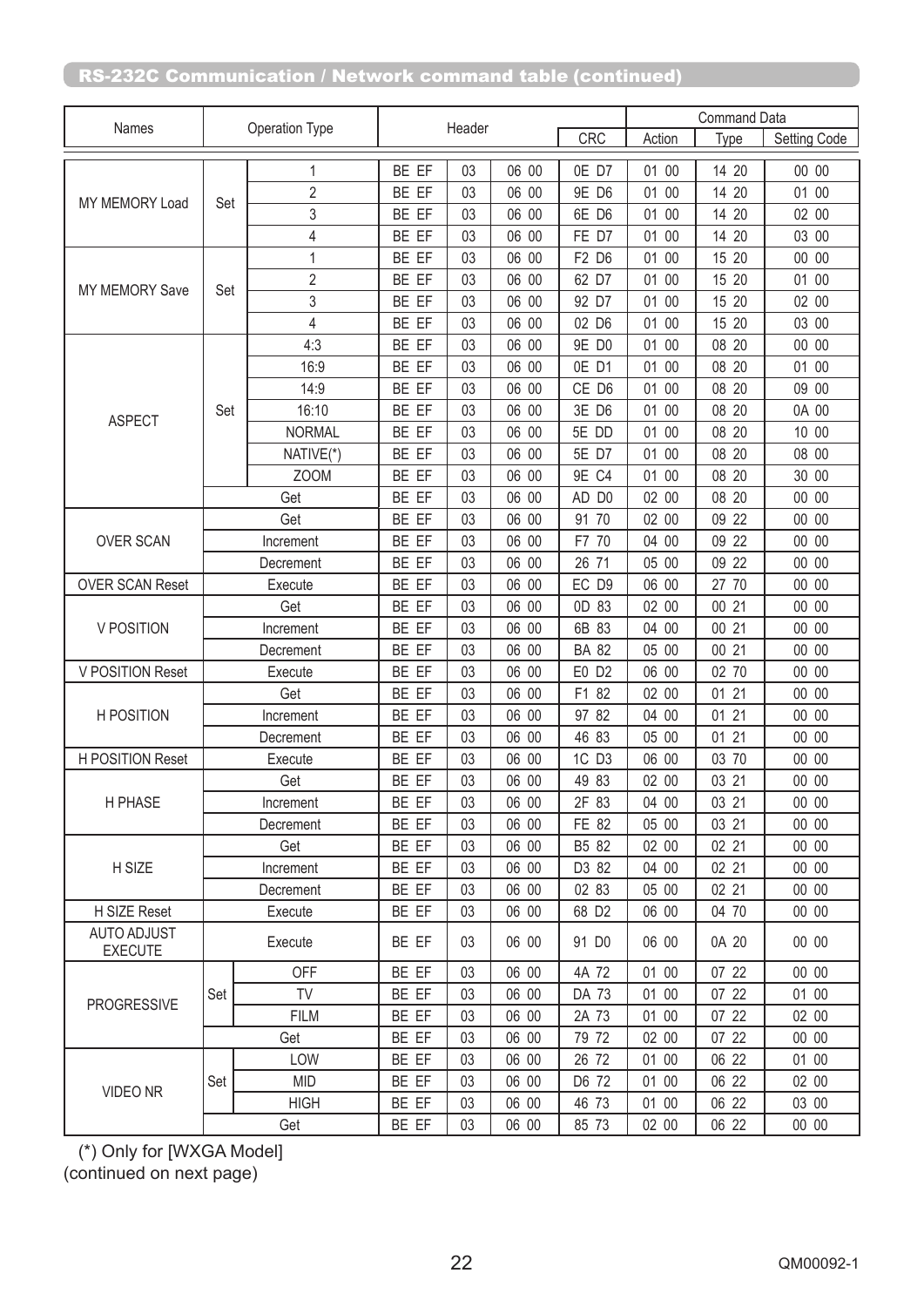|                                   | Operation Type |                 | Header |    |       |                   | <b>Command Data</b> |          |              |  |
|-----------------------------------|----------------|-----------------|--------|----|-------|-------------------|---------------------|----------|--------------|--|
| Names                             |                |                 |        |    |       | <b>CRC</b>        | Action              | Type     | Setting Code |  |
|                                   |                | <b>AUTO</b>     | BE EF  | 03 | 06 00 | 0E 72             | 01 00               | 04 22    | 00 00        |  |
|                                   |                | <b>RGB</b>      | BE EF  | 03 | 06 00 | 9E 73             | 01 00               | 04 22    | 01 00        |  |
|                                   | Set            | SMPTE240        | BE EF  | 03 | 06 00 | 6E 73             | 01 00               | 04 22    | 02 00        |  |
| <b>COLOR SPACE</b>                |                | <b>REC709</b>   | BE EF  | 03 | 06 00 | <b>FE 72</b>      | 01 00               | 04 22    | 03 00        |  |
|                                   |                | <b>REC601</b>   | BE EF  | 03 | 06 00 | <b>CE 70</b>      | 01 00               | 04 22    | 04 00        |  |
|                                   |                | Get             | BE EF  | 03 | 06 00 | 3D 72             | 02 00               | 22<br>04 | 00 00        |  |
|                                   |                | <b>AUTO</b>     | BE EF  | 03 | 06 00 | A2 70             | 01 00               | 11<br>22 | 0A 00        |  |
|                                   |                | <b>NTSC</b>     | BE EF  | 03 | 06 00 | C2 74             | 01 00               | 11<br>22 | 04 00        |  |
|                                   |                | PAL             | BE EF  | 03 | 06 00 | 52 75             | 01 00               | 22<br>11 | 05 00        |  |
|                                   | Set            | <b>SECAM</b>    | BE EF  | 03 | 06 00 | 52 70             | 01 00               | 11<br>22 | 09 00        |  |
| <b>C-VIDEO FORMAT</b>             |                | NTSC4.43        | BE EF  | 03 | 06 00 | 62 77             | 01 00               | 11<br>22 | 02 00        |  |
|                                   |                | M-PAL           | BE EF  | 03 | 06 00 | C2 71             | 01 00               | 11<br>22 | 08 00        |  |
|                                   |                | N-PAL           | BE EF  | 03 | 06 00 | 32 74             | 01 00               | 11<br>22 | 07 00        |  |
|                                   |                | Get             | BE EF  | 03 | 06 00 | 31 76             | 02 00               | 11<br>22 | 00 00        |  |
|                                   |                | <b>AUTO</b>     | BE EF  | 03 | 06 00 | 86 D8             | 01 00               | 22 20    | 00 00        |  |
|                                   | Set            | <b>NORMAL</b>   | BE EF  | 03 | 06 00 | 16 D9             | 01 00               | 22 20    | 01 00        |  |
| <b>HDMI1 RANGE</b>                |                | <b>ENHANCED</b> | BE EF  | 03 | 06 00 | E6 D9             | 01 00               | 22 20    | 02 00        |  |
|                                   |                | Get             | BE EF  | 03 | 06 00 | <b>B5 D8</b>      | 02 00               | 22 20    | 00 00        |  |
|                                   |                | <b>AUTO</b>     | BE EF  | 03 | 06 00 | 7A D9             | 01 00               | 23 20    | 00 00        |  |
|                                   | Set            | <b>NORMAL</b>   | BE EF  | 03 | 06 00 | EA D8             | 01 00               | 23 20    | 01 00        |  |
| <b>HDMI2 RANGE</b>                |                |                 | BE EF  | 03 | 06 00 |                   |                     | 23 20    | 02 00        |  |
|                                   |                | <b>ENHANCED</b> |        |    | 06 00 | 1A D8             | 01 00               |          | 00 00        |  |
|                                   |                | Get             | BE EF  | 03 |       | 49 D9             | 02 00               | 23 20    | 03 00        |  |
|                                   | Set            | <b>AUTO</b>     | BE EF  | 03 | 06 00 | CE D6             | 01 00               | 10 20    |              |  |
| <b>COMPUTER IN1</b>               |                | SYNC ON G OFF   | BE EF  | 03 | 06 00 | 5E D7             | 01 00               | 10 20    | 02 00        |  |
|                                   |                | Get             | BE EF  | 03 | 06 00 | OD D6             | 02 00               | 10 20    | 00 00        |  |
|                                   |                | <b>AUTO</b>     | BE EF  | 03 | 06 00 | 32 D7             | 01 00               | 11<br>20 | 03 00        |  |
| <b>COMPUTER IN2</b>               | Set            | SYNC ON G OFF   | BE EF  | 03 | 06 00 | A2 D6             | 01 00               | 11 20    | 02 00        |  |
|                                   |                | MONITOR OUT     | BE EF  | 03 | 06 00 | 02 DO             | 01 00               | 11 20    | 08 00        |  |
|                                   |                | Get             | BE EF  | 03 | 06 00 | F1 D7             | 02 00               | 11 20    | 00 00        |  |
| FRAME LOCK -                      | Set            | <b>OFF</b>      | BE EF  | 03 | 06 00 | 3B C2             | 01 00               | 50 30    | 00 00        |  |
| <b>COMPUTER IN1</b>               |                | ON              | BE EF  | 03 | 06 00 | AB C3             | 01 00               | 50 30    | 01 00        |  |
|                                   |                | Get             | BE EF  | 03 | 06 00 | 08 C2             | 02 00               | 50 30    | 00 00        |  |
| <b>FRAME LOCK -</b>               | Set            | <b>OFF</b>      | BE EF  | 03 | 06 00 | OB C3             | 01 00               | 54 30    | 00 00        |  |
| <b>COMPUTER IN2</b>               |                | 0N              | BE EF  | 03 | 06 00 | 9B C2             | 01 00               | 54 30    | 01 00        |  |
|                                   |                | Get             | BE EF  | 03 | 06 00 | 38 C3             | 02 00               | 54 30    | 00 00        |  |
| FRAME LOCK -                      | Set            | <b>OFF</b>      | BE EF  | 03 | 06 00 | 7F C2             | 01 00               | 53 30    | 00 00        |  |
| HDMI1                             |                | ON              | BE EF  | 03 | 06 00 | EF C3             | 01 00               | 53 30    | 01 00        |  |
|                                   |                | Get             | BE EF  | 03 | 06 00 | 4C C <sub>2</sub> | 02 00               | 53 30    | 00 00        |  |
| <b>FRAME LOCK -</b>               | Set            | <b>OFF</b>      | BE EF  | 03 | 06 00 | 97 CO             | 01 00               | 5D 30    | 00 00        |  |
| HDMI2                             |                | <b>ON</b>       | BE EF  | 03 | 06 00 | 07 C1             | 01 00               | 5D 30    | 01 00        |  |
|                                   |                | Get             | BE EF  | 03 | 06 00 | A4 C0             | 02 00               | 5D 30    | 00 00        |  |
| AUTO KEYSTONE V<br><b>EXECUTE</b> | Execute        |                 | BE EF  | 03 | 06 00 | E5 D1             | 06 00               | 0D 20    | 00 00        |  |
|                                   |                | <b>OFF</b>      | BE EF  | 03 | 06 00 | EA D1             | 01 00               | 0F 20    | 00 00        |  |
| Set<br><b>AUTO KEYSTONE V</b>     |                | ON              | BE EF  | 03 | 06 00 | 7A D0             | 01 00               | 0F 20    | 01 00        |  |
|                                   |                | Get             | BE EF  | 03 | 06 00 | D9 D1             | 02 00               | 0F 20    | 00 00        |  |
|                                   |                | Get             | BE EF  | 03 | 06 00 | B9 D3             | 02 00               | 07 20    | 00 00        |  |
| <b>KEYSTONE V</b>                 |                | Increment       | BE EF  | 03 | 06 00 | DF D3             | 04 00               | 07 20    | 00 00        |  |
|                                   |                | Decrement       | BE EF  | 03 | 06 00 | OE D <sub>2</sub> | 05 00               | 07 20    | 00 00        |  |
| <b>KEYSTONE V Reset</b>           |                | Execute         | BE EF  | 03 | 06 00 | 08 D <sub>0</sub> | 06 00               | 0C 70    | 00 00        |  |

(continued on next page)

23 QM00092-1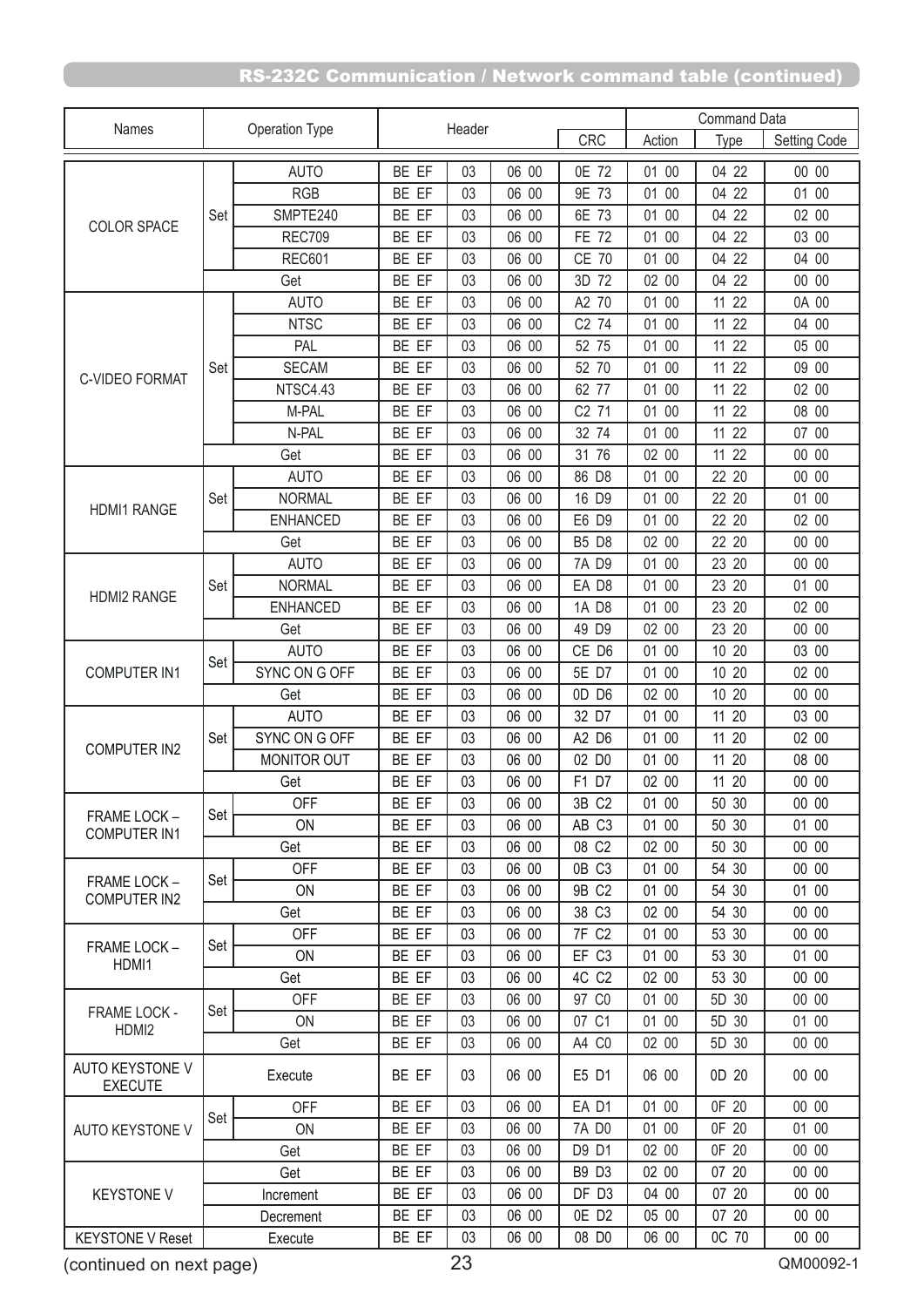|                                     |           |                |              |        |       |          | <b>Command Data</b> |          |              |  |
|-------------------------------------|-----------|----------------|--------------|--------|-------|----------|---------------------|----------|--------------|--|
| Names                               |           | Operation Type |              | Header |       | CRC      | Action              | Type     | Setting Code |  |
|                                     |           | Get            | BE EF        | 03     | 06 00 | E9 D0    | 02 00               | 0B 20    | 00 00        |  |
| <b>KEYSTONE H</b>                   |           | Increment      | BE EF        | 03     | 06 00 | 8FD0     | 04 00               | 0B<br>20 | 00 00        |  |
|                                     |           | Decrement      | <b>BE EF</b> | 03     | 06 00 | 5E D1    | 05 00               | 0B 20    | 00 00        |  |
| <b>KEYSTONE H Reset</b>             |           | Execute        | BE EF        | 03     | 06 00 | 98 D8    | 06 00               | 20 70    | 00 00        |  |
|                                     |           | Disable        | BE EF        | 03     | 06 00 | FE 88    | 01 00               | 21<br>20 | 00 00        |  |
| PERFECT FIT                         | Set       | Enable         | BE EF        | 03     | 06 00 | 6E 89    | 01 00               | 20 21    | 01 00        |  |
|                                     |           | Get            | BE EF        | 03     | 06 00 | CD 88    | 02 00               | 20 21    | 00 00        |  |
|                                     |           | Get            | BE EF        | 03     | 06 00 | 31<br>89 | 02 00               | 21<br>21 | 00 00        |  |
| PERFECT FIT                         |           | Increment      | BE EF        | 03     | 06 00 | 57 89    | 04 00               | 21 21    | 00 00        |  |
| Left TOP -H                         | Decrement |                | BE EF        | 03     | 06 00 | 86 88    | 05 00               | 21 21    | 00 00        |  |
|                                     |           | Get            | BE EF        | 03     | 06 00 | 75 89    | 02 00               | 22 21    | 00 00        |  |
| PERFECT FIT<br>Left TOP -V          |           | Increment      | BE EF        | 03     | 06 00 | 13 89    | 04 00               | 22 21    | 00 00        |  |
|                                     |           | Decrement      | BE EF        | 03     | 06 00 | C2 88    | 05 00               | 22 21    | 00 00        |  |
|                                     | Get       |                | BE EF        | 03     | 06 00 | 89 88    | 02 00               | 23 21    | 00 00        |  |
| PERFECT FIT                         |           | Increment      | BE EF        | 03     | 06 00 | EF 88    | 04 00               | 23 21    | 00 00        |  |
| Right Top -H                        |           | Decrement      | BE EF        | 03     | 06 00 | 3E 89    | 05 00               | 23 21    | 00 00        |  |
|                                     |           | Get            | BE EF        | 03     | 06 00 | FD 89    | 02 00               | 24 21    | 00 00        |  |
| PERFECT FIT                         |           | Increment      | BE EF        | 03     | 06 00 | 9B 89    | 04 00               | 24 21    | 00 00        |  |
| Right Top -V                        |           | Decrement      | BE EF        | 03     | 06 00 | 4A 88    | 05 00               | 24 21    | 00 00        |  |
|                                     |           | Get            | BE EF        | 03     | 06 00 | 01<br>88 | 02 00               | 25 21    | 00 00        |  |
| PERFECT FIT                         |           | Increment      | BE EF        | 03     | 06 00 | 67 88    | 04 00               | 25 21    | 00 00        |  |
| Left Bottom -H                      |           | Decrement      | BE EF        | 03     | 06 00 | B6 89    | 05 00               | 25 21    | 00 00        |  |
|                                     |           | Get            | BE EF        | 03     | 06 00 | 45 88    | 02 00               | 26 21    | 00 00        |  |
| PERFECT FIT<br>Left Bottom -V       |           | Increment      | BE EF        | 03     | 06 00 | 23 88    | 04 00               | 26 21    | 00 00        |  |
|                                     |           | Decrement      | BE EF        | 03     | 06 00 | F2 89    | 05 00               | 26 21    | 00 00        |  |
|                                     |           | Get            | BE EF        | 03     | 06 00 | B9 89    | 02 00               | 27 21    | 00 00        |  |
| PERFECT FIT<br>Right Bottom -H      | Increment |                | BE EF        | 03     | 06 00 | DF 89    | 04 00               | 27 21    | 00 00        |  |
|                                     |           | Decrement      | BE EF        | 03     | 06 00 | 0E 88    | 05 00               | 27 21    | 00 00        |  |
|                                     |           | Get            | BE EF        | 03     | 06 00 | AD 8A    | 02 00               | 28 21    | 00 00        |  |
| PERFECT FIT<br>Right Bottom -V      |           | Increment      | BE EF        | 03     | 06 00 | CB 8A    | 04 00               | 28 21    | 00 00        |  |
|                                     |           | Decrement      | BE EF        | 03     | 06 00 | 1A 8B    | 05 00               | 28 21    | 00 00        |  |
| PERFECT FIT Reset                   |           | Execute        | BE EF        | 03     | 06 00 | D5 8A    | 06 00               | 29 21    | 00 00        |  |
|                                     |           | Get            | BE EF        | 03     | 06 00 | 31 97    | 02 00               | 41 21    | 00 00        |  |
| PERFECT FIT<br>Left Side Distortion |           | Increment      | BE EF        | 03     | 06 00 | 57 97    | 04 00               | 41 21    | 00 00        |  |
|                                     |           | Decrement      | BE EF        | 03     | 06 00 | 86 96    | 05 00               | 41 21    | 00 00        |  |
| PERFECT FIT                         |           | Get            | BE EF        | 03     | 06 00 | 75 97    | 02 00               | 42 21    | 00 00        |  |
| <b>Right Side Distortion</b>        |           | Increment      | BE EF        | 03     | 06 00 | 13 97    | 04 00               | 42 21    | 00 00        |  |
|                                     |           | Decrement      | BE EF        | 03     | 06 00 | C2 96    | 05 00               | 42 21    | 00 00        |  |
| PERFECT FIT                         |           | Get            | BE EF        | 03     | 06 00 | 89 96    | 02 00               | 43 21    | 00 00        |  |
| Distortion Position V               |           | Increment      | BE EF        | 03     | 06 00 | EF 96    | 04 00               | 43 21    | 00 00        |  |
|                                     |           | Decrement      | BE EF        | 03     | 06 00 | 3E 97    | 05 00               | 43 21    | 00 00        |  |
| PERFECT FIT                         |           | Get            | BE EF        | 03     | 06 00 | FD 97    | 02 00               | 44 21    | 00 00        |  |
| <b>Top Side Distortion</b>          |           | Increment      | BE EF        | 03     | 06 00 | 9B 97    | 04 00               | 44 21    | 00 00        |  |
|                                     |           | Decrement      | BE EF        | 03     | 06 00 | 4A 96    | 05 00               | 44 21    | 00 00        |  |
| PERFECT FIT                         |           | Get            | BE EF        | 03     | 06 00 | 01 96    | 02 00               | 45 21    | 00 00        |  |
| <b>Bottom Side Distortion</b>       |           | Increment      | BE EF        | 03     | 06 00 | 67 96    | 04 00               | 45 21    | 00 00        |  |
|                                     |           | Decrement      | BE EF        | 03     | 06 00 | B6 97    | 05 00               | 45 21    | 00 00        |  |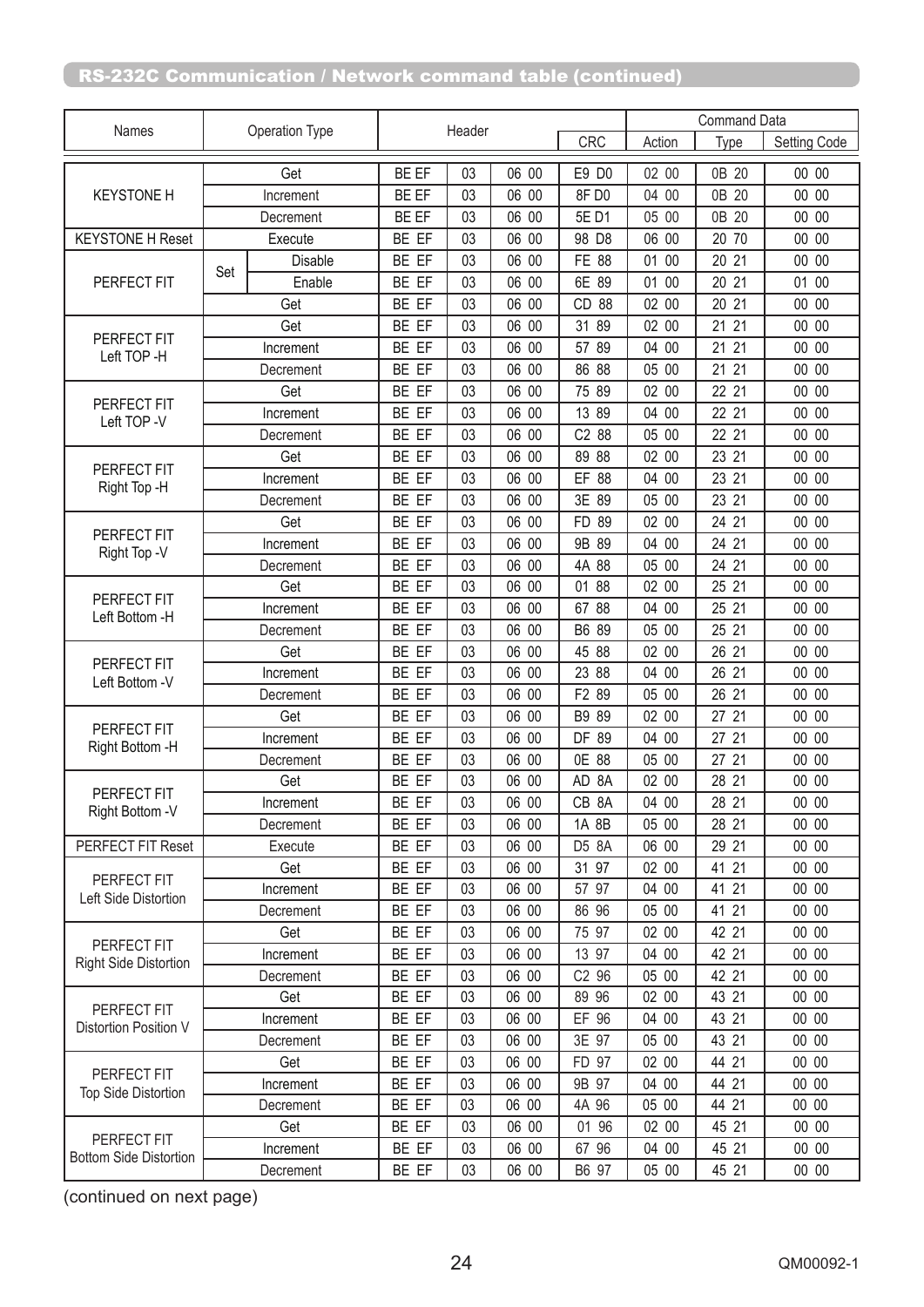|                                      | Operation Type |                       | Header         |          |                |                      | Command Data   |                   |                |
|--------------------------------------|----------------|-----------------------|----------------|----------|----------------|----------------------|----------------|-------------------|----------------|
| Names                                |                |                       |                |          |                | CRC                  | Action         | Type              | Setting Code   |
|                                      |                | Get                   | BE EF          | 03       | 06 00          | 45 96                | 02 00          | 46 21             | 00 00          |
| PERFECT FIT<br>Distortion Position H |                | Increment             | BE EF          | 03       | 06 00          | 23 96                | 04 00          | 46 21             | 00 00          |
|                                      |                | Decrement             | BE EF          | 03       | 06 00          | F2 97                | 05 00          | 46 21             | 00 00          |
| PERFECT FIT All Sides Reset          |                | Execute               | BE EF          | 03       | 06 00          | 3D 96                | 06 00          | 47 21             | 00 00          |
| PERFECT FIT<br>Memory Save-1         | Execute        |                       | BE EF          | 03       | 06 00          | 29 95                | 06 00          | 48 21             | 00 00          |
| PERFECT FIT<br>Memory Save-2         |                | Execute               | BE EF          | 03       | 06 00          | D5 94                | 06 00          | 49 21             | 00 00          |
| PERFECT FIT<br>Memory Save-3         |                | Execute               | BE EF          | 03       | 06 00          | 91 94                | 06 00          | 4A 21             | 00 00          |
| PERFECT FIT<br>Memory Load-1         |                | Execute               | BE EF          | 03       | 06 00          | 6D 95                | 06 00          | 4B 21             | 00 00          |
| PERFECT FIT<br>Memory Load-2         |                | Execute               | BE EF          | 03       | 06 00          | 19 94                | 06 00          | 4C 21             | 00 00          |
| PERFECT FIT<br>Memory Load-3         |                | Execute               | BE EF          | 03       | 06 00          | E5 95                | 06 00          | 4D 21             | 00 00          |
|                                      | Set            | <b>NORMAL</b>         | BE EF          | 03       | 06 00          | 3B 23                | 01 00          | 00 33             | 00 00          |
| ECO MODE                             |                | ECO                   | BE EF          | 03       | 06 00          | AB 22                | 01 00          | 00 33             | 01 00          |
|                                      |                | Get                   | BE EF          | 03       | 06 00          | 08 23                | 02 00          | 00 33             | 00 00          |
|                                      |                | FRONT / DESKTOP       | BE EF          | 03       | 06 00          | C7 D2                | 01 00          | 30<br>01          | 00 00          |
| <b>INSTALLATION</b>                  | Set            | REAR / DESKTOP        | BE EF          | 03       | 06 00          | 57 D3                | 01 00          | 30<br>01          | 01 00          |
|                                      |                | <b>REAR / CEILING</b> | BE EF          | 03       | 06 00          | A7 D3                | 01 00          | 01<br>30          | 02 00          |
|                                      |                | FRONT / CEILING       | BE EF          | 03       | 06 00          | 37 D <sub>2</sub>    | 01 00          | 30<br>01          | 03 00          |
|                                      |                | Get                   | BE EF          | 03       | 06 00          | F4 D2                | 02 00          | 01 30             | 00 00          |
|                                      |                | <b>NORMAL</b>         | BE EF          | 03       | 06 00          | D6 D2                | 01 00          | 01<br>60          | 00 00          |
| <b>STANDBY MODE</b>                  | Set            | <b>SAVING</b>         | BE EF<br>BE EF | 03       | 06 00<br>06 00 | 46 D3<br><b>B6D3</b> | 01 00<br>01 00 | 60<br>01<br>01 60 | 01 00<br>02 00 |
|                                      |                | NETWORK (WOL)<br>Get  | BE EF          | 03<br>03 | 06 00          | E5 D2                | 02 00          | 01 60             | 00 00          |
|                                      |                | <b>OFF</b>            | BE EF          | 03       | 06 00          | D6 71                | 01 00          | 0E 22             | 00 00          |
| <b>IMAGE OPTIMIZER</b>               | Set            | ON                    | BE EF          | 03       | 06 00          | 46 70                | 01 00          | 0E 22             | 01 00          |
|                                      |                | Get                   | BE EF          | 03       | 06 00          | E5 71                | 02 00          | 0E 22             | 00 00          |
|                                      |                | <b>OFF</b>            | BE EF          | 03       | 06 00          | FE F0                | 01 00          | A0 20             | 00 00          |
| AV MUTE                              | Set            | <b>ON</b>             | BE EF          | 03       | 06 00          | 6E F1                | 01 00          | A0 20             | 01 00          |
|                                      |                | Get                   | BE EF          | 03       | 06 00          | CD F0                | 02 00          | A0 20             | 00 00          |
|                                      |                | Get                   | BE EF          | 03       | 06 00          | CD CC                | 02 00          | 60 20             | 00 00          |
| VOLUME -<br><b>COMPUTER IN1</b>      |                | Increment             | BE EF          | 03       | 06 00          | AB CC                | 04 00          | 60 20             | 00 00          |
|                                      |                | Decrement             | BE EF          | 03       | 06 00          | 7A CD                | 05 00          | 60 20             | 00 00          |
|                                      |                | Get                   | BE EF          | 03       | 06 00          | FD CD                | 02 00          | 64 20             | 00 00          |
| VOLUME -<br><b>COMPUTER IN2</b>      |                | Increment             | BE EF          | 03       | 06 00          | 9B CD                | 04 00          | 64 20             | 00 00          |
|                                      |                | Decrement             | BE EF          | 03       | 06 00          | 4A CC                | 05 00          | 64 20             | 00 00          |
|                                      |                | Get                   | BE EF          | 03       | 06 00          | 31 CD                | 02 00          | 61 20             | 00 00          |
| <b>VOLUME - VIDEO</b>                |                | Increment             | BE EF          | 03       | 06 00          | 57 CD                | 04 00          | 61 20             | 00 00          |
|                                      |                | Decrement             | BE EF          | 03       | 06 00          | 86 CC                | 05 00          | 61 20             | 00 00          |
|                                      |                | Get                   | BE EF          | 03       | 06 00          | 89 CC                | 02 00          | 63 20             | 00 00          |
| <b>VOLUME - HDMI1</b>                |                | Increment             | BE EF          | 03       | 06 00          | EF CC                | 04 00          | 63 20             | 00 00          |
|                                      |                | Decrement             | BE EF          | 03       | 06 00          | 3E CD                | 05 00          | 63 20             | 00 00          |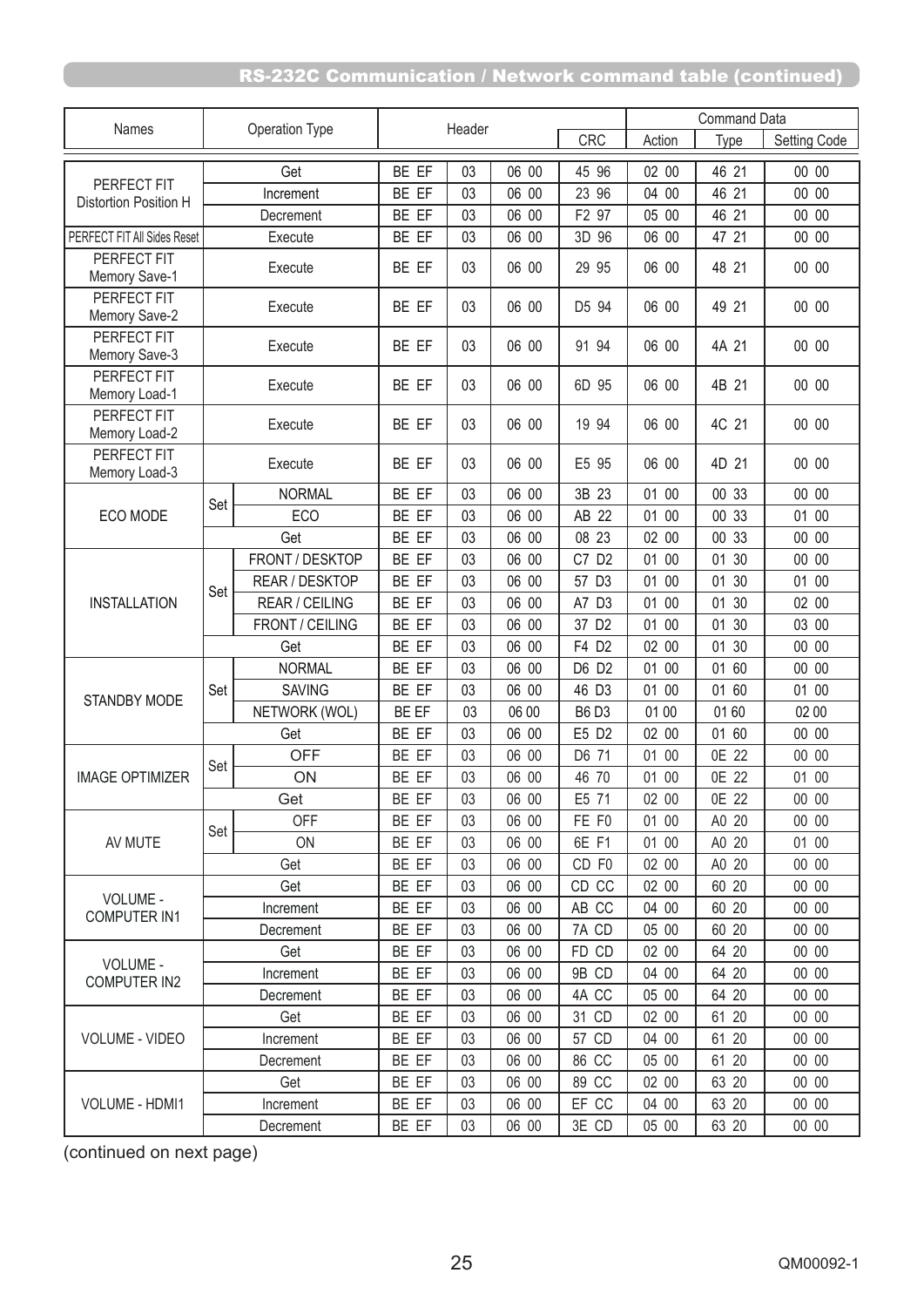|                                       |           |                    |       |        |       |                        | <b>Command Data</b> |          |              |
|---------------------------------------|-----------|--------------------|-------|--------|-------|------------------------|---------------------|----------|--------------|
| Names                                 |           | Operation Type     |       | Header |       | CRC                    | Action              | Type     | Setting Code |
|                                       |           | Get                | BE EF | 03     | 06 00 | 61 CE                  | 02 00               | 6D 20    | 00 00        |
| <b>VOLUME - HDMI2</b>                 |           | Increment          | BE EF | 03     | 06 00 | <b>CE</b><br>07        | 04 00               | 6D<br>20 | 00 00        |
|                                       |           | Decrement          | BE EF | 03     | 06 00 | D6 CF                  | 05 00               | 6D 20    | 00 00        |
|                                       |           | Get                | BE EF | 03     | 06 00 | E9 CE                  | 02 00               | 6B 20    | 00 00        |
| <b>VOLUME - LAN</b>                   |           | Increment          | BE EF | 03     | 06 00 | 8F CE                  | 04 00               | 6B 20    | 00 00        |
|                                       |           | Decrement          | BE EF | 03     | 06 00 | 5E CF                  | 05 00               | 6B 20    | 00 00        |
|                                       |           | Get                | BE EF | 03     | 06 00 | 45 CC                  | 02 00               | 66 20    | 00 00        |
| VOLUME -<br>USB TYPE A                | Increment |                    | BE EF | 03     | 06 00 | 23 CC                  | 04 00               | 66<br>20 | 00 00        |
|                                       |           | Decrement          | BE EF | 03     | 06 00 | F <sub>2</sub> CD      | 05 00               | 66 20    | 00 00        |
|                                       | Get       |                    | BE EF | 03     | 06 00 | 9D CF                  | 02 00               | 6C 20    | 00 00        |
| VOLUME -<br>USB TYPE B                | Increment |                    | BE EF | 03     | 06 00 | <b>CF</b><br><b>FB</b> | 04 00               | 6C<br>20 | 00 00        |
|                                       |           | Decrement          | BE EF | 03     | 06 00 | 2A CE                  | 05 00               | 6C 20    | 00 00        |
|                                       |           | Get                | BE EF | 03     | 06 00 | D9 CF                  | 02 00               | 6F 20    | 00 00        |
| VOLUME -<br><b>STANDBY</b>            |           | Increment          | BE EF | 03     | 06 00 | BF CF                  | 04 00               | 6F 20    | 00 00        |
|                                       |           | Decrement          | BE EF | 03     | 06 00 | 6E CE                  | 05 00               | 6F 20    | 00 00        |
|                                       |           | Get                | BE EF | 03     | 06 00 | CD <sub>C3</sub>       | 02 00               | 50 20    | 00 00        |
| <b>VOLUME - ALL</b>                   |           | Increment          | BE EF | 03     | 06 00 | AB C3                  | 04 00               | 50 20    | 00 00        |
|                                       |           | Decrement          | BE EF | 03     | 06 00 | <b>7A C2</b>           | 05 00               | 50 20    | 00 00        |
|                                       |           | <b>OFF</b>         | BE EF | 03     | 06 00 | 46 D3                  | 01 00               | 02 20    | 00 00        |
| <b>MUTE</b>                           | Set       | ON                 | BE EF | 03     | 06 00 | D6 D2                  | 01 00               | 02 20    | 01 00        |
|                                       |           | Get                | BE EF | 03     | 06 00 | 75 D3                  | 02 00               | 02 20    | 00 00        |
| <b>SPEAKER</b>                        |           | <b>OFF</b>         | BE EF | 03     | 06 00 | 6E D5                  | 01 00               | 1C 20    | 00 00        |
|                                       | Set       | ON                 | BE EF | 03     | 06 00 | FE D4                  | 01<br>00            | 1C<br>20 | 01 00        |
|                                       |           | Get                | BE EF | 03     | 06 00 | 5D D5                  | 02 00               | 1C<br>20 | 00 00        |
|                                       | Set       | <b>OFF</b>         | BE EF | 03     | 06 00 | FE DD                  | 01 00               | 30 20    | 00 00        |
|                                       |           | <b>AUDIO IN1</b>   | BE EF | 03     | 06 00 | 6E DC                  | 01 00               | 20<br>30 | 01 00        |
| AUDIO SOURCE -<br><b>COMPUTER IN1</b> |           | <b>AUDIO IN2</b>   | BE EF | 03     | 06 00 | 9E DC                  | 01 00               | 30 20    | 02 00        |
|                                       |           | <b>AUDIO IN3</b>   | BE EF | 03     | 06 00 | 0E DD                  | 01 00               | 30 20    | 03 00        |
|                                       |           | Get                | BE EF | 03     | 06 00 | CD DD                  | 02 00               | 30 20    | 00 00        |
|                                       |           | OFF                | BE EF | 03     | 06 00 | CE DC                  | 01 00               | 34 20    | 00 00        |
|                                       | Set       | <b>AUDIO IN1</b>   | BE EF | 03     | 06 00 | 5E DD                  | 01 00               | 34 20    | 01 00        |
| AUDIO SOURCE -<br><b>COMPUTER IN2</b> |           | <b>AUDIO IN2</b>   | BE EF | 03     | 06 00 | AE DD                  | 01 00               | 34 20    | 02 00        |
|                                       |           | <b>AUDIO IN3</b>   | BE EF | 03     | 06 00 | 3E DC                  | 01 00               | 34 20    | 03 00        |
|                                       |           | Get                | BE EF | 03     | 06 00 | FD DC                  | 02 00               | 34 20    | 00 00        |
|                                       |           | <b>OFF</b>         | BE EF | 03     | 06 00 | BA DD                  | 01 00               | 33 20    | 00 00        |
|                                       |           | <b>AUDIO IN1</b>   | BE EF | 03     | 06 00 | 2A DC                  | 01 00               | 33 20    | 01 00        |
| AUDIO SOURCE -                        | Set       | <b>AUDIO IN2</b>   | BE EF | 03     | 06 00 | DA DC                  | 01 00               | 33 20    | 02 00        |
| HDMI1                                 |           | <b>AUDIO IN3</b>   | BE EF | 03     | 06 00 | 4A DD                  | 01 00               | 33 20    | 03 00        |
|                                       |           | <b>AUDIO HDMI1</b> | BE EF | 03     | 06 00 | <b>7A C4</b>           | 01 00               | 33 20    | 20 00        |
|                                       |           | Get                | BE EF | 03     | 06 00 | 89 DD                  | 02 00               | 33 20    | 00 00        |
|                                       |           | <b>OFF</b>         | BE EF | 03     | 06 00 | 52 DF                  | 01 00               | 3D 20    | 00 00        |
|                                       |           | <b>AUDIO IN1</b>   | BE EF | 03     | 06 00 | C <sub>2</sub> DE      | 01 00               | 3D 20    | 01 00        |
| AUDIO SOURCE -                        | Set       | <b>AUDIO IN2</b>   | BE EF | 03     | 06 00 | 32 DE                  | 01 00               | 3D 20    | 02 00        |
| HDMI2                                 |           | <b>AUDIO IN3</b>   | BE EF | 03     | 06 00 | A2 DF                  | 01 00               | 3D 20    | 03 00        |
|                                       |           | AUDIO_HDMI2        | BE EF | 03     | 06 00 | 02 C7                  | 01 00               | 3D 20    | 21 00        |
|                                       |           | Get                | BE EF | 03     | 06 00 | 61 DF                  | 02 00               | 3D 20    | 00 00        |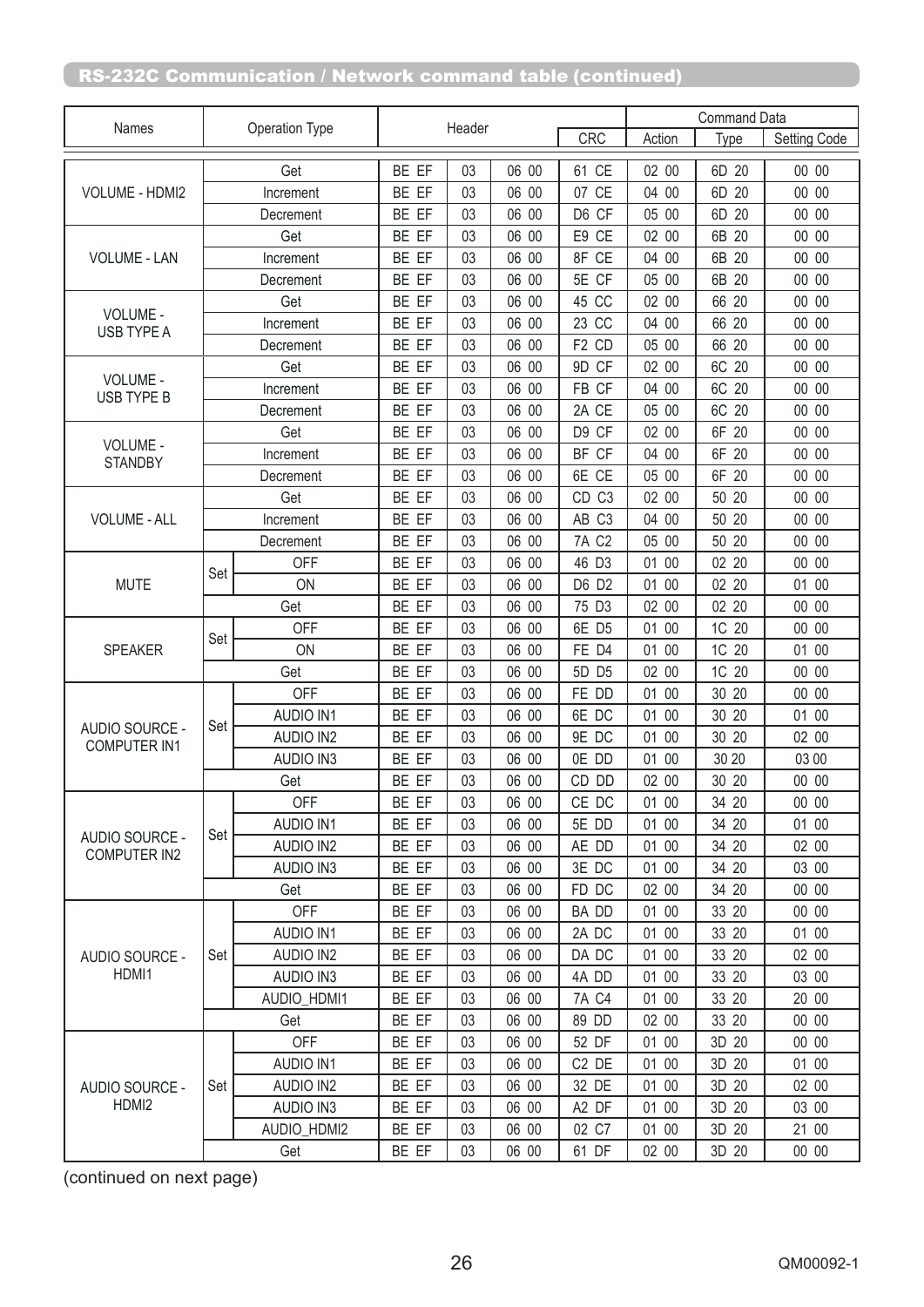|                                   |     | Operation Type   |       | Header |       |                      |        | <b>Command Data</b>  |                     |
|-----------------------------------|-----|------------------|-------|--------|-------|----------------------|--------|----------------------|---------------------|
| Names                             |     |                  |       |        |       | CRC                  | Action | Type                 | <b>Setting Code</b> |
|                                   |     | <b>OFF</b>       | BE EF | 03     | 06 00 | 02 DC                | 01 00  | 31 20                | 00 00               |
|                                   |     | <b>AUDIO IN1</b> | BE EF | 03     | 06 00 | 92 DD                | 01 00  | 31<br>20             | 01 00               |
| AUDIO SOURCE -<br><b>VIDEO</b>    | Set | <b>AUDIO IN2</b> | BE EF | 03     | 06 00 | 62 DD                | 01 00  | 31 20                | 02 00               |
|                                   |     | <b>AUDIO IN3</b> | BE EF | 03     | 06 00 | F <sub>2</sub> DC    | 01 00  | 31 20                | 03 00               |
|                                   |     | Get              | BE EF | 03     | 06 00 | 31 DC                | 02 00  | 20<br>31             | 00 00               |
|                                   |     | <b>OFF</b>       | BE EF | 03     | 06 00 | DA DF                | 01 00  | 3B<br>20             | 00 00               |
|                                   |     | <b>AUDIO IN1</b> | BE EF | 03     | 06 00 | 4A DE                | 01 00  | 3B<br>20             | 01 00               |
| AUDIO SOURCE -                    | Set | <b>AUDIO IN2</b> | BE EF | 03     | 06 00 | <b>BADE</b>          | 01 00  | 3B<br>20             | 02 00               |
| LAN                               |     | <b>AUDIO IN3</b> | BE EF | 03     | 06 00 | 2A DF                | 01 00  | 3B 20                | 03 00               |
|                                   |     | <b>AUDIO LAN</b> | BE EF | 03     | 06 00 | 8A D3                | 01 00  | 3B 20                | 11 00               |
|                                   |     | Get              | BE EF | 03     | 06 00 | E9 DF                | 02 00  | 3B 20                | 00 00               |
|                                   |     | <b>OFF</b>       | BE EF | 03     | 06 00 | 76<br><b>DD</b>      | 01 00  | 36<br>20             | 00 00               |
|                                   | Set | <b>AUDIO IN1</b> | BE EF | 03     | 06 00 | E <sub>6</sub><br>DC | 01 00  | 36<br>20             | 01 00               |
| AUDIO SOURCE -<br>USB TYPE A      |     | <b>AUDIO IN2</b> | BE EF | 03     | 06 00 | 16 DC                | 01 00  | 36 20                | 02 00               |
|                                   |     | <b>AUDIO IN3</b> | BE EF | 03     | 06 00 | 86 DD                | 01 00  | 36 20                | 03 00               |
|                                   |     | Get              | BE EF | 03     | 06 00 | 45 DD                | 02 00  | 36 20                | 00 00               |
|                                   |     | <b>OFF</b>       | BE EF | 03     | 06 00 | AE DE                | 01 00  | 3C 20                | 00 00               |
|                                   | Set | <b>AUDIO IN1</b> | BE EF | 03     | 06 00 | 3E DF                | 01 00  | 3C 20                | 01 00               |
| AUDIO SOURCE -                    |     | <b>AUDIO IN2</b> | BE EF | 03     | 06 00 | CE DF                | 01 00  | 3C 20                | 02 00               |
| USB TYPE B                        |     | <b>AUDIO IN3</b> | BE EF | 03     | 06 00 | 5E DE                | 01 00  | 3C 20                | 03 00               |
|                                   |     | AUDIO_USB TYPE B | BE EF | 03     | 06 00 | OE D2                | 01 00  | 3C 20                | 12 00               |
|                                   |     | Get              | BE EF | 03     | 06 00 | 9D DE                | 02 00  | 3C 20                | 00 00               |
|                                   |     | <b>OFF</b>       | BE EF | 03     | 06 00 | EA DE                | 01 00  | 3F 20                | 00 00               |
|                                   |     | <b>AUDIO IN1</b> | BE EF | 03     | 06 00 | 7A DF                | 01 00  | 3F 20                | 01 00               |
| AUDIO SOURCE -                    | Set | <b>AUDIO IN2</b> | BE EF | 03     | 06 00 | 8A DF                | 01 00  | 3F 20                | 02 00               |
| <b>STANDBY</b>                    |     | <b>AUDIO IN3</b> | BE EF | 03     | 06 00 | 1A DE                | 01 00  | 3F 20                | 03 00               |
|                                   |     | HDMI2            | BE EF | 03     | 06 00 | BA C6                | 01 00  | 3F<br>20             | 21 00               |
|                                   |     | Get              | BE EF | 03     | 06 00 | D9 DE                | 02 00  | 20<br>3F             | 0000                |
|                                   | Set | Disable          | BE EF | 03     | 06 00 | BA F0                | 01 00  | A3 20                | 00 00               |
| <b>LAN SOUND ENABLE</b>           |     | Enable           | BE EF | 03     | 06 00 | 2A F1                | 01 00  | A <sub>3</sub><br>20 | 01 00               |
|                                   |     | Get              | BE EF | 03     | 06 00 | 89 F0                | 02 00  | A <sub>3</sub><br>20 | 00 00               |
|                                   | Set | Disable          | BE EF | 03     | 06 00 | 32 F0                | 01 00  | A <sub>5</sub><br>20 | 00 00               |
| USB TYPE B SOUND<br><b>ENABLE</b> |     | Enable           | BE EF | 03     | 06 00 | A2 F1                | 01 00  | A <sub>5</sub><br>20 | 01 00               |
|                                   |     | Get              | BE EF | 03     | 06 00 | 01 F0                | 02 00  | A5 20                | 00 00               |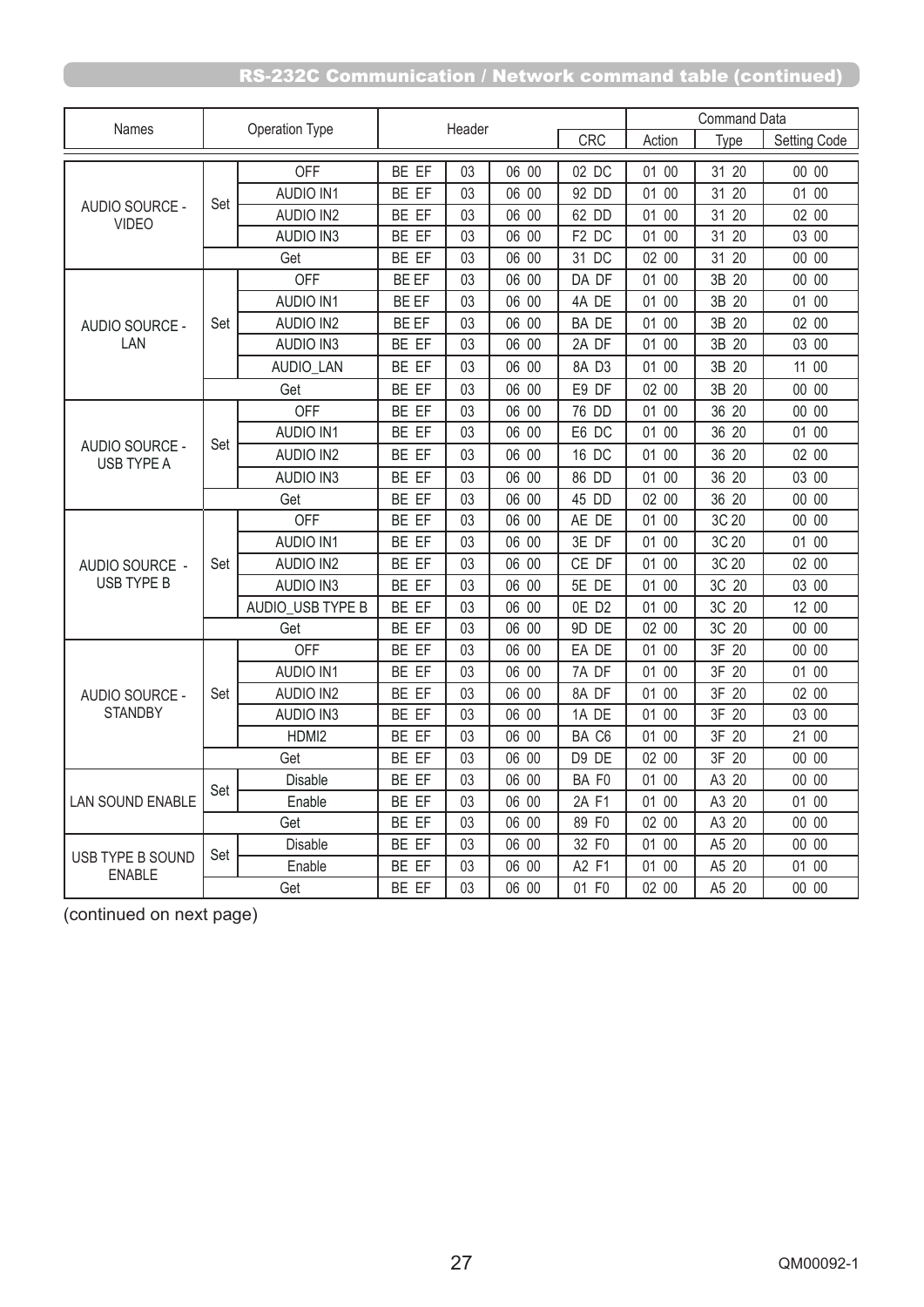|                                 | Operation Type |                   |       |        |       |                      | <b>Command Data</b> |       |              |  |
|---------------------------------|----------------|-------------------|-------|--------|-------|----------------------|---------------------|-------|--------------|--|
| Names                           |                |                   |       | Header |       | CRC                  | Action              | Type  | Setting Code |  |
|                                 |                | <b>ENGLISH</b>    | BE EF | 03     | 06 00 | F7 D3                | 01 00               | 05 30 | 00 00        |  |
|                                 |                | <b>FRANÇAIS</b>   | BE EF | 03     | 06 00 | 67 D2                | 01 00               | 05 30 | 01 00        |  |
|                                 |                | <b>DEUTSCH</b>    | BE EF | 03     | 06 00 | 97 D <sub>2</sub>    | 01 00               | 05 30 | 02 00        |  |
|                                 |                | <b>ESPAÑOL</b>    | BE EF | 03     | 06 00 | 07 D3                | 01 00               | 05 30 | 03 00        |  |
|                                 |                | <b>ITALIANO</b>   | BE EF | 03     | 06 00 | 37 D1                | 01 00               | 05 30 | 04 00        |  |
|                                 |                | <b>NORSK</b>      | BE EF | 03     | 06 00 | A7 D0                | 01 00               | 05 30 | 05 00        |  |
|                                 |                | <b>NEDERLANDS</b> | BE EF | 03     | 06 00 | 57 D0                | 01 00               | 05 30 | 06 00        |  |
|                                 |                | <b>PORTUGUÊS</b>  | BE EF | 03     | 06 00 | C7 D1                | 01 00               | 05 30 | 07 00        |  |
|                                 |                | 日本語               | BE EF | 03     | 06 00 | 37 D4                | 01 00               | 05 30 | 08 00        |  |
|                                 |                | 简体中文              | BE EF | 03     | 06 00 | A7 D5                | 01 00               | 05 30 | 09 00        |  |
|                                 |                | 繁體中文              | BE EF | 03     | 06 00 | 37 DE                | 01 00               | 05 30 | 10 00        |  |
|                                 |                | 한글                | BE EF | 03     | 06 00 | 57 D5                | 01 00               | 05 30 | 0A 00        |  |
|                                 |                | <b>SVENSKA</b>    | BE EF | 03     | 06 00 | C7 D4                | 01 00               | 05 30 | 0B 00        |  |
|                                 |                | <b>РУССКИЙ</b>    | BE EF | 03     | 06 00 | F7 D6                | 01 00               | 05 30 | OC 00        |  |
|                                 |                | <b>SUOMI</b>      | BE EF | 03     | 06 00 | 67 D7                | 01 00               | 05 30 | 0D 00        |  |
|                                 |                | <b>POLSKI</b>     | BE EF | 03     | 06 00 | 97 D7                | 01 00               | 05 30 | 0E 00        |  |
|                                 |                | TÜRKÇE            | BE EF | 03     | 06 00 | 07 D6                | 01 00               | 05 30 | 0F 00        |  |
| LANGUAGE *                      | Set            | <b>DANSK</b>      | BE EF | 03     | 06 00 | A7 DF                | 01 00               | 05 30 | 11 00        |  |
|                                 |                | ČESKY             | BE EF | 03     | 06 00 | 57 DF                | 01 00               | 05 30 | 12 00        |  |
|                                 |                | <b>MAGYAR</b>     | BE EF | 03     | 06 00 | DE<br>C7             | 01 00               | 05 30 | 13 00        |  |
|                                 |                | <b>ROMÂNĂ</b>     | BE EF | 03     | 06 00 | F7 DC                | 01 00               | 05 30 | 14 00        |  |
|                                 |                | <b>SLOVENSKI</b>  | BE EF | 03     | 06 00 | 67 DD                | 01 00               | 05 30 | 15 00        |  |
|                                 |                | <b>HRVATSKI</b>   | BE EF | 03     | 06 00 | 97 DD                | 01 00               | 05 30 | 16 00        |  |
|                                 |                | ΕΛΛΗΝΙΚΑ          | BE EF | 03     | 06 00 | 07 DC                | 01 00               | 05 30 | 17 00        |  |
|                                 |                | LIETUVIŲ          | BE EF | 03     | 06 00 | F7<br>D <sub>9</sub> | 01 00               | 05 30 | 18 00        |  |
|                                 |                | <b>EESTI</b>      | BE EF | 03     | 06 00 | 67 D8                | 01 00               | 05 30 | 19 00        |  |
|                                 |                | LATVIEŠU          | BE EF | 03     | 06 00 | 97 D8                | 01 00               | 05 30 | 1A 00        |  |
|                                 |                | ไทย               | BE EF | 03     | 06 00 | 07 D9                | 01 00               | 05 30 | 1B 00        |  |
|                                 |                | انابة اناوب وة    | BE EF | 03     | 06 00 | 37 DB                | 01 00               | 05 30 | 1C 00        |  |
|                                 |                | '∣ګسراف           | BE EF | 03     | 06 00 | A7 DA                | 01 00               | 05 30 | 1D 00        |  |
|                                 |                | PORTUGUÊS BRA     | BE EF | 03     | 06 00 | 57 DA                | 01 00               | 05 30 | 1E 00        |  |
|                                 |                | <b>BAHASA IND</b> | BE EF | 03     | 06 00 | C7 DB                | 01 00               | 05 30 | 1F 00        |  |
|                                 |                | <b>TIENG VIET</b> | BE EF | 03     | 06 00 | 37 CA                | 01 00               | 05 30 | 20 00        |  |
|                                 |                | חירבע             | BE EF | 03     | 06 00 | A7 CB                | 01 00               | 05 30 | 21 00        |  |
|                                 |                | Get               | BE EF | 03     | 06 00 | C4 D3                | 02 00               | 05 30 | 00 00        |  |
|                                 |                | Get               | BE EF | 03     | 06 00 | 04 D7                | 02 00               | 15 30 | 00 00        |  |
| MENU POSITION H                 |                | Increment         | BE EF | 03     | 06 00 | 62 D7                | 04 00               | 15 30 | 00 00        |  |
|                                 |                | Decrement         | BE EF | 03     | 06 00 | <b>B3 D6</b>         | 05 00               | 15 30 | 00 00        |  |
| MENU POSITION H<br>Reset        |                | Execute           | BE EF | 03     | 06 00 | DC C6                | 06 00               | 43 70 | 00 00        |  |
|                                 |                | Get               | BE EF | 03     | 06 00 | 40 D7                | 02 00               | 16 30 | 00 00        |  |
| <b>MENU POSITION V</b>          |                | Increment         | BE EF | 03     | 06 00 | 26 D7                | 04 00               | 16 30 | 00 00        |  |
|                                 |                | Decrement         | BE EF | 03     | 06 00 | F7 D6                | 05 00               | 16 30 | 00 00        |  |
| <b>MENU POSITION V</b><br>Reset |                | Execute           | BE EF | 03     | 06 00 | A8 C7                | 06 00               | 44 70 | 00 00        |  |

\* Not all of the languages in the table are supported.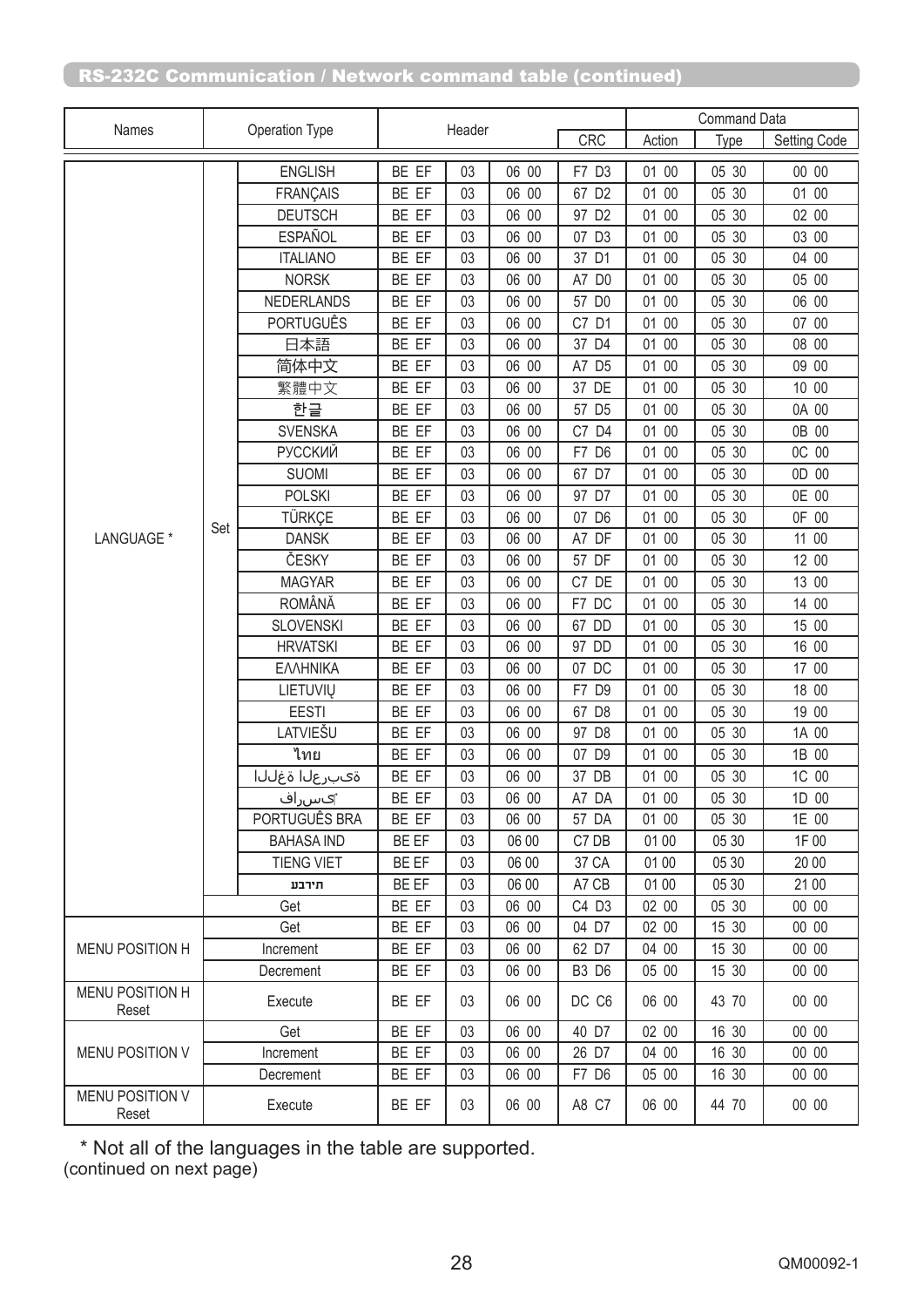| Names<br>CRC<br>Action<br>Setting Code<br>Type<br>BE EF<br>06 00<br>FB CA<br>01 00<br>00 30<br>20 00<br>MyScreen<br>03<br>BE EF<br>06 00<br>01 00<br>00 30<br>40 00<br>ORIGINAL<br>03<br>FB <sub>E2</sub><br><b>BLUE</b><br>30<br>03 00<br>Set<br>BE EF<br>03<br>06 00<br>CB D3<br>01 00<br>$00\,$<br><b>BLANK</b><br><b>WHITE</b><br>BE EF<br>06 00<br>6B D0<br>01 00<br>00 30<br>05 00<br>03<br>06 00<br>06 00<br><b>BLACK</b><br>BE EF<br>9B D0<br>01 00<br>00 30<br>03<br>BE EF<br>30<br>00 00<br>06 00<br>08 D3<br>02 00<br>$00\,$<br>Get<br>03<br><b>OFF</b><br>BE EF<br>06 00<br>FB D8<br>01 00<br>20 30<br>00 00<br>03<br>Set<br>ON<br>BE EF<br>06 00<br>6B D9<br>01 00<br>20 30<br>01 00<br><b>BLANK On/Off</b><br>03<br>BE EF<br>06 00<br>C8 D8<br>02 00<br>20<br>30<br>00 00<br>Get<br>03<br><b>BLUE</b><br>OD 30<br>03 00<br>BE EF<br>06 00<br>67 D1<br>01 00<br>03<br><b>WHITE</b><br>BE EF<br>06 00<br>C7 D2<br>01 00<br>OD 30<br>05 00<br>03<br>Set<br><b>AUTO BLANK</b><br>BE EF<br>06 00<br>37 D <sub>2</sub><br>06 00<br><b>BLACK</b><br>03<br>01 00<br>0D<br>30<br>00 00<br>BE EF<br>03<br>06 00<br>A4 D1<br>02 00<br>OD 30<br>Get<br>BE EF<br>06 00<br>CB CB<br>01 00<br>04 30<br>20 00<br>MyScreen<br>03<br>BE EF<br>30<br>00 00<br>ORIGINAL<br>03<br>06 00<br>0B D2<br>01 00<br>04<br>Set<br><b>START UP</b><br>06 00<br>01 00<br>04 30<br>01 00<br><b>OFF</b><br>BE EF<br>03<br>9B D3<br>BE EF<br>06 00<br>38 D <sub>2</sub><br>04 30<br>00 00<br>Get<br>03<br>02 00<br>BE EF<br>3B EF<br>00 00<br><b>OFF</b><br>03<br>06 00<br>01 00<br>CO<br>30<br>Set<br>01 00<br>ON<br>BE EF<br>03<br>06 00<br>AB EE<br>01 00<br>CO 30<br>MyScreen Lock<br>08 EF<br>Get<br>BE EF<br>06 00<br>02 00<br>CO 30<br>00 00<br>03<br><b>OFF</b><br>BE EF<br>8F D6<br>01 00<br>17 30<br>00 00<br>03<br>06 00<br>Set<br>BE EF<br>06 00<br>1F D7<br>01 00<br>17 30<br>01 00<br><b>MESSAGE</b><br>ON<br>03<br>06 00<br>BC D6<br>02 00<br>17 30<br>00 00<br>Get<br>BE EF<br>03<br><b>TEST PATTERN</b><br>BE EF<br>06 00<br>43 D9<br>01 00<br>22 30<br>00 00<br>03<br>BE EF<br>06 00<br>D3 D8<br>01 00<br>22 30<br>01 00<br>DOT-LINE1<br>03<br>BE EF<br>06 00<br>23 D8<br>01 00<br>22 30<br>02 00<br>DOT-LINE2<br>03 |                 | Operation Type |  | Header |  |  | <b>Command Data</b> |  |  |
|--------------------------------------------------------------------------------------------------------------------------------------------------------------------------------------------------------------------------------------------------------------------------------------------------------------------------------------------------------------------------------------------------------------------------------------------------------------------------------------------------------------------------------------------------------------------------------------------------------------------------------------------------------------------------------------------------------------------------------------------------------------------------------------------------------------------------------------------------------------------------------------------------------------------------------------------------------------------------------------------------------------------------------------------------------------------------------------------------------------------------------------------------------------------------------------------------------------------------------------------------------------------------------------------------------------------------------------------------------------------------------------------------------------------------------------------------------------------------------------------------------------------------------------------------------------------------------------------------------------------------------------------------------------------------------------------------------------------------------------------------------------------------------------------------------------------------------------------------------------------------------------------------------------------------------------------------------------------------------------------------------------------------------------------------------------------------------------------------------------------------------------------------------------------------------------------------------------------|-----------------|----------------|--|--------|--|--|---------------------|--|--|
|                                                                                                                                                                                                                                                                                                                                                                                                                                                                                                                                                                                                                                                                                                                                                                                                                                                                                                                                                                                                                                                                                                                                                                                                                                                                                                                                                                                                                                                                                                                                                                                                                                                                                                                                                                                                                                                                                                                                                                                                                                                                                                                                                                                                                    |                 |                |  |        |  |  |                     |  |  |
|                                                                                                                                                                                                                                                                                                                                                                                                                                                                                                                                                                                                                                                                                                                                                                                                                                                                                                                                                                                                                                                                                                                                                                                                                                                                                                                                                                                                                                                                                                                                                                                                                                                                                                                                                                                                                                                                                                                                                                                                                                                                                                                                                                                                                    |                 |                |  |        |  |  |                     |  |  |
|                                                                                                                                                                                                                                                                                                                                                                                                                                                                                                                                                                                                                                                                                                                                                                                                                                                                                                                                                                                                                                                                                                                                                                                                                                                                                                                                                                                                                                                                                                                                                                                                                                                                                                                                                                                                                                                                                                                                                                                                                                                                                                                                                                                                                    |                 |                |  |        |  |  |                     |  |  |
|                                                                                                                                                                                                                                                                                                                                                                                                                                                                                                                                                                                                                                                                                                                                                                                                                                                                                                                                                                                                                                                                                                                                                                                                                                                                                                                                                                                                                                                                                                                                                                                                                                                                                                                                                                                                                                                                                                                                                                                                                                                                                                                                                                                                                    |                 |                |  |        |  |  |                     |  |  |
|                                                                                                                                                                                                                                                                                                                                                                                                                                                                                                                                                                                                                                                                                                                                                                                                                                                                                                                                                                                                                                                                                                                                                                                                                                                                                                                                                                                                                                                                                                                                                                                                                                                                                                                                                                                                                                                                                                                                                                                                                                                                                                                                                                                                                    |                 |                |  |        |  |  |                     |  |  |
|                                                                                                                                                                                                                                                                                                                                                                                                                                                                                                                                                                                                                                                                                                                                                                                                                                                                                                                                                                                                                                                                                                                                                                                                                                                                                                                                                                                                                                                                                                                                                                                                                                                                                                                                                                                                                                                                                                                                                                                                                                                                                                                                                                                                                    |                 |                |  |        |  |  |                     |  |  |
|                                                                                                                                                                                                                                                                                                                                                                                                                                                                                                                                                                                                                                                                                                                                                                                                                                                                                                                                                                                                                                                                                                                                                                                                                                                                                                                                                                                                                                                                                                                                                                                                                                                                                                                                                                                                                                                                                                                                                                                                                                                                                                                                                                                                                    |                 |                |  |        |  |  |                     |  |  |
|                                                                                                                                                                                                                                                                                                                                                                                                                                                                                                                                                                                                                                                                                                                                                                                                                                                                                                                                                                                                                                                                                                                                                                                                                                                                                                                                                                                                                                                                                                                                                                                                                                                                                                                                                                                                                                                                                                                                                                                                                                                                                                                                                                                                                    |                 |                |  |        |  |  |                     |  |  |
|                                                                                                                                                                                                                                                                                                                                                                                                                                                                                                                                                                                                                                                                                                                                                                                                                                                                                                                                                                                                                                                                                                                                                                                                                                                                                                                                                                                                                                                                                                                                                                                                                                                                                                                                                                                                                                                                                                                                                                                                                                                                                                                                                                                                                    |                 |                |  |        |  |  |                     |  |  |
|                                                                                                                                                                                                                                                                                                                                                                                                                                                                                                                                                                                                                                                                                                                                                                                                                                                                                                                                                                                                                                                                                                                                                                                                                                                                                                                                                                                                                                                                                                                                                                                                                                                                                                                                                                                                                                                                                                                                                                                                                                                                                                                                                                                                                    |                 |                |  |        |  |  |                     |  |  |
|                                                                                                                                                                                                                                                                                                                                                                                                                                                                                                                                                                                                                                                                                                                                                                                                                                                                                                                                                                                                                                                                                                                                                                                                                                                                                                                                                                                                                                                                                                                                                                                                                                                                                                                                                                                                                                                                                                                                                                                                                                                                                                                                                                                                                    |                 |                |  |        |  |  |                     |  |  |
|                                                                                                                                                                                                                                                                                                                                                                                                                                                                                                                                                                                                                                                                                                                                                                                                                                                                                                                                                                                                                                                                                                                                                                                                                                                                                                                                                                                                                                                                                                                                                                                                                                                                                                                                                                                                                                                                                                                                                                                                                                                                                                                                                                                                                    |                 |                |  |        |  |  |                     |  |  |
|                                                                                                                                                                                                                                                                                                                                                                                                                                                                                                                                                                                                                                                                                                                                                                                                                                                                                                                                                                                                                                                                                                                                                                                                                                                                                                                                                                                                                                                                                                                                                                                                                                                                                                                                                                                                                                                                                                                                                                                                                                                                                                                                                                                                                    |                 |                |  |        |  |  |                     |  |  |
|                                                                                                                                                                                                                                                                                                                                                                                                                                                                                                                                                                                                                                                                                                                                                                                                                                                                                                                                                                                                                                                                                                                                                                                                                                                                                                                                                                                                                                                                                                                                                                                                                                                                                                                                                                                                                                                                                                                                                                                                                                                                                                                                                                                                                    |                 |                |  |        |  |  |                     |  |  |
|                                                                                                                                                                                                                                                                                                                                                                                                                                                                                                                                                                                                                                                                                                                                                                                                                                                                                                                                                                                                                                                                                                                                                                                                                                                                                                                                                                                                                                                                                                                                                                                                                                                                                                                                                                                                                                                                                                                                                                                                                                                                                                                                                                                                                    |                 |                |  |        |  |  |                     |  |  |
|                                                                                                                                                                                                                                                                                                                                                                                                                                                                                                                                                                                                                                                                                                                                                                                                                                                                                                                                                                                                                                                                                                                                                                                                                                                                                                                                                                                                                                                                                                                                                                                                                                                                                                                                                                                                                                                                                                                                                                                                                                                                                                                                                                                                                    |                 |                |  |        |  |  |                     |  |  |
|                                                                                                                                                                                                                                                                                                                                                                                                                                                                                                                                                                                                                                                                                                                                                                                                                                                                                                                                                                                                                                                                                                                                                                                                                                                                                                                                                                                                                                                                                                                                                                                                                                                                                                                                                                                                                                                                                                                                                                                                                                                                                                                                                                                                                    |                 |                |  |        |  |  |                     |  |  |
|                                                                                                                                                                                                                                                                                                                                                                                                                                                                                                                                                                                                                                                                                                                                                                                                                                                                                                                                                                                                                                                                                                                                                                                                                                                                                                                                                                                                                                                                                                                                                                                                                                                                                                                                                                                                                                                                                                                                                                                                                                                                                                                                                                                                                    |                 |                |  |        |  |  |                     |  |  |
|                                                                                                                                                                                                                                                                                                                                                                                                                                                                                                                                                                                                                                                                                                                                                                                                                                                                                                                                                                                                                                                                                                                                                                                                                                                                                                                                                                                                                                                                                                                                                                                                                                                                                                                                                                                                                                                                                                                                                                                                                                                                                                                                                                                                                    |                 |                |  |        |  |  |                     |  |  |
|                                                                                                                                                                                                                                                                                                                                                                                                                                                                                                                                                                                                                                                                                                                                                                                                                                                                                                                                                                                                                                                                                                                                                                                                                                                                                                                                                                                                                                                                                                                                                                                                                                                                                                                                                                                                                                                                                                                                                                                                                                                                                                                                                                                                                    |                 |                |  |        |  |  |                     |  |  |
|                                                                                                                                                                                                                                                                                                                                                                                                                                                                                                                                                                                                                                                                                                                                                                                                                                                                                                                                                                                                                                                                                                                                                                                                                                                                                                                                                                                                                                                                                                                                                                                                                                                                                                                                                                                                                                                                                                                                                                                                                                                                                                                                                                                                                    |                 |                |  |        |  |  |                     |  |  |
|                                                                                                                                                                                                                                                                                                                                                                                                                                                                                                                                                                                                                                                                                                                                                                                                                                                                                                                                                                                                                                                                                                                                                                                                                                                                                                                                                                                                                                                                                                                                                                                                                                                                                                                                                                                                                                                                                                                                                                                                                                                                                                                                                                                                                    |                 |                |  |        |  |  |                     |  |  |
|                                                                                                                                                                                                                                                                                                                                                                                                                                                                                                                                                                                                                                                                                                                                                                                                                                                                                                                                                                                                                                                                                                                                                                                                                                                                                                                                                                                                                                                                                                                                                                                                                                                                                                                                                                                                                                                                                                                                                                                                                                                                                                                                                                                                                    |                 |                |  |        |  |  |                     |  |  |
|                                                                                                                                                                                                                                                                                                                                                                                                                                                                                                                                                                                                                                                                                                                                                                                                                                                                                                                                                                                                                                                                                                                                                                                                                                                                                                                                                                                                                                                                                                                                                                                                                                                                                                                                                                                                                                                                                                                                                                                                                                                                                                                                                                                                                    |                 |                |  |        |  |  |                     |  |  |
|                                                                                                                                                                                                                                                                                                                                                                                                                                                                                                                                                                                                                                                                                                                                                                                                                                                                                                                                                                                                                                                                                                                                                                                                                                                                                                                                                                                                                                                                                                                                                                                                                                                                                                                                                                                                                                                                                                                                                                                                                                                                                                                                                                                                                    |                 |                |  |        |  |  |                     |  |  |
|                                                                                                                                                                                                                                                                                                                                                                                                                                                                                                                                                                                                                                                                                                                                                                                                                                                                                                                                                                                                                                                                                                                                                                                                                                                                                                                                                                                                                                                                                                                                                                                                                                                                                                                                                                                                                                                                                                                                                                                                                                                                                                                                                                                                                    |                 |                |  |        |  |  |                     |  |  |
|                                                                                                                                                                                                                                                                                                                                                                                                                                                                                                                                                                                                                                                                                                                                                                                                                                                                                                                                                                                                                                                                                                                                                                                                                                                                                                                                                                                                                                                                                                                                                                                                                                                                                                                                                                                                                                                                                                                                                                                                                                                                                                                                                                                                                    |                 |                |  |        |  |  |                     |  |  |
| 06 00<br><b>B3 D9</b><br>01 00<br>22 30<br>03 00<br>DOT-LINE3<br>BE EF<br>03                                                                                                                                                                                                                                                                                                                                                                                                                                                                                                                                                                                                                                                                                                                                                                                                                                                                                                                                                                                                                                                                                                                                                                                                                                                                                                                                                                                                                                                                                                                                                                                                                                                                                                                                                                                                                                                                                                                                                                                                                                                                                                                                       |                 |                |  |        |  |  |                     |  |  |
| BE EF<br>06 00<br>22 30<br>04 00<br>DOT-LINE4<br>03<br>83 DB<br>01 00                                                                                                                                                                                                                                                                                                                                                                                                                                                                                                                                                                                                                                                                                                                                                                                                                                                                                                                                                                                                                                                                                                                                                                                                                                                                                                                                                                                                                                                                                                                                                                                                                                                                                                                                                                                                                                                                                                                                                                                                                                                                                                                                              |                 | Set            |  |        |  |  |                     |  |  |
| <b>TEMPLATE</b><br>BE EF<br>13 DA<br>22 30<br>05 00<br>CIRCLE 1<br>03<br>06 00<br>01 00                                                                                                                                                                                                                                                                                                                                                                                                                                                                                                                                                                                                                                                                                                                                                                                                                                                                                                                                                                                                                                                                                                                                                                                                                                                                                                                                                                                                                                                                                                                                                                                                                                                                                                                                                                                                                                                                                                                                                                                                                                                                                                                            |                 |                |  |        |  |  |                     |  |  |
| 03<br>E3 DA<br>22 30<br>CIRCLE 2<br>BE EF<br>06 00<br>01 00<br>06 00                                                                                                                                                                                                                                                                                                                                                                                                                                                                                                                                                                                                                                                                                                                                                                                                                                                                                                                                                                                                                                                                                                                                                                                                                                                                                                                                                                                                                                                                                                                                                                                                                                                                                                                                                                                                                                                                                                                                                                                                                                                                                                                                               |                 |                |  |        |  |  |                     |  |  |
| BE EF<br>03<br>06 00<br>83 D4<br>01 00<br>22 30<br>10 00<br>MAP <sub>1</sub>                                                                                                                                                                                                                                                                                                                                                                                                                                                                                                                                                                                                                                                                                                                                                                                                                                                                                                                                                                                                                                                                                                                                                                                                                                                                                                                                                                                                                                                                                                                                                                                                                                                                                                                                                                                                                                                                                                                                                                                                                                                                                                                                       |                 |                |  |        |  |  |                     |  |  |
| MAP <sub>2</sub><br>11 00<br>BE EF<br>06 00<br>13 D <sub>5</sub><br>01 00<br>22 30<br>03                                                                                                                                                                                                                                                                                                                                                                                                                                                                                                                                                                                                                                                                                                                                                                                                                                                                                                                                                                                                                                                                                                                                                                                                                                                                                                                                                                                                                                                                                                                                                                                                                                                                                                                                                                                                                                                                                                                                                                                                                                                                                                                           |                 |                |  |        |  |  |                     |  |  |
| BE EF<br>70 D9<br>00 00<br>03<br>06 00<br>02 00<br>22 30<br>Get                                                                                                                                                                                                                                                                                                                                                                                                                                                                                                                                                                                                                                                                                                                                                                                                                                                                                                                                                                                                                                                                                                                                                                                                                                                                                                                                                                                                                                                                                                                                                                                                                                                                                                                                                                                                                                                                                                                                                                                                                                                                                                                                                    |                 |                |  |        |  |  |                     |  |  |
| <b>OFF</b><br>BE EF<br>03<br>06 00<br>BF D8<br>01 00<br>23 30<br>00 00                                                                                                                                                                                                                                                                                                                                                                                                                                                                                                                                                                                                                                                                                                                                                                                                                                                                                                                                                                                                                                                                                                                                                                                                                                                                                                                                                                                                                                                                                                                                                                                                                                                                                                                                                                                                                                                                                                                                                                                                                                                                                                                                             |                 |                |  |        |  |  |                     |  |  |
| Set<br><b>TEMPLATE On/Off</b><br>ON<br>01 00<br>01 00<br>BE EF<br>03<br>06 00<br>2F D9<br>23 30                                                                                                                                                                                                                                                                                                                                                                                                                                                                                                                                                                                                                                                                                                                                                                                                                                                                                                                                                                                                                                                                                                                                                                                                                                                                                                                                                                                                                                                                                                                                                                                                                                                                                                                                                                                                                                                                                                                                                                                                                                                                                                                    |                 |                |  |        |  |  |                     |  |  |
| 8C D8<br>00 00<br>Get<br>BE EF<br>06 00<br>02 00<br>23 30<br>03                                                                                                                                                                                                                                                                                                                                                                                                                                                                                                                                                                                                                                                                                                                                                                                                                                                                                                                                                                                                                                                                                                                                                                                                                                                                                                                                                                                                                                                                                                                                                                                                                                                                                                                                                                                                                                                                                                                                                                                                                                                                                                                                                    |                 |                |  |        |  |  |                     |  |  |
| <b>OFF</b><br>BE EF<br>03<br>06 00<br>FA 62<br>01 00<br>00 37<br>00 00                                                                                                                                                                                                                                                                                                                                                                                                                                                                                                                                                                                                                                                                                                                                                                                                                                                                                                                                                                                                                                                                                                                                                                                                                                                                                                                                                                                                                                                                                                                                                                                                                                                                                                                                                                                                                                                                                                                                                                                                                                                                                                                                             |                 |                |  |        |  |  |                     |  |  |
| Set<br>ON<br>BE EF<br>03<br>06 00<br>6A 63<br>01 00<br>00 37<br>01 00                                                                                                                                                                                                                                                                                                                                                                                                                                                                                                                                                                                                                                                                                                                                                                                                                                                                                                                                                                                                                                                                                                                                                                                                                                                                                                                                                                                                                                                                                                                                                                                                                                                                                                                                                                                                                                                                                                                                                                                                                                                                                                                                              |                 |                |  |        |  |  |                     |  |  |
| <b>AUTO</b><br>BE EF<br>06 00<br>9A 63<br>01 00<br>00 37<br>02 00<br>03                                                                                                                                                                                                                                                                                                                                                                                                                                                                                                                                                                                                                                                                                                                                                                                                                                                                                                                                                                                                                                                                                                                                                                                                                                                                                                                                                                                                                                                                                                                                                                                                                                                                                                                                                                                                                                                                                                                                                                                                                                                                                                                                            | C. C. - DISPLAY |                |  |        |  |  |                     |  |  |
| Get<br>BE EF<br>03<br>C9 62<br>02 00<br>00 00<br>06 00<br>00 37                                                                                                                                                                                                                                                                                                                                                                                                                                                                                                                                                                                                                                                                                                                                                                                                                                                                                                                                                                                                                                                                                                                                                                                                                                                                                                                                                                                                                                                                                                                                                                                                                                                                                                                                                                                                                                                                                                                                                                                                                                                                                                                                                    |                 |                |  |        |  |  |                     |  |  |
| <b>CAPTIONS</b><br>06 63<br>01 00<br>00 00<br>BE EF<br>03<br>06 00<br>01 37                                                                                                                                                                                                                                                                                                                                                                                                                                                                                                                                                                                                                                                                                                                                                                                                                                                                                                                                                                                                                                                                                                                                                                                                                                                                                                                                                                                                                                                                                                                                                                                                                                                                                                                                                                                                                                                                                                                                                                                                                                                                                                                                        |                 |                |  |        |  |  |                     |  |  |
| Set<br>C.C. - MODE<br>BE EF<br>96 62<br><b>TEXT</b><br>03<br>06 00<br>01 00<br>01 37<br>01 00                                                                                                                                                                                                                                                                                                                                                                                                                                                                                                                                                                                                                                                                                                                                                                                                                                                                                                                                                                                                                                                                                                                                                                                                                                                                                                                                                                                                                                                                                                                                                                                                                                                                                                                                                                                                                                                                                                                                                                                                                                                                                                                      |                 |                |  |        |  |  |                     |  |  |
| BE EF<br>35 63<br>02 00<br>01 37<br>00 00<br>Get<br>03<br>06 00                                                                                                                                                                                                                                                                                                                                                                                                                                                                                                                                                                                                                                                                                                                                                                                                                                                                                                                                                                                                                                                                                                                                                                                                                                                                                                                                                                                                                                                                                                                                                                                                                                                                                                                                                                                                                                                                                                                                                                                                                                                                                                                                                    |                 |                |  |        |  |  |                     |  |  |
| 1<br>01 00<br>01 00<br>BE EF<br>03<br>06 00<br>D <sub>2</sub> 6 <sub>2</sub><br>02 37                                                                                                                                                                                                                                                                                                                                                                                                                                                                                                                                                                                                                                                                                                                                                                                                                                                                                                                                                                                                                                                                                                                                                                                                                                                                                                                                                                                                                                                                                                                                                                                                                                                                                                                                                                                                                                                                                                                                                                                                                                                                                                                              |                 |                |  |        |  |  |                     |  |  |
| 2<br>22 62<br>BE EF<br>06 00<br>01 00<br>02 37<br>02 00<br>03                                                                                                                                                                                                                                                                                                                                                                                                                                                                                                                                                                                                                                                                                                                                                                                                                                                                                                                                                                                                                                                                                                                                                                                                                                                                                                                                                                                                                                                                                                                                                                                                                                                                                                                                                                                                                                                                                                                                                                                                                                                                                                                                                      |                 |                |  |        |  |  |                     |  |  |
| 3<br>C. C. - CHANNEL<br>BE EF<br>03<br>B2 63<br>01 00<br>03 00<br>06 00<br>02 37                                                                                                                                                                                                                                                                                                                                                                                                                                                                                                                                                                                                                                                                                                                                                                                                                                                                                                                                                                                                                                                                                                                                                                                                                                                                                                                                                                                                                                                                                                                                                                                                                                                                                                                                                                                                                                                                                                                                                                                                                                                                                                                                   |                 | Set            |  |        |  |  |                     |  |  |
| 4<br>06 00<br>82 61<br>01 00<br>04 00<br>BE EF<br>03<br>02 37                                                                                                                                                                                                                                                                                                                                                                                                                                                                                                                                                                                                                                                                                                                                                                                                                                                                                                                                                                                                                                                                                                                                                                                                                                                                                                                                                                                                                                                                                                                                                                                                                                                                                                                                                                                                                                                                                                                                                                                                                                                                                                                                                      |                 |                |  |        |  |  |                     |  |  |
| 03<br>06 00<br>71 63<br>02 00<br>02 37<br>00 00<br>BE EF<br>Get                                                                                                                                                                                                                                                                                                                                                                                                                                                                                                                                                                                                                                                                                                                                                                                                                                                                                                                                                                                                                                                                                                                                                                                                                                                                                                                                                                                                                                                                                                                                                                                                                                                                                                                                                                                                                                                                                                                                                                                                                                                                                                                                                    |                 |                |  |        |  |  |                     |  |  |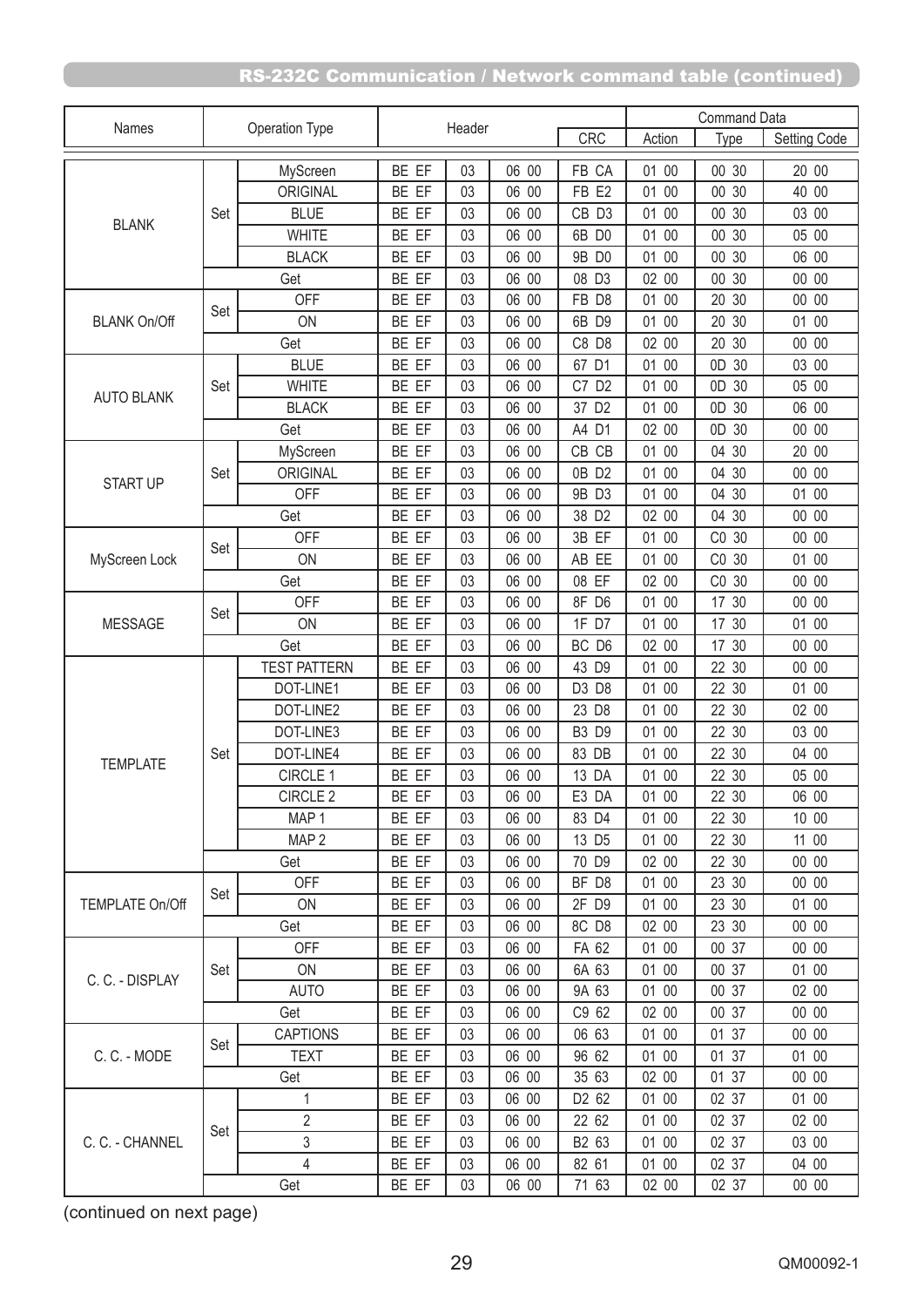| Names                                     | Operation Type |               | Header |    |            |                   | <b>Command Data</b> |                     |       |
|-------------------------------------------|----------------|---------------|--------|----|------------|-------------------|---------------------|---------------------|-------|
|                                           |                |               |        |    | <b>CRC</b> | Action            | Type                | <b>Setting Code</b> |       |
| SEARCH SKIP -<br><b>COMPUTER IN1</b>      |                | <b>NORMAL</b> | BE EF  | 03 | 06 00      | <b>FE 78</b>      | 01 00               | 20 22               | 00 00 |
|                                           | Set            | <b>SKIP</b>   | BE EF  | 03 | 06 00      | 6E 79             | 01 00               | 20 22               | 01 00 |
|                                           |                | Get           | BE EF  | 03 | 06 00      | CD 78             | 02 00               | 20 22               | 00 00 |
|                                           |                | <b>NORMAL</b> | BE EF  | 03 | 06 00      | <b>CE 79</b>      | 01 00               | 24 22               | 00 00 |
| SEARCH SKIP -<br><b>COMPUTER IN2</b>      | Set            | <b>SKIP</b>   | BE EF  | 03 | 06 00      | 5E 78             | 01 00               | 24 22               | 01 00 |
|                                           |                | Get           | BE EF  | 03 | 06 00      | FD 79             | 02 00               | 24 22               | 00 00 |
|                                           |                | <b>NORMAL</b> | BE EF  | 03 | 06 00      | DA 7A             | 01 00               | 2B 22               | 00 00 |
| SEARCH SKIP -<br>LAN                      | Set            | <b>SKIP</b>   | BE EF  | 03 | 06 00      | <b>4A7B</b>       | 01 00               | 2B 22               | 01 00 |
|                                           |                | Get           | BE EF  | 03 | 06 00      | E97A              | 02 00               | 2B 22               | 00 00 |
|                                           |                | <b>NORMAL</b> | BE EF  | 03 | 06 00      | 76 78             | 01 00               | 26 22               | 00 00 |
| SEARCH SKIP -<br>USB TYPE A               | Set            | <b>SKIP</b>   | BE EF  | 03 | 06 00      | E6 79             | 01 00               | 26 22               | 01 00 |
|                                           |                | Get           | BE EF  | 03 | 06 00      | 4578              | 02 00               | 26 22               | 00 00 |
|                                           |                | <b>NORMAL</b> | BE EF  | 03 | 06 00      | AE 7B             | 01 00               | 2C 22               | 00 00 |
| <b>SEARCH SKIP -</b><br><b>USB TYPE B</b> | Set            | <b>SKIP</b>   | BE EF  | 03 | 06 00      | 3E 7A             | 01 00               | 2C 22               | 01 00 |
|                                           |                | Get           | BE EF  | 03 | 06 00      | 9D 7B             | 02 00               | 2C 22               | 00 00 |
|                                           | Set            | <b>NORMAL</b> | BE EF  | 03 | 06 00      | <b>BA78</b>       | 01 00               | 23 22               | 00 00 |
| SEARCH SKIP -<br>HDMI <sub>1</sub>        |                | <b>SKIP</b>   | BE EF  | 03 | 06 00      | 2A79              | 01 00               | 23 22               | 01 00 |
|                                           |                | Get           | BE EF  | 03 | 06 00      | 8978              | 02 00               | 23 22               | 00 00 |
| SEARCH SKIP -<br>HDMI <sub>2</sub>        | Set            | <b>NORMAL</b> | BE EF  | 03 | 06 00      | 52 7A             | 01 00               | 2D 22               | 00 00 |
|                                           |                | <b>SKIP</b>   | BE EF  | 03 | 06 00      | <b>C27B</b>       | 01 00               | 2D 22               | 01 00 |
|                                           |                | Get           | BE EF  | 03 | 06 00      | 617A              | 02 00               | 2D 22               | 00 00 |
|                                           | Set            | <b>NORMAL</b> | BE EF  | 03 | 06 00      | 02 79             | 01 00               | 21 22               | 00 00 |
| SEARCH SKIP -<br><b>VIDEO</b>             |                | <b>SKIP</b>   | BE EF  | 03 | 06 00      | 92 78             | 01 00               | 21 22               | 01 00 |
|                                           |                | Get           | BE EF  | 03 | 06 00      | 3179              | 02 00               | 21 22               | 00 00 |
|                                           | Set            | OFF           | BE EF  | 03 | 06 00      | <b>B6 D6</b>      | 01 00               | 16 20               | 00 00 |
| <b>AUTO SEARCH</b>                        |                | ON            | BE EF  | 03 | 06 00      | 26 D7             | 01 00               | 16 20               | 01 00 |
|                                           |                | Get           | BE EF  | 03 | 06 00      | 85 D6             | 02 00               | 16 20               | 00 00 |
|                                           | Set            | <b>OFF</b>    | BE EF  | 03 | 06 00      | 3B 89             | 01 00               | 20 31               | 00 00 |
| DIRECT POWER ON                           |                | ON            | BE EF  | 03 | 06 00      | AB 88             | 01 00               | 20 31               | 01 00 |
|                                           |                | Get           | BE EF  | 03 | 06 00      | 08 89             | 02 00               | 20 31               | 0000  |
|                                           |                | Get           | BE EF  | 03 | 06 00      | 08 86             | 02 00               | 10 31               | 00 00 |
| AUTO POWER OFF                            | Increment      |               | BE EF  | 03 | 06 00      | 6E 86             | 04 00               | 10 31               | 00 00 |
|                                           | Decrement      |               | BE EF  | 03 | 06 00      | BF 87             | 05 00               | 10 31               | 00 00 |
| <b>LAMP TIME LOW</b>                      | Get            |               | BE EF  | 03 | 06 00      | C <sub>2</sub> FF | 02 00               | 90 10               | 00 00 |
| <b>LAMP TIME HIGH</b>                     | Get            |               | BE EF  | 03 | 06 00      | 2A FD             | 02 00               | 9E 10               | 00 00 |
| <b>LAMP TIME Reset</b>                    | Execute        |               | BE EF  | 03 | 06 00      | 58 DC             | 06 00               | 30 70               | 00 00 |
| FILTER TIME LOW                           |                | Get           | BE EF  | 03 | 06 00      | $C2$ FO           | 02 00               | A0 10               | 00 00 |
| FILTER TIME HIGH                          |                | Get           | BE EF  | 03 | 06 00      | D6 FC             | 02 00               | 9F 10               | 00 00 |
| <b>FILTER TIME Reset</b>                  |                | Execute       | BE EF  | 03 | 06 00      | 98 C6             | 06 00               | 40 70               | 00 00 |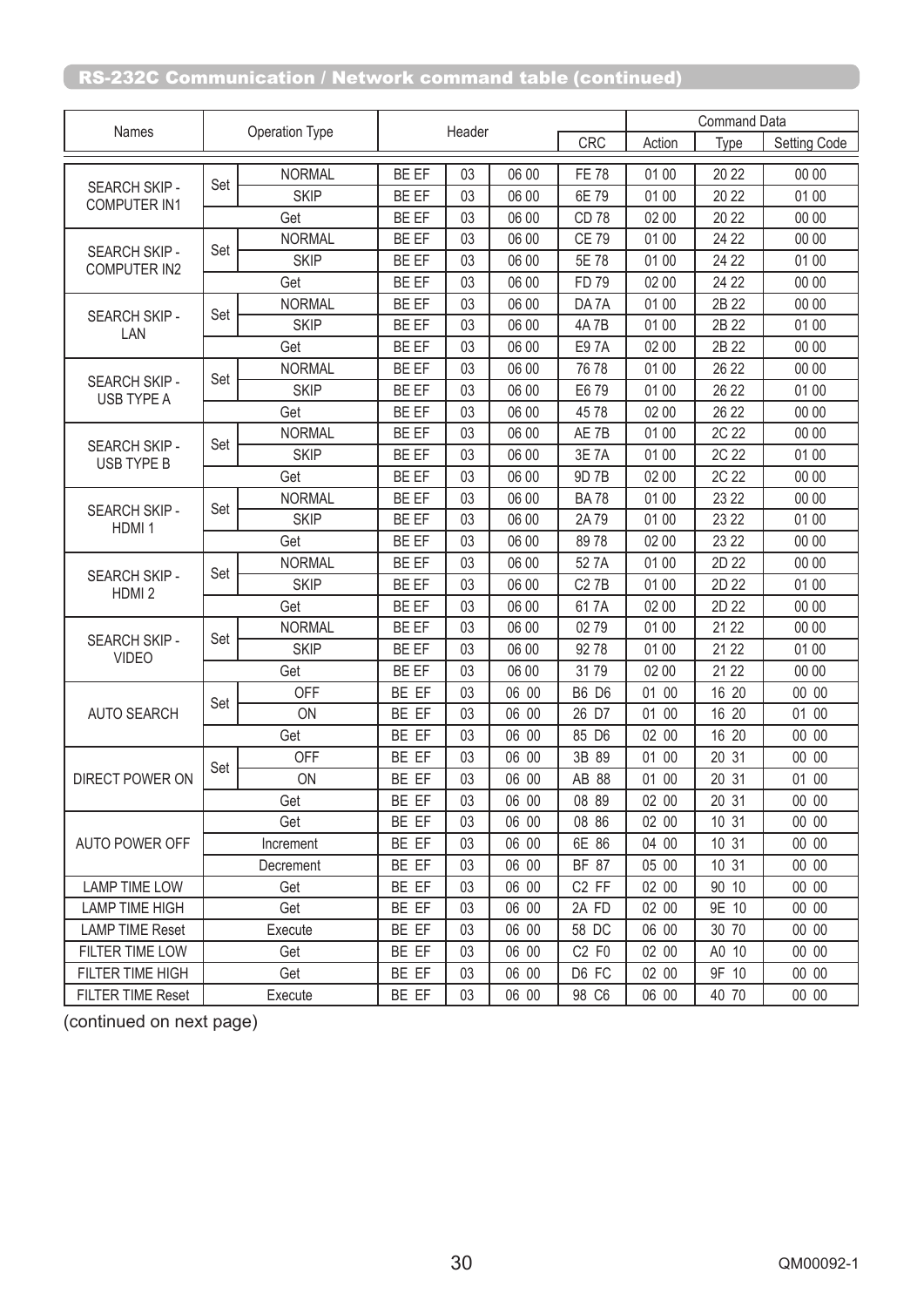|                    | Operation Type<br>Names |                                        |                |          |                |                | <b>Command Data</b> |                |                |
|--------------------|-------------------------|----------------------------------------|----------------|----------|----------------|----------------|---------------------|----------------|----------------|
|                    |                         |                                        | Header         |          |                | CRC            | Action              | Type           | Setting Code   |
|                    |                         | <b>COMPUTER IN1</b>                    | BE EF          | 03       | 06 00          | 3A 33          | 01 00               | 00 36          | 00 00          |
|                    |                         | <b>COMPUTER IN2</b>                    | BE EF          | 03       | 06 00          | <b>FA31</b>    | 01 00               | 00 36          | 04 00          |
|                    |                         | HDMI1                                  | BE EF          | 03       | 06 00          | CA 33          | 01 00               | 00 36          | 03 00          |
|                    |                         | HDMI2                                  | BE EF          | 03       | 06 00          | AA 37          | 01 00               | 00 36          | 0D 00          |
|                    |                         | <b>VIDEO</b>                           | BE EF          | 03       | 06 00          | AA 32          | 01 00               | 00 36          | 01 00          |
|                    |                         | LAN                                    | BE EF          | 03       | 06 00          | 0A 34          | 01 00               | 00 36          | 0B 00          |
|                    |                         | USB TYPE A                             | BE EF          | 03       | 06 00          | 9A 30          | 01 00               | 00 36          | 06 00          |
|                    |                         | USB TYPE B                             | BE EF          | 03       | 06 00          | 3A 36          | 01 00               | 00 36          | 0C 00          |
|                    |                         | <b>INFORMATION</b>                     | BE EF          | 03       | 06 00          | FA 3E          | 01 00               | 00 36          | 10 00          |
|                    |                         | <b>AUTO KEYSTONE</b><br><b>EXECUTE</b> | BE EF          | 03       | 06 00          | 6A 3F          | 01 00               | 00 36          | 11 00          |
|                    |                         | <b>MY MEMORY</b>                       | BE EF          | 03       | 06 00          | 9A 3F          | 01 00               | 00 36          | 12 00          |
| <b>MY BUTTON-1</b> | Set                     | <b>ACTIVE IRIS</b>                     | BE EF          | 03       | 06 00          | AA 3D          | 01 00               | 00 36          | 15 00          |
|                    |                         | PICTURE MODE                           | BE EF          | 03       | 06 00          | 0A 3E          | 01 00               | 00 36          | 13 00          |
|                    |                         | <b>FILTER RESET</b>                    | BE EF          | 03       | 06 00          | 3A 3C          | 01 00               | 00 36          | 14 00          |
|                    |                         | AV MUTE                                | BE EF          | 03       | 06 00          | AA 38          | 01 00               | $00\,$<br>36   | 19 00          |
|                    |                         | <b>TEMPLATE</b>                        | BE EF          | 03       | 06 00          | CA 39          | 01 00               | 00 36          | 1B 00          |
|                    |                         | <b>RESOLUTION</b>                      | BE EF          | 03       | 06 00          | 9A 3A          | 01 00               | 00 36          | 1E 00          |
|                    |                         | ECO MODE                               | BE EF          | 03       | 06 00          | 0A 25          | 01 00               | 00 36          | 37 00          |
|                    |                         | MY IMAGE                               | BE EF          | 03       | 06 00          | 5A 3D          | 01 00               | 00 36          | 16 00          |
|                    |                         | <b>SLIDESHOW</b>                       | BE EF          | 03       | 06 00          | 9A 2B          | 01 00               | 00 36          | 22 00          |
|                    |                         | <b>MESSENGER</b>                       | BE EF          | 03       | 06 00          | AA 29          | 01 00               | 00 36          | 25 00          |
|                    |                         | <b>ACCENTUALIZER</b>                   | BE EF          | 03       | 06 00          | 9A 21          | 01 00               | 00 36          | 3A 00          |
|                    |                         | <b>HDCR</b>                            | BE EF          | 03       | 06 00          | 5A 23          | 01 00               | 00 36          | 3E 00          |
|                    |                         | Get                                    | BE EF          | 03       | 06 00          | 09 33          | 02 00               | 00 36          | 00 00          |
|                    |                         | <b>COMPUTER IN1</b>                    | BE EF          | 03       | 06 00          | C6 32          | 01 00               | 01 36          | 00 00          |
|                    |                         | <b>COMPUTER IN2</b>                    | BE EF          | 03       | 06 00          | 06 30          | 01 00               | 01 36          | 04 00          |
|                    |                         | HDMI1                                  | BE EF          | 03       | 06 00          | 36 32          | 01 00               | 01 36          | 03 00          |
|                    |                         | HDMI2                                  | BE EF          | 03       | 06 00          | 56 36          | 01 00               | 01 36<br>01 36 | 0D 00<br>01 00 |
|                    |                         | <b>VIDEO</b><br>LAN                    | BE EF<br>BE EF | 03       | 06 00          | 56 33          | 01 00               |                |                |
|                    |                         | USB TYPE A                             | BE EF          | 03<br>03 | 06 00<br>06 00 | F6 35<br>66 31 | 01 00<br>01 00      | 01 36<br>01 36 | 0B 00<br>06 00 |
|                    |                         | USB TYPE B                             | BE EF          | 03       | 06 00          | C6 37          | 01 00               | 01 36          | 0C 00          |
|                    |                         | <b>INFORMATION</b>                     | BE EF          | 03       | 06 00          | 06 3F          | 01 00               | 01 36          | 10 00          |
|                    |                         | <b>AUTO KEYSTONE</b><br><b>EXECUTE</b> | BE EF          | 03       | 06 00          | 96 3E          | 01 00               | 01 36          | 11 00          |
|                    |                         | <b>MY MEMORY</b>                       | BE EF          | 03       | 06 00          | 66 3E          | 01 00               | 01 36          | 12 00          |
| MY BUTTON-2        | Set                     | <b>ACTIVE IRIS</b>                     | BE EF          | 03       | 06 00          | 56 3C          | 01 00               | 01 36          | 15 00          |
|                    |                         | PICTURE MODE                           | BE EF          | 03       | 06 00          | F6 3F          | 01 00               | 01 36          | 13 00          |
|                    |                         | <b>FILTER RESET</b>                    | BE EF          | 03       | 06 00          | C6 3D          | 01 00               | 01 36          | 14 00          |
|                    |                         | AV MUTE                                | BE EF          | 03       | 06 00          | 56 39          | 01 00               | 01 36          | 19 00          |
|                    |                         | <b>TEMPLATE</b>                        | BE EF          | 03       | 06 00          | 36 38          | 01 00               | 01 36          | 1B 00          |
|                    |                         | <b>RESOLUTION</b>                      | BE EF          | 03       | 06 00          | 66 3B          | 01 00               | 01 36          | 1E 00          |
|                    |                         | ECO MODE                               | BE EF          | 03       | 06 00          | F6 24          | 01 00               | 01 36          | 37 00          |
|                    |                         | MY IMAGE                               | BE EF          | 03       | 06 00          | A6 3C          | 01 00               | 01 36          | 16 00          |
|                    |                         | <b>SLIDESHOW</b>                       | BE EF          | 03       | 06 00          | 66 2A          | 01 00               | 01 36          | 22 00          |
|                    |                         | <b>MESSENGER</b>                       | BE EF          | 03       | 06 00          | 56 28          | 01 00               | 01 36          | 25 00          |
|                    |                         | <b>ACCENTUALIZER</b>                   | BE EF          | 03       | 06 00          | 66 20          | 01 00               | 01 36          | 3A 00          |
|                    |                         | <b>HDCR</b>                            | BE EF          | 03       | 06 00          | A6 22          | 01 00               | 01 36          | 3E 00          |
|                    | Get                     |                                        | BE EF          | 03       | 06 00          | F5 32          | 02 00               | 01 36          | 00 00          |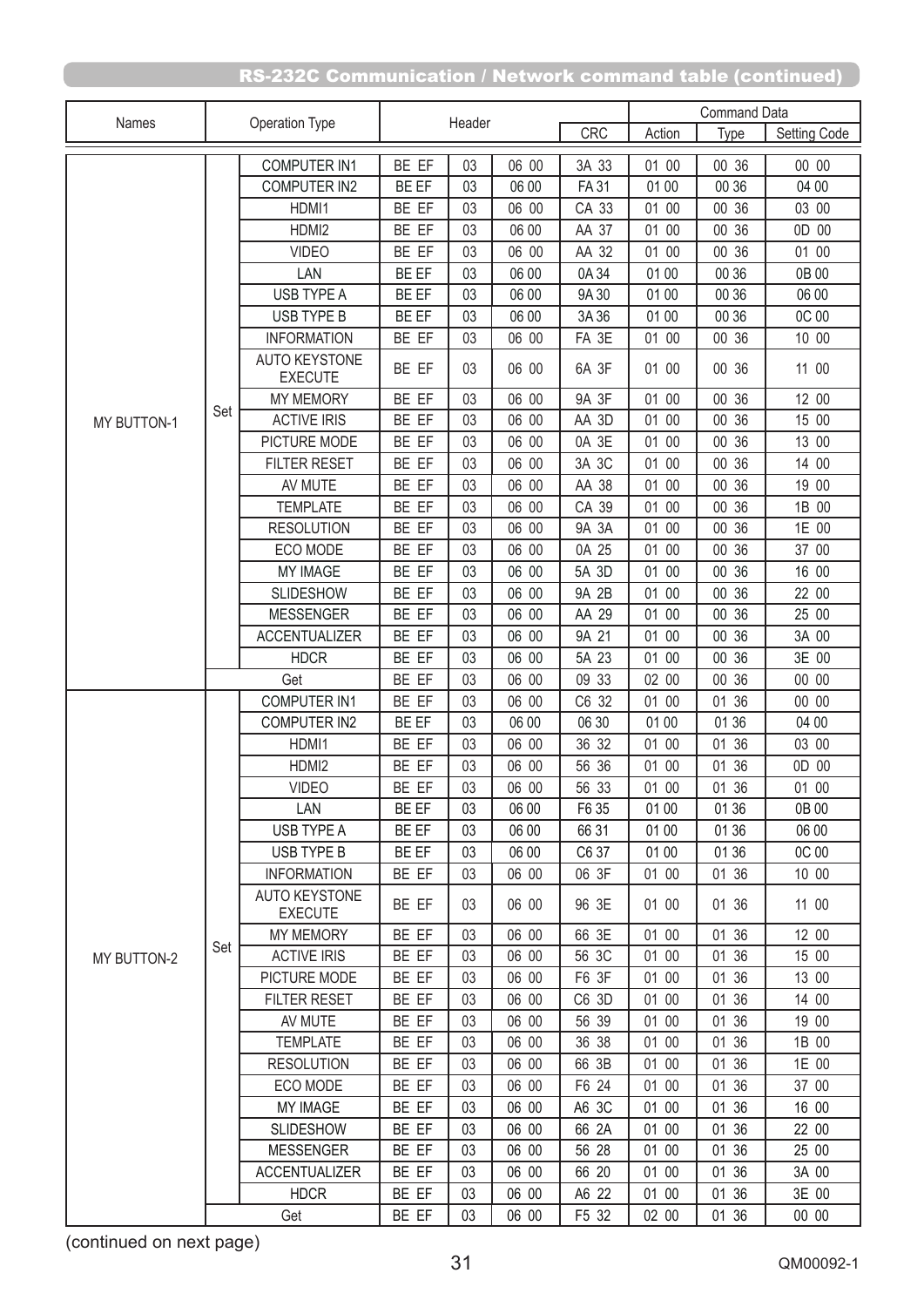|                             |                       |            | Header |    |       |                      | <b>Command Data</b> |              |              |
|-----------------------------|-----------------------|------------|--------|----|-------|----------------------|---------------------|--------------|--------------|
| <b>Names</b>                | <b>Operation Type</b> |            |        |    |       |                      | Action              | Type         | Setting Code |
|                             |                       | <b>OFF</b> | BE EF  | 03 | 06 00 | 3D<br>FF.            | 00<br>01            | 26<br>30     | 00 00        |
| REMOTE FREQ.                | Set                   | <b>ON</b>  | BE EF  | 03 | 06 00 | 6F 3C                | 01 00               | 30 26        | 01 00        |
| <b>NORMAL</b>               |                       | Get        | BE EF  | 03 | 06 00 | CC 3D                | 02 00               | 30<br>26     | 00 00        |
|                             |                       | <b>OFF</b> | BE EF  | 03 | 06 00 | 3C<br>03             | 01 00               | 31<br>26     | 00 00        |
| REMOTE FREQ.<br><b>HIGH</b> | Set                   | ON         | BE EF  | 03 | 06 00 | 93 3D                | 01 00               | 31<br>26     | 01 00        |
|                             |                       | Get        | BE EF  | 03 | 06 00 | 30 3C                | 02 00               | 26<br>31     | 00 00        |
|                             | Set                   | <b>OFF</b> | BE EF  | 03 | 06 00 | 3A C3                | 01 00               | 35<br>$00\,$ | 00 00        |
|                             |                       | IMAGE-1    | BE EF  | 03 | 06 00 | AA C2                | 01 00               | 35<br>00     | 01 00        |
| <b>MY IMAGE</b>             |                       | IMAGE-2    | BE EF  | 03 | 06 00 | 5A C2                | 01 00               | $00\,$<br>35 | 02 00        |
|                             |                       | IMAGE-3    | BE EF  | 03 | 06 00 | CA C <sub>3</sub>    | 01 00               | 35<br>00     | 03 00        |
|                             |                       | IMAGE-4    | BE EF  | 03 | 06 00 | FA C1                | 01 00               | 00<br>35     | 04 00        |
|                             |                       | Get        | BE EF  | 03 | 06 00 | 09<br>C <sub>3</sub> | 02 00               | 35<br>00     | 00 00        |
| MY IMAGE IMAGE-1<br>Delete  | Execute               |            | BE EF  | 03 | 06 00 | 71 C <sub>3</sub>    | 06 00               | 35<br>01     | 00 00        |
| MY IMAGE IMAGE-2<br>Delete  | Execute               |            | BE EF  | 03 | 06 00 | 35 C3                | 06 00               | 02 35        | 00 00        |
| MY IMAGE IMAGE-3<br>Delete  | Execute               |            | BE EF  | 03 | 06 00 | C9 C2                | 06 00               | 03 35        | 00 00        |
| MY IMAGE IMAGE-4<br>Delete  |                       | Execute    | BE EF  | 03 | 06 00 | BD C <sub>3</sub>    | 06 00               | 04 35        | 00 00        |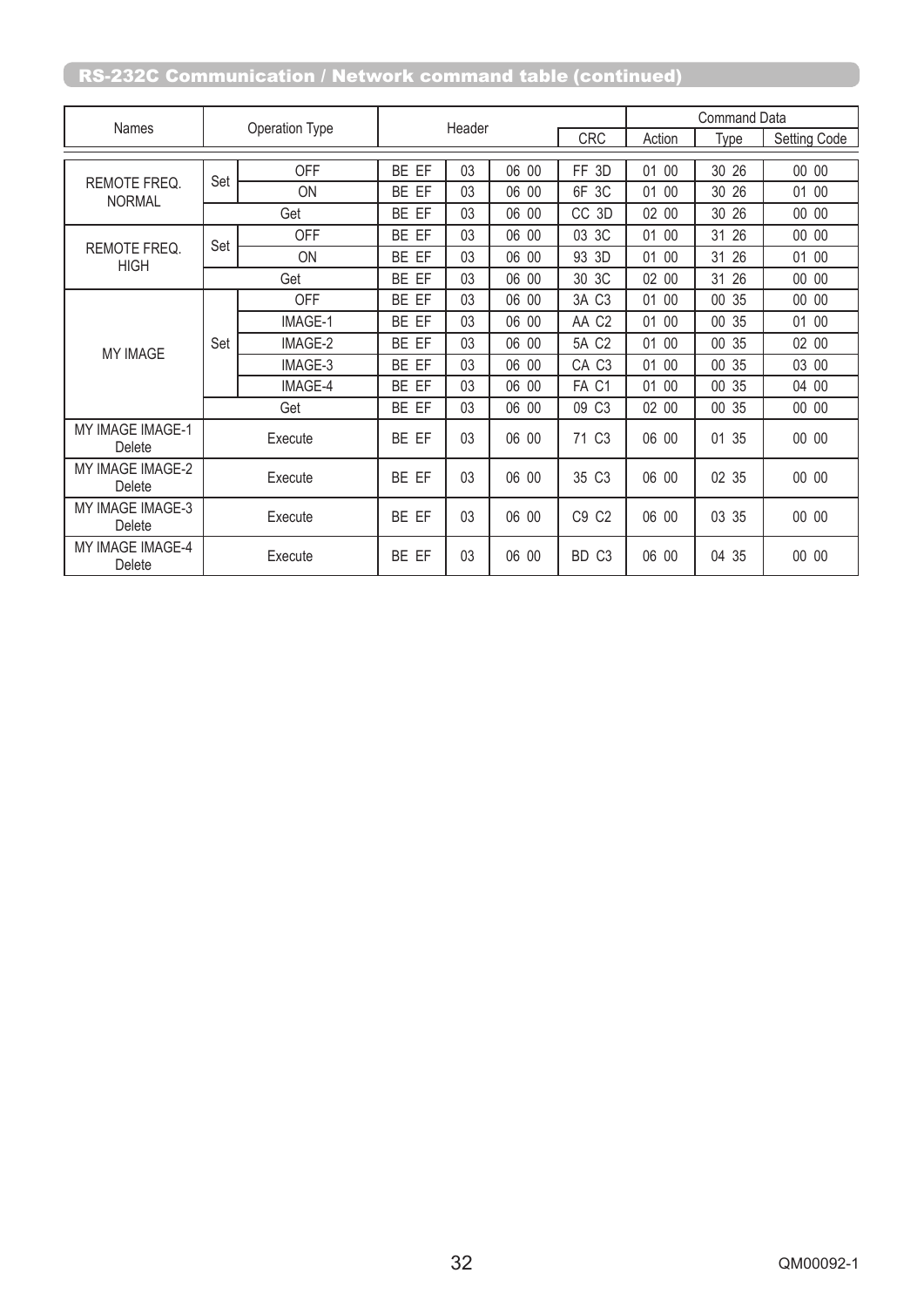# PJLink command

| Commands     | <b>Control Description</b>    | Parameter or Response |  |  |  |  |  |
|--------------|-------------------------------|-----------------------|--|--|--|--|--|
|              |                               | $0 =$ Standby         |  |  |  |  |  |
| <b>POWR</b>  | <b>Power Control</b>          | $1 = Power On$        |  |  |  |  |  |
|              |                               | $0 =$ Standby         |  |  |  |  |  |
| POWR?        | <b>Power Status inquiry</b>   | $1 = Power On$        |  |  |  |  |  |
|              |                               | $2 = Cool Down$       |  |  |  |  |  |
|              |                               | 11 = COMPUTER IN 1    |  |  |  |  |  |
|              |                               | 12 = COMPUTER IN 2    |  |  |  |  |  |
|              |                               | $23 = VIDEO$          |  |  |  |  |  |
| <b>INPT</b>  |                               | $31 = HDM11$          |  |  |  |  |  |
|              | <b>Input Source selection</b> | $33 = HDMI2$          |  |  |  |  |  |
|              |                               | $41 = USB TYPE A$     |  |  |  |  |  |
|              |                               | $51 = LAN$            |  |  |  |  |  |
|              |                               | $52 = USB TYPE B$     |  |  |  |  |  |
|              |                               | 11 = COMPUTER IN 1    |  |  |  |  |  |
|              | <b>Input Source inquiry</b>   | 12 = COMPUTER IN 2    |  |  |  |  |  |
|              |                               | $23 = VIDEO$          |  |  |  |  |  |
| <b>INPT?</b> |                               | $31 = HDM11$          |  |  |  |  |  |
|              |                               | $33 = HDMI2$          |  |  |  |  |  |
|              |                               | $41 = USB TYPE A$     |  |  |  |  |  |
|              |                               | $51 = LAN$            |  |  |  |  |  |
|              |                               | $52 = USB TYPE B$     |  |  |  |  |  |
|              |                               | $10 = BLANK$ off      |  |  |  |  |  |
|              |                               | $11 = BLANK$ on       |  |  |  |  |  |
| <b>AVMT</b>  | <b>AV Mute</b>                | $20 =$ Mute off       |  |  |  |  |  |
|              |                               | $21 =$ Mute on        |  |  |  |  |  |
|              |                               | $30 = AV$ Mute off    |  |  |  |  |  |
|              |                               | $31 = AV$ Mute on     |  |  |  |  |  |
|              |                               | $10 = BLANK$ off      |  |  |  |  |  |
|              |                               | $11 = BLANK$ on       |  |  |  |  |  |
| AVMT?        | AV Mute inquiry               | $20 =$ Mute off       |  |  |  |  |  |
|              |                               | $21 =$ Mute on        |  |  |  |  |  |
|              |                               | $30 = AV$ Mute off    |  |  |  |  |  |
|              |                               | $31 = AV$ Mute on     |  |  |  |  |  |